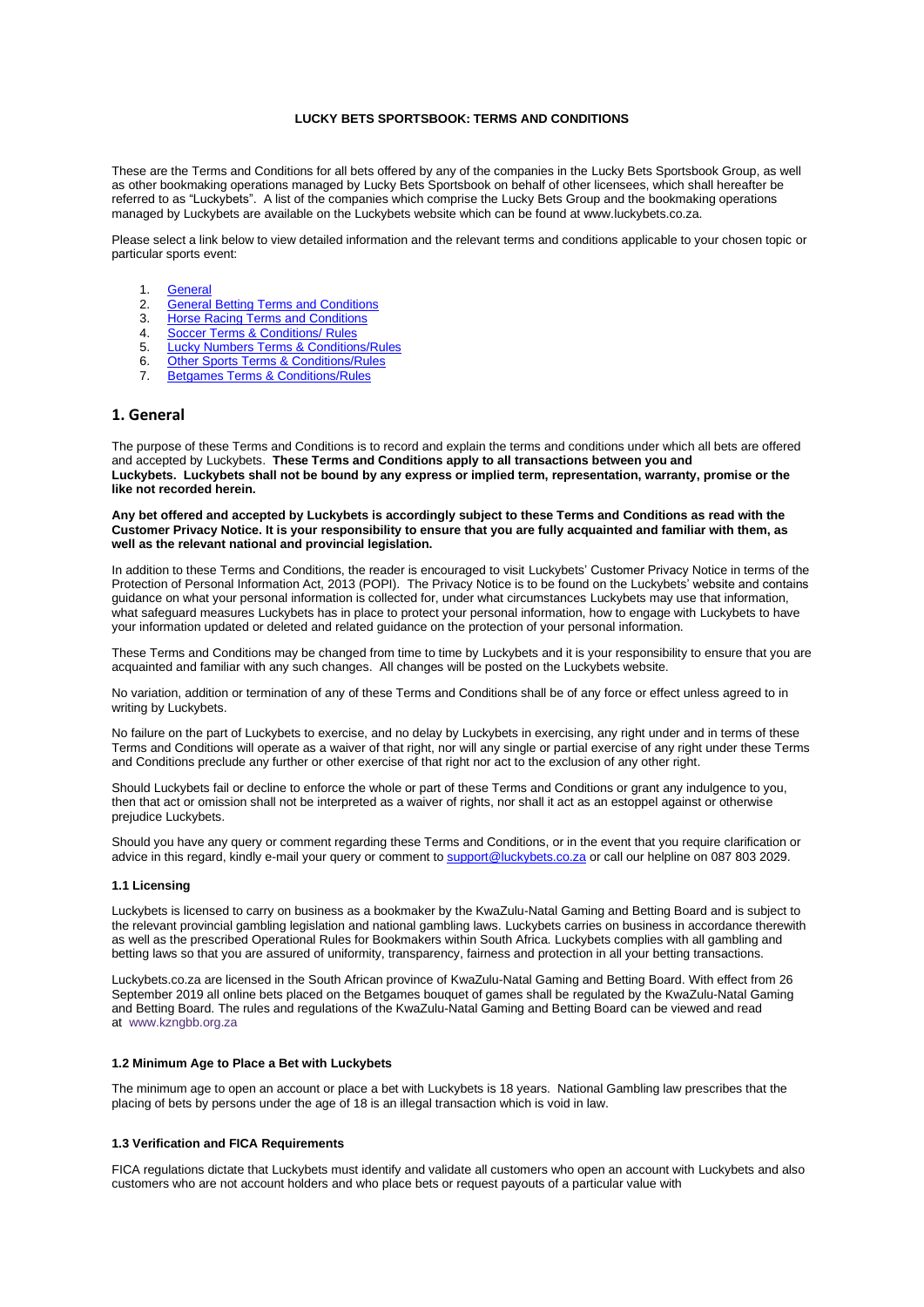Luckybets. Accordingly, you may be requested to provide documentary evidence of your identity and residence before you can place a bet or request a payout with Luckybets. Luckybets reserves the right to use a third party verification agent/process in order to verify your identity and/or residence, and by opening an account customers specifically consent to Luckybets providing such third party agent with their details. In addition, new customers who open an account with Luckybets will be required to stipulate the source of their funds as part of the registration process. More information regarding the FICA Act can be found at [http://www.acts.co.za/fica.](http://www.acts.co.za/fica) If you fail to comply with FICA requirements, Luckybets is obliged to refuse to accept any bet from you.

## **1.4 Account Closure**

Luckybets aims to maintain a friendly business relationship with all its customers. Luckybets does, however, reserve the right to refuse to accept a bet from you and to suspend or close any account if you refuse or fail to comply with these Terms and Conditions or gambling law, in which event Luckybets will refund you any credit in your account at the time.

### **1.5 Fraudulent Activity**

In the event that Luckybets suspects fraudulent activity in relation to any account or bet, Luckybets reserves the right to suspend the account and the processing of any and all transactions on that account until Luckybets is satisfied that the transactions concerned are lawful. Luckybets will report any fraudulent activities to the relevant authorities. Persons attempting fraud may be prosecuted and any bets fraudulently placed with Luckybets will be void.

## **1.6 Governing Law/Jurisdiction/Foreign Exchange Regulations**

Luckybets is governed by the laws of the Republic of South Africa and all bets are offered and accepted by Luckybets in the Republic of South Africa in terms thereof.

## All transactions are in South African Rands.

Foreign Exchange Regulations in the Republic of South Africa limit the extent to which Luckybets may offer its online betting service to non-residents. Bets are accepted and payment of winnings can only be made in South African Rand into a South African bank account in the name of the customer.

Betting with Luckybets and access to the Luckybets website may not be legal for some persons in certain countries. Luckybets does not intend that the website should be used for betting or any other purpose in countries or jurisdictions where such activities are illegal. The Luckybets website does not constitute any offer, solicitation or invitation to any person for any service or transaction where such activities are prohibited by law. It is your responsibility to understand and determine the law that applies to the jurisdiction in which you are present and Luckybets does not accept any responsibility under any law in any jurisdiction other than that of South Africa.

### **1.7 Security**

Luckybets will treat your bets and winnings as confidential and will not disclose any information in connection with your transactions to a third party unless and to the extent that it is obliged by law to do so.

If you open an online account with Luckybets your username, account number and password must be kept confidential and secret by you. All transactions where your username and password have correctly been entered will be deemed to have been placed and accepted by you and shall be for your account. It is your responsibility to advise Luckybets of any changes of address or contact details.

Luckybets and its directors, employees, agents and shareholders accept no responsibility or liability for any damages or loss that may result, or be alleged to have resulted, from Luckybets' website or its contents, including interruptions in transmission or operation, loss of or corruption of data, failure of lines or any other communication medium, any individual misuse of the site or its content or any error or omission in content.

## **1.8 Third Party Links**

Luckybets is not responsible for the content of linked third party websites or the services offered therein, does not make any representations regarding the content or accuracy of materials on such third-party websites and will accept no liability for any direct or indirect damages arising out of your access and use of the information provided therein.

## **1.9 Time**

All times quoted by Luckybets are South African.

### **1.10 Competition Rules**

Any competition prize awarded by Luckybets may not be redeemed or exchanged for cash.

# <span id="page-1-0"></span>**2. General Betting Terms and Conditions**

## **2.1 Right to Refuse/Limit Bets**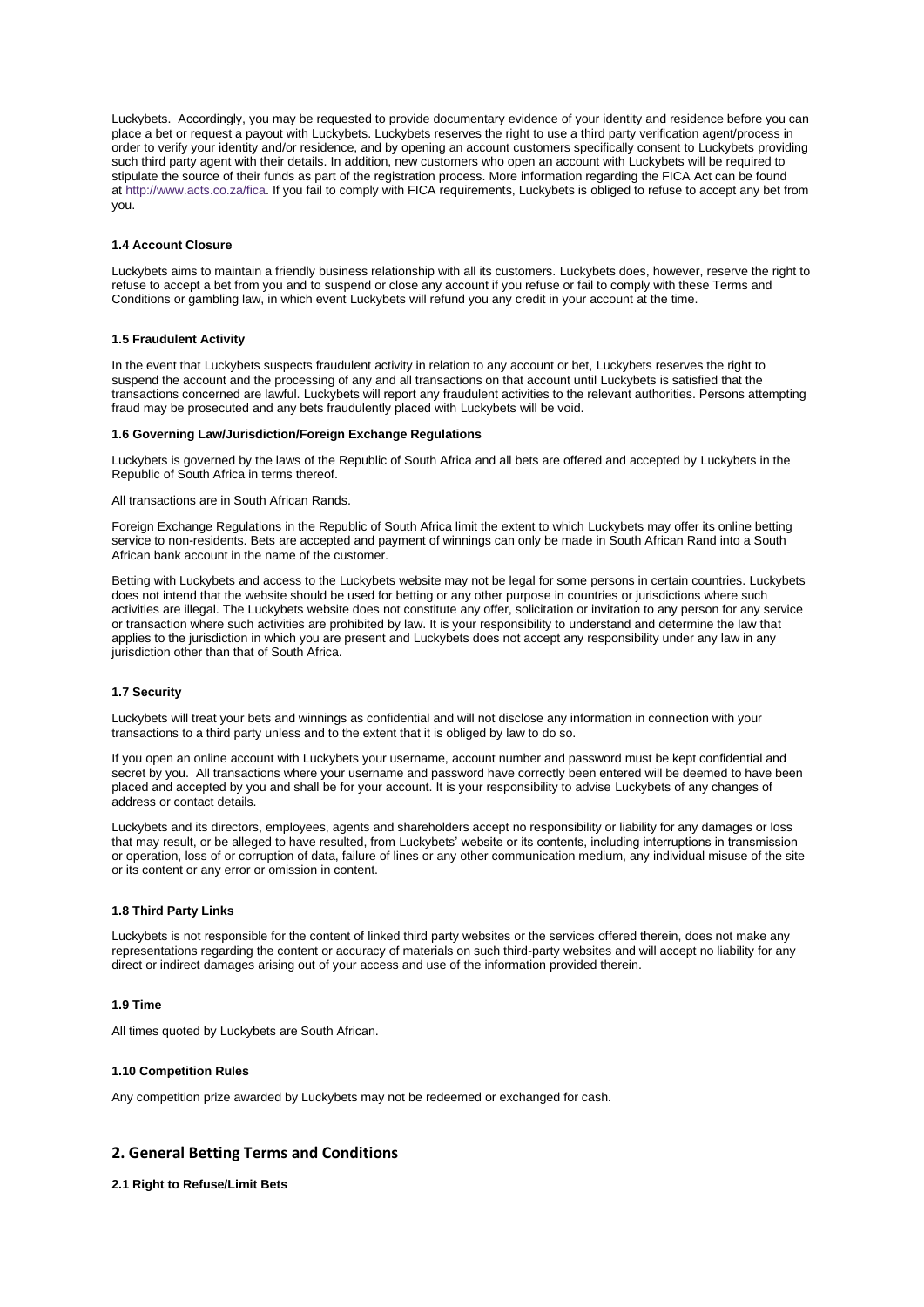Luckybets is not obliged to accept any bet or type of bet. Accordingly, Luckybets reserves the right to refuse the whole or part of any bet without offering any explanation. You acknowledge, agree and confirm that all betting transactions with Luckybets shall be subject to the market win limits and the daily overall win limit indicated in section 2.14.

You undertake not to submit any betting transaction offer which exceeds the win limits indicated in the table and paragraphs of section 2.14

2.1.2 You acknowledge that it is possible that the computer software, for whatsoever reason, of Luckybets and/or the conduct/misconduct of its team members may result in Luckybets accepting your betting transaction offer (notwithstanding your undertaking indicated in 2.1.1) and notwithstanding that such offer exceeds the win limit impositions indicated in section 2.14.

**2.1.3 You agree that should you breach the undertaking indicated in 2.1.1 and should Luckybets accept such offer from you, then, in such event, Luckybets, in its sole discretion, shall be entitled at any time (before, during and/or after the event) to void or cancel the betting transaction alternatively shall be entitled to reduce the betting transaction win limit amount so as to bring it within the maximum win limit amount as indicated in section 2.14.**

### **2.2 Correction of Errors**

2.2.1 Luckybets recognizes that whilst it takes all possible steps to prevent errors during the course of betting transactions, errors may arise as a result of, *inter alia,* computer hardware and or computer software or human errors. Such errors may include the failure of the computer system to reject certain betting transactions e.g. related bets or betting transactions that exceed the limit impositions or reflect the incorrect odds or handicaps or have an event (other than an in-running event), open after the scheduled start time. In all these events Luckybets shall be entitled to correct these errors or cancel the betting transactions. Luckybets will endeavour to communicate with the customer with regard to any correction/cancellation, the failure by the customer to receive such communication shall not entitle the customer to contend for the existence of a valid and binding betting transaction.

2.2.2 Luckybets reserves the right to correct any errors in odds offered by Luckybets at any time by substituting the corrected odds as determined by Luckybets, in its sole discretion in respect of the event concerned, for the original Luckybets price, regardless of whether or not the bet has been struck, in which event you will be deemed to have been offered and where applicable, accepted and accordingly the bet to have been struck at the corrected odds.

2.2.3 Luckybets reserves the right to correct any errors in sports betting handicaps offered by Luckybets at any time by substituting the corrected sports betting handicaps as determined by Luckybets, in its sole discretion in respect of the event concerned, regardless of whether or not the bet has been struck, in which event you will be deemed to have been offered and where applicable, accepted the corrected sports betting handicaps and accordingly the bet to have been struck at the corrected sports betting handicaps.

2.2.4 If a customer should realise or suspect that Luckybets' computer system and/or its employees or agents may have made an error in accepting a betting transaction, then the customer is urged to communicate with Luckybets to determine whether in fact an error has taken place and thereby avoid the potential dispute and disappointment when the betting transaction concerned has been corrected or cancelled.

2.2.5 Luckybets reserves the right to correct results where they have been previously incorrectly processed and paid. Luckybets accounts which have been incorrectly credited with incorrect winnings as a result will be adjusted to reflect the corrected position or where customers are incorrectly paid in cash with incorrect winnings, then the incorrect winnings will be deducted from customers' Luckybets account, and account holders hereby authorise Luckybets to do so and also waive all and any claim which they may have against Luckybets for payment of any amount incorrectly credited to their accounts or incorrectly paid to them in cash.

2.2.6 Any error in venue, time, date, team composition, identity of any competitor or result of any past event in respect of any event advertised by Luckybets, shall not entitle the customer to a refund of stakes or to avoid the bet concerned.

### **2.3 Acceptance of Bets**

2.3.1 For a bet to be accepted by Luckybets, it must be a valid bet.

- 2.3.1.1 A valid bet is:
- 2.3.1.1.1 One which has been offered by Luckybets;
- 2.3.1.1.2 In respect of which Luckybets has issued a transaction code or ticket;
- 2.3.1.1.3 Taken by a person of 18 years or older;
- 2.3.1.1.4 Is a bet taken by a person who has not been self-excluded;
- 2.3.1.1.5 Not fraudulent;
- 2.3.1.1.6 Is not a credit bet;

Has been placed with Luckybets using any one of the prescribed methods used by Luckybets from time to time 2.3.1.1.7 to offer bets to punters;

2.3.1.1.8 Is not a void bet as may be determined elsewhere in the terms and conditions**.**

Luckybets shall not be obliged to accept a bet or pay out monies in respect of a bet that is not a valid bet.

If you have any doubts as to whether a bet has been accepted and is accordingly valid you should view your list of "pending" bets or check with a member of Luckybets' staff.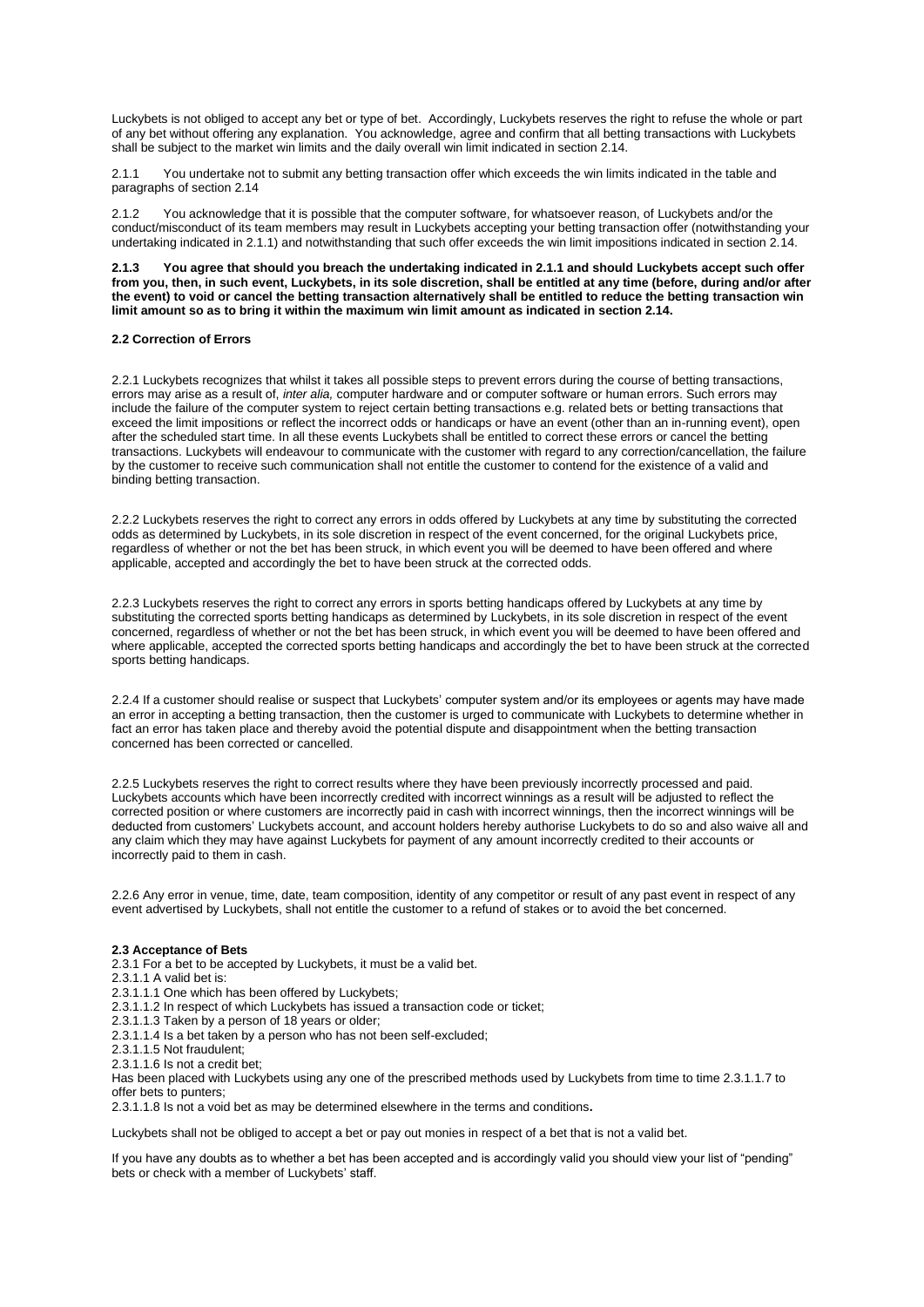2.3.2 Telephone Betting - It is your responsibility to ensure that the details of all bets are correct when called to and confirmed by the operator. Once a bet is confirmed by an operator and agreed to by the client, it will be deemed as being the correct offer being made by the client. For a bet to be accepted, Luckybets must issue a virtual or physical ticket in respect of each bet. A bet is not accepted on call back confirmation of the content of the bet by the operator but only on the issue of a ticket.

Cash bets – the onus is on the customer to check the ticket as no bets may be amended or cancelled after the commencement of the bet.

Once a transaction code or ticket has been logged or issued to you, bets may not be cancelled or changed by you under any circumstance. It is your responsibility to ensure that the details of all bets are correct. If you dispute the nature, type and odds in respect of any bet Luckybets' transaction log database will be final and binding in determining the outcome of that dispute.

2.3.3 Customers can only bet up to the amount held within their account. No credit bets will be accepted by Luckybets.

A customer shall not, at any time, use any amount that has been incorrectly credited to his betting account as a result of:

- an incorrect deposit entry (whether done erroneously or deliberately and fraudulently),
- a prohibited betting transaction,
- an incorrect result or
- incorrect for any reason and which does not rightfully accrue to him.

Luckybets shall be entitled to void any and all winning betting transactions where applicable and claim from the customer all amounts wagered on unsuccessful betting transactions

2.3.4 It is a condition of Luckybets' acceptance of bets from you, and, by offering to place a bet with Luckybets you represent and warrant that:

- You are not prohibited from entering into the bet by any term of your contract of employment or any rule of a sport governing body which applies to you.

### - You are not a self-excluded person

- Where the bet is placed on the outcome of a race, competition or other event or process or on the likelihood of anything occurring or not occurring ('the event'), you do not know the outcome of the event.

In the event that any representation made by you proving to be false, your stake shall be forfeited and Luckybets shall not be obliged to pay any winnings which might otherwise have been payable in respect of the bet.

2.3.5 If Luckybets, in its sole discretion, believes or has reason to believe that the bettor is using a nom de plume (i.e. betting under an assumed name), with or without the other person's permission, then the customer agrees that he/she shall forfeit all stakes in respect of such bets and Luckybets shall not be obliged to pay any winnings which might otherwise have been payable in respect of the bets. In all instances, the onus to prove the validity of the bet shall rest with the customer.

Furthermore, Luckybets reserves its right to freeze all accounts which it, in its sole discretion, believes or has reason to believe are suspicious pending an investigation by the relative authorities, be they SARS and/or FIC investigators, and personal verification by Luckybets or its appointed agents.

2.3.6 You are solely responsible for the security and confidentiality of your account. In particular, you agree to keep your username, password and/or PIN strictly confidential and you are responsible for any misuse of your password and/or PIN. Provided that we have been correctly supplied with the account information requested, we are entitled to assume that offers and payments are made by you. You should change your password on a regular basis and never disclose it to any third party. You undertake to protect your username and password in the same way that you would in respect of your bank cards and any failure to do so shall be at your sole risk and expense.

If another person accesses your account, you are solely responsible for all their actions whether or not their access was authorised by you and you hereby indemnify Luckybets and hold Luckybets harmless against all costs, claims, expenses and damages howsoever arising in connection with the use of or access to your account by any third party.

2.3.7 All bets on contingencies which have already arisen, or where you could have an indication of the outcome at the time of placing the bet, or where Luckybets has continued to accept bets on an event which should have been suspended for any reason, shall be void. Any bet placed after the start of an event and not identified as "IN RUNNING" or "IN PLAY" shall also be void. If you dispute the time at which a bet was placed, the time recorded in Luckybets' transaction log in respect of that bet will be binding and Luckybets' determination thereof will be final and binding on you.

### **2.4 Methods of Placing a Bet**

A bet may only be placed with Luckybets using any one of the following methods:

2.4.1 Telephone - It is your responsibility to ensure that the details of all bets are correct when called to and confirmed by the operator. For a bet to be accepted, Luckybets must issue a ticket in respect of each bet. A bet is not accepted on call back confirmation of the content of the bet by the operator but only on the issue of a ticket.

2.4.2 Any mobile phone application ('Mobile') offered by Luckybets from time to time for the placing of bets but excluding by SMS or text message to any Luckybets employee or agent;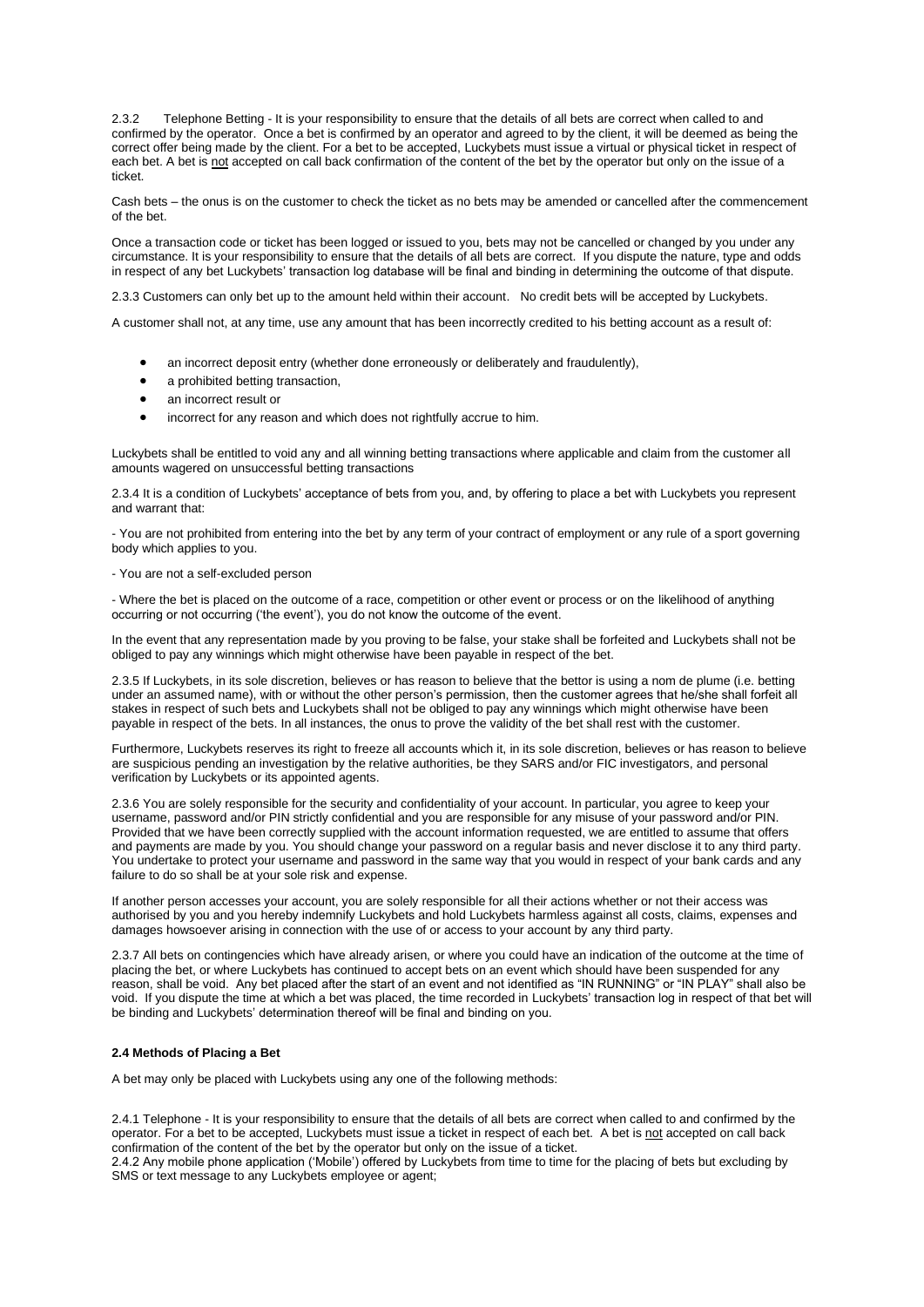2.4.3 At a betting counter at any Luckybets outlet;

2.4.4 A bet placed with Luckybets on its website.

A bet placed with Luckybets by SMS, fax or any other medium not prescribed and identified within these terms and conditions will not be accepted by Luckybets and will be void *ab initio*.

## **2.5 Taxation**

Winning bets may be subject to betting tax in accordance with the law, in which event it will be deducted from your winnings and the balance paid to you.

## **2.6 Void Bets and Right of Set off**

Luckybets reserves the right in its sole discretion to deem any bet that does not comply with these terms and conditions as void.

Subject to 2.16, in the event of a void bet, the bet will be declared void ab initio and:

2.6.1 Luckybets will return all stakes on void bets placed.

2.6.2 All winnings paid under a void bet will be forfeited and refundable to Luckybets on demand by Luckybets.

## **2.7 In-Running Betting**

Betting "In-Running" or "Live In-Play" refers to all bets that take place while an event is in progress, i.e. betting that occurs after the official start but before the official end of the event. The odds in respect thereof shall be continuously updated during the event to reflect the current status of the game. In-running betting is only available on certain sports.

For all bets placed in-running, the rules before the start will apply except where otherwise offered by a difference in selections, prices or markets offered.

Luckybets reserves the right to suspend (and re-open) in-running betting during the event concerned. No bets will be accepted when the betting is suspended.

Internet and Mobile - In-running betting odds may be subject to a time delay (which may appear as a browser delay) prior to acceptance. If a price of a bet changes after it is requested but before the bet is accepted, the bet will be re-offered at the new price. A further time delay will apply if a new price is subsequently requested. If the bet is suspended after the price is requested, but prior to acceptance of the bet, the transaction will be declined if you attempt to accept the bet.

Telephone Betting - It is your responsibility to ensure that the details of all bets are correct when called to and confirmed by the operator. For a bet to be accepted, Luckybets must issue a ticket in respect of each bet. A bet is not accepted on call back confirmation of the content of the bet by the operator but only on the issue of a ticket. Once a ticket has been issued, bets may not be cancelled or changed by you under any circumstance.

Where a blatant or palpable error is made in transmission on any event on which there is live betting, bets will be settled at the correct price at the time at which the bets was placed.

Where we have reason to believe that a bet was placed after the outcome of an event is known, we reserve the right to void the bet. Where any in-running event is not completed all bets on that event shall be void except bets where the contingency has already been determined.

Luckybets reserves the right to amend the odds on any bet if that bet was placed during the period when betting should have been suspended for any reason.

The terms and conditions and specific rules for various sports covered 'in-running' are detailed below per section 4

### **2.8 Dead Heat**

In the event of a dead heat or a tie, where odds were not offered by Luckybets on such an outcome and the event was not a "draw no bet" event, bets will be paid at the face value of the ticket divided by the number of competitors dead-heating or tying for that placing. Place ties will only be paid on an event for which place betting was available and the winnings thereon will be calculated by multiplying the face value of the ticket by the remaining number of places available and divided by the number of competitors tying for those available number of placings.

In the event of a dead heat where odds were offered by Luckybets on such an outcome, then all win or place bets will be losers and the draw option will be paid on the winner.

Save in respect of the aforegoing the dead heat rule in 3 below shall *mutatis mutandis* apply in respect of all sports / events and bets thereon.

## **2.9 Suspension of Markets**

Luckybets reserves the right to suspend a market at any time. When a market is suspended any bets placed during that suspension will be rejected and any bet accepted will be void.

### **2.10 Official Starting Time**

The official starting time for any event is that stated by the controlling body for the relevant event.

### **2.11 Results**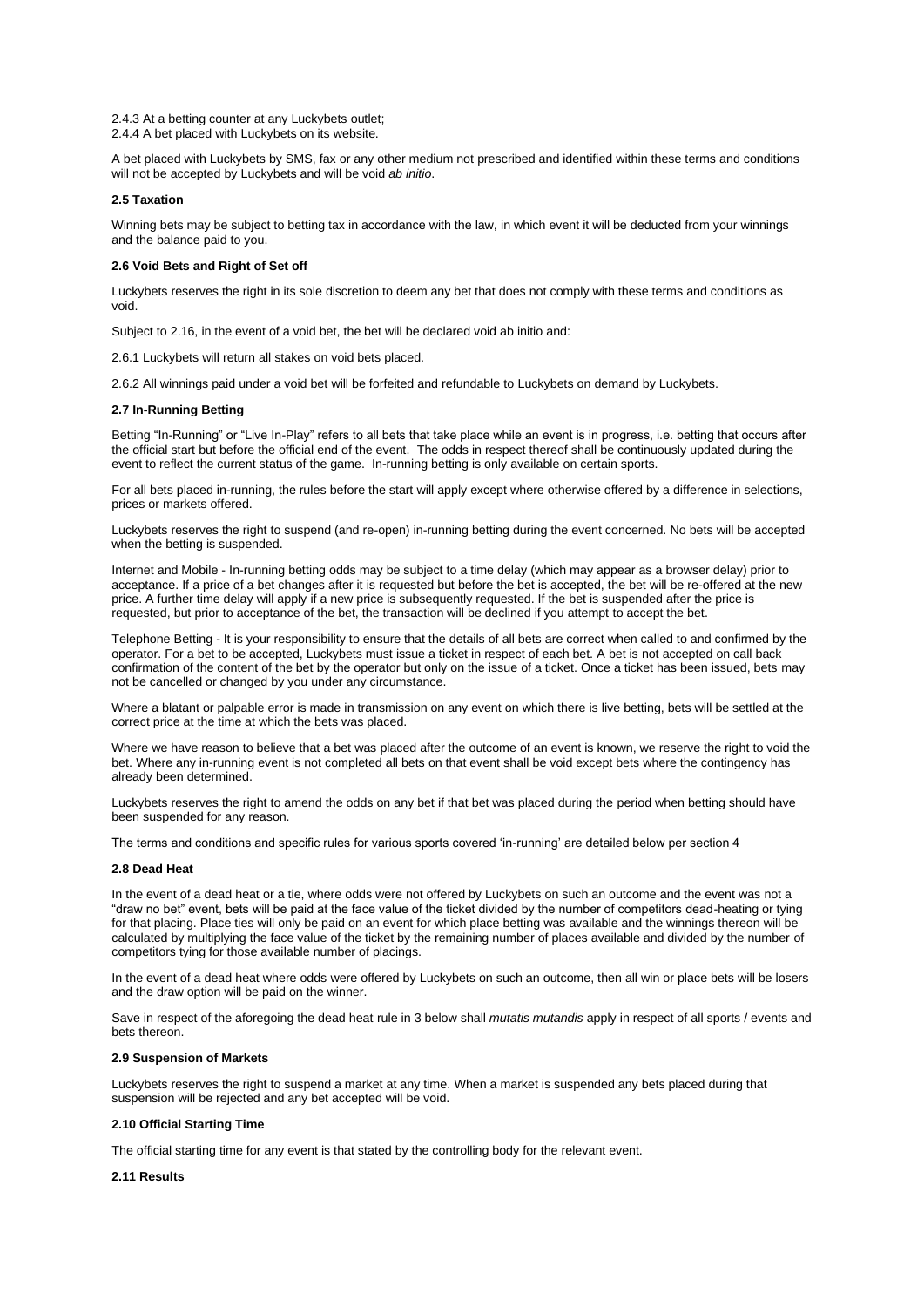The result of any event will be accepted and posted by Luckybets in accordance with the first **official** result of that particular event, irrespective of any subsequent revocation of that result due to disqualification or otherwise.

## **2.12 Special events**

All special events on which bets are offered by Luckybets shall be deemed to be sporting events even if they fall outside the scope of sport. All the Terms and Conditions relating to sport as well as the specific discipline rules in respect thereof shall apply to special event bets.

## **2.13 Sports Betting**

In all betting relating to sports other than horse racing, the terms and conditions relating to betting on horses shall *mutatis mutandis* apply to all circumstances not covered by the specific sports discipline rules.

### **2.14 Maximum Winning**

**The maximum amount that any single customer may win from any bet or bets placed with Luckybets on any one day, irrespective of the stakes in respect thereof or the terms of that bet, is set out in the table 2.14.2 below but subject otherwise to a maximum of R150 000 (one hundred and fifty thousand rand) per customer per day save in respect of four exceptions being:**

- **a bet of 30-39 legs on a soccer multiple,**
- **a bet on four numbers or four numbers across multiple draws or a Quad (where 3 balls are correctly selected from machine 1 together with the powerball number), in the following lotteries, SA Lotto Main, SA Lotto Plus1, SA Lotto Plus2, SA Powerball Main, SA Powerball Plus, UK 49s Lunch, UK 49s Tea**

**in which case, the maximum payout limit shall be R250 000 (two hundred and fifty thousand rand) per customer per day,**

**and**

• **a bet of 40-49 legs on a soccer multiple,**

**in which event the maximum payout limit shall be R500 000 (five hundred thousand rand) per customer per day**

**and**

• **a bet of 50 or more legs on a soccer multiple,**

**in which case the maximum payout limit shall be R1 000 000 (one million rand) per customer per day (inclusive of any applicable bonus)**

## **As a definition, Customer shall mean a customer, bettor, punter or syndicate of customers or any group of people acting in conjunction with each other, as may be determined by Luckybets in its sole discretion.**

In the event that a customer transacts a number of individual betting transactions which either constitute the same betting transactions and/or similar ones then these will be treated by Luckybets, at any time either before, during and/or after any one or more of the sporting events has occurred, as constituting one combined betting transaction. In the event, and as a result of the combining of the betting transactions, it should transpire that the maximum payout limit amount is exceeded, then Luckybets shall be entitled to adjust the betting transaction (combined) to bring same within the maximum payout limit and if necessary, Luckybets shall be entitled to void all betting transactions and to replace same with a single betting transaction.

If a number of bets containing the same selections are placed by more than one customer and Luckybets has reason to believe that these bets originated from or were placed on behalf of the same customer, syndicate of customers or any group of people acting in conjunction with each other as may be determined by Luckybets in its sole discretion, Luckybets reserves the right to limit the total winnings payable in respect thereof to the maximum amount that a single customer may win on one day's trading, being the lesser of the value in the table 2.14.2 below or R150 000.00, save in respect of the five exceptions as aforesaid. Luckybets, in its sole discretion, shall determine if a bet has been placed by a nominee or on behalf of a single customer and Luckybets' decision in that regard shall be final and binding.

Where bets have been placed on different days in respect of an event or events held on the same day, the maximum amount that one customer may win on one day's trading is determined by the day that the final event/market is resolved, and not on the individual day on which each bet was placed and accordingly limited to the lesser of the maximum amount displayed in the table 2.14.2 below or R150 000.00 per customer per day per event, save in respect of the four exceptions as aforesaid.

Notwithstanding the aforesaid daily limit, where the selection of multiple bets is made from the different categories listed in the maximum winnings table below, the lowest daily maximum winnings recorded in the table below will apply.

Where a soccer multiple has 25 or more legs but also includes an event from another sport or horse racing, such multiple shall fall within the maximum winning category of that sport or horse racing but the maximum winnings shall not exceed R150 000.00 (one hundred and fifty thousand rand). The same shall apply in respect of bets including the exceptions on Lucky Numbers as above.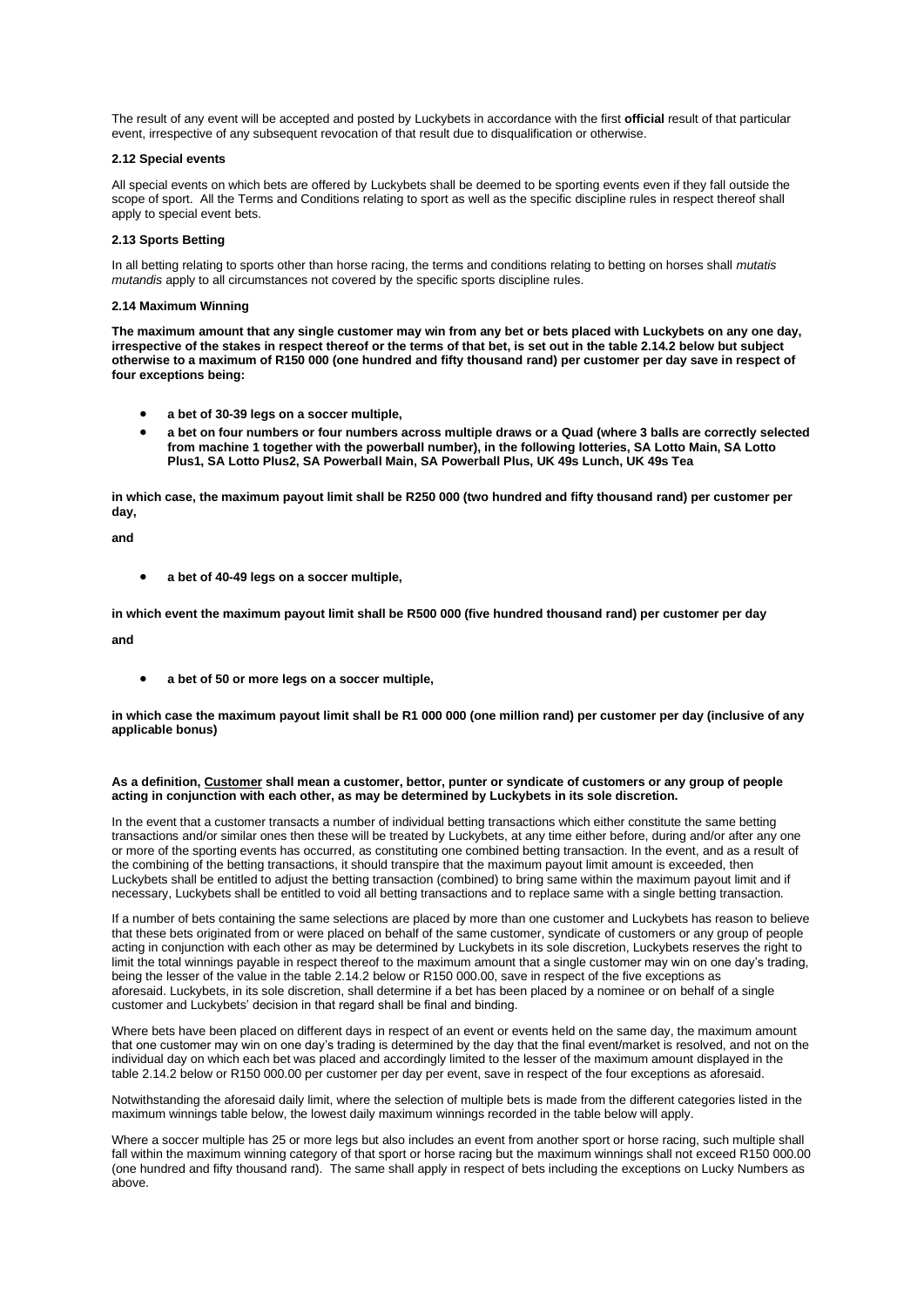Any bet placed by a customer in excess of the payout limit that is accepted, whether they are winning or losing bets, and paid out subject to the payout limits prescribed**. The onus is on you, the customer, to ensure that bets taken fall within the generic payout limits or individual limits assigned to your account. In the event that the win limit impositions, as indicated hereinunder, are exceeded, for any reason whatsoever, then Luckybets shall be entitled, at any time, to amend the betting transaction/s concerned in order to bring same within the win limit imposition/s – Luckybets shall furthermore have the right to reverse any amount that has been credited to a client's account and where necessary to credit the account with the correct amount, which crediting is necessary as a result of the amendment of a betting transaction to bring it within the imposed win limit amount. The amendment of the betting transaction, to bring it within the win limit imposition, shall be such that the odds are amended to ensure the limit is not breached. By way of example, if a horse racing treble bet is taken (by whatever means) in the value R100 000/1000 (odds 100/1), such bet shall be amended to R30 000/1000 (odds 30/1), where the win limit imposition is R30 000 only.**

## 2.14.1 *Open Bet Limit*

An open bet is a bet offered by Luckybets on one or more events in which no fixed odds are agreed at the time the bet is placed and the winnings and therefore the payout is determined after the outcome of the event on which such bet was struck becomes known, with reference to dividends generated by a totalisator.

If a number of bets containing the same selections are placed by more than one customer, and Luckybets has reason to believe that these bets originated from or were placed on behalf of the same customer, syndicate of customers or any group of people acting in conjunction with each other as may be determined by Luckybets in its sole discretion, Luckybets reserves the right to limit the total winnings payable in respect thereof to the payout limits table below or Pool Limit, whichever is lower.

Winning limits shall also apply to Win, Place, Swinger, Exacta, Trifecta, Quartet, Double and Pick3. The maximum winnings in respect thereof will be limited to the payout limits table below or THE TOTAL NET POOL LIMIT of the local SAFTOTE pool, whichever is lower.

| <b>Bet Type</b> | <b>Win Limit</b> |
|-----------------|------------------|
| Win             | 50               |
| Place           | 10               |
| Exacta          | 100              |
| Swinger         | 50               |
| Trifecta        | 500              |
| Quartet         | 2000             |
| Double          | 100              |
| Pick 3          | 1000             |

# 2.14.2 *Fixed Odds Maximum Winnings Table*

**Where indicated with a \*, these limits shall apply, notwithstanding the limits set out in 2.14.1, to Open Win Bets as well.**

| <b>Sport</b>        | Event/League       | <b>Bet Type</b>                   | <b>Payout Limit</b> |
|---------------------|--------------------|-----------------------------------|---------------------|
|                     |                    |                                   |                     |
| <b>Horse Racing</b> |                    | Single Bet - first timer*         | 5,000               |
|                     |                    | Double - incl a first timer*      | 10,000              |
|                     |                    | Treble - incl a first timer*      | 20,000              |
|                     |                    | Quads or more - incl first timer* | 30,000              |
|                     |                    | Single Bet - other*               | 10,000              |
|                     |                    | Double - other*                   | 20,000              |
|                     |                    | Treble - other*                   | 30,000              |
|                     |                    | Quads or more - other*            | 50,000              |
| <b>Soccer</b>       | <b>All Leagues</b> | <b>Single Bet</b>                 | 5,000               |
|                     |                    | 2-9 legs                          | 25,000              |
|                     |                    |                                   |                     |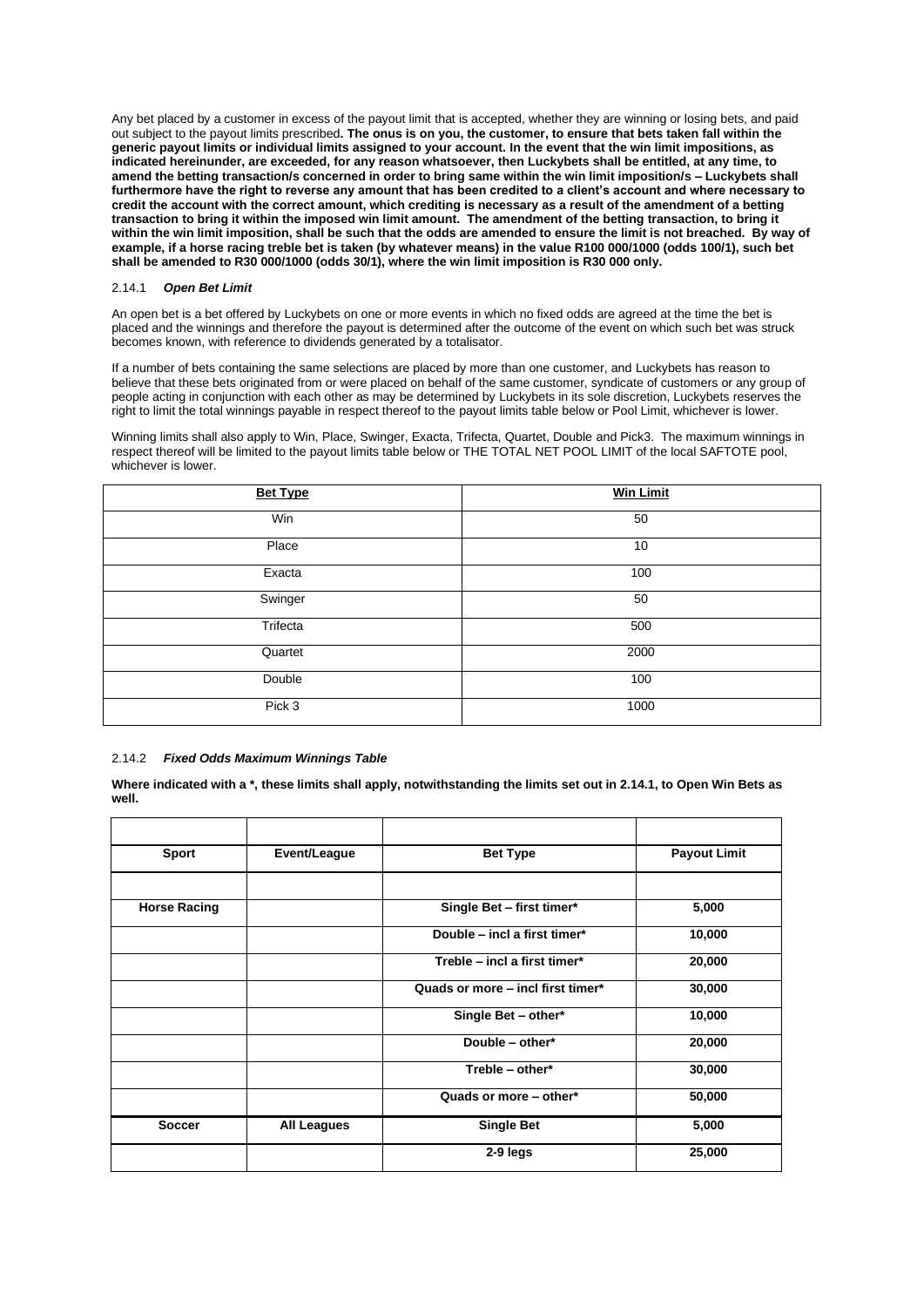|                                           |                  | 10-19 legs                                                                                            | 50,000  |  |
|-------------------------------------------|------------------|-------------------------------------------------------------------------------------------------------|---------|--|
|                                           |                  | 20-29 legs                                                                                            | 100,000 |  |
|                                           |                  | 30-39 legs                                                                                            | 200,000 |  |
|                                           |                  | 40-49 legs                                                                                            | 300,000 |  |
|                                           |                  | 50 or more legs                                                                                       | 500,000 |  |
|                                           |                  |                                                                                                       |         |  |
|                                           |                  | All soccer limits are inclusive of any<br>bonus                                                       |         |  |
|                                           |                  |                                                                                                       |         |  |
|                                           |                  | <b>Single Bet</b>                                                                                     | 5,000   |  |
| <b>All Other Sporting</b>                 |                  | <b>Doubles</b>                                                                                        | 20,000  |  |
| <b>Events and</b><br><b>Contingencies</b> |                  | <b>Trebles</b>                                                                                        | 30,000  |  |
|                                           |                  | 4-20 legs                                                                                             | 50,000  |  |
|                                           |                  | <b>Other Multiple Bets</b>                                                                            | 150,000 |  |
|                                           |                  |                                                                                                       |         |  |
| <b>Betgames</b>                           | <b>All Games</b> | <b>Single Bet or Number</b>                                                                           | 5,000   |  |
|                                           |                  | <b>Two Numbers, Doubles</b>                                                                           | 10,000  |  |
|                                           |                  | <b>Three Numbers, Trebles</b>                                                                         | 20,000  |  |
|                                           |                  | <b>Quads and more</b>                                                                                 | 30,000  |  |
|                                           |                  |                                                                                                       |         |  |
|                                           |                  | <b>Single Number or Bet</b>                                                                           | 5,000   |  |
| <b>Lucky Numbers</b>                      |                  | <b>Two Numbers, Doubles</b>                                                                           | 10,000  |  |
|                                           |                  | <b>Three Numbers, Trebles</b>                                                                         | 20,000  |  |
|                                           |                  | Four Numbers and Quads (3 Numbers and<br>Powerball / Bonus Ball)                                      | 30,000  |  |
|                                           |                  | All lotteries other than below                                                                        |         |  |
|                                           |                  | Four Numbers and Quads (3 Numbers and<br>Powerball / Bonus Ball)                                      |         |  |
|                                           |                  | SA Lotto Main, SA Lotto Plus 1, SA Lotto<br>Plus 2, SA Powerball Main, SA Powerball<br>Plus, SA Daily | 150,000 |  |
|                                           |                  |                                                                                                       |         |  |

## 2.15 **Related Bets**

No related bets, (where the outcome of one part of the bet contributes or determines another part of the bet), will be accepted. If a related bet is accepted, the stake of the single bet will be divided and applied and paid equally over the respective events in the bet. Luckybets, in its sole discretion, shall determine if a bet is a related bet, and Luckybets' decision in that regard shall be final and binding.

*Example: Liverpool to win in 90 minutes (price even money 1/1) AND Liverpool to win with exact score of 2-0 (price 7/1) will erroneously return a multiple price of 15/1. A bet of 1500/100 will be corrected to two bets, namely R50 on Liverpool to win in 90 minutes (price 1/1 bet would be 50/50) and a bet of R50 for Liverpool to win with exact score 2-0 (350/50).*

## 2.16 **Multiple Bets**

Multiple bets will be subject to the win limit as per the maximum winnings table above, per customer. If any multiple bets are accepted by Luckybets over this limit, the said bets will be adjusted to the prescribed limit at the same odds, whether they are winning bets or losing bets and winnings reduced and paid out accordingly.

If any selection in a multiple bet becomes or is deemed void, the money staked on that part of the bet which is void shall be placed on the remaining selections which comprise the multiple bet and the remaining selections of the bet shall stand. *For*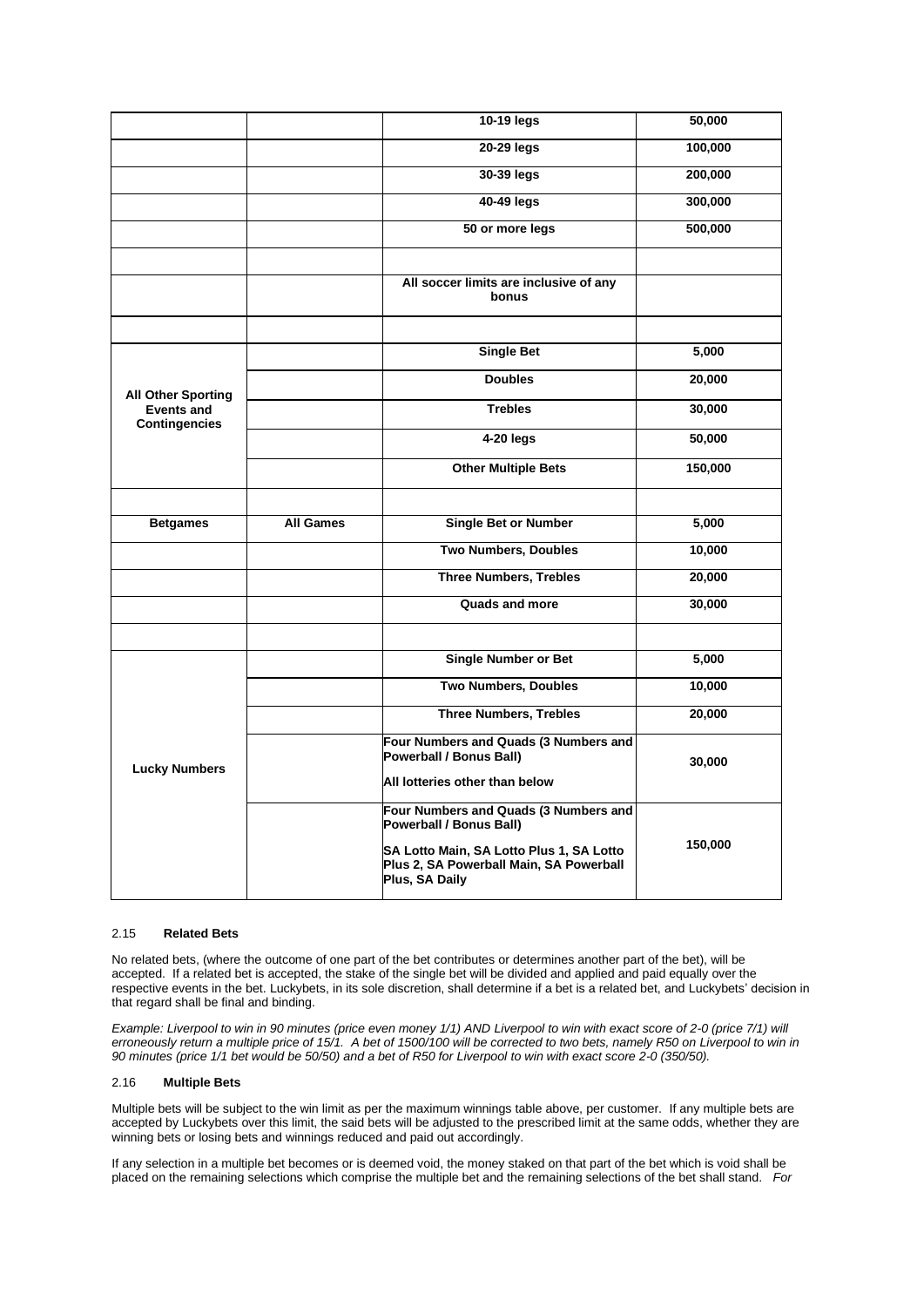example, if one match in a quad bet becomes void, the bet becomes a treble. If one leg of a multiple bet remains, that bet will *stand as a single bet.*

No multiple bet will be accepted where two legs of the multiple bet can be placed on and relate to the same individual event. *For example, where one leg of a double is for Hamilton to qualify in pole position for the Monaco Grand Prix and the second leg is for him to win the Monaco Grand Prix. The two bets are connected in that they relate to the same race. Should any bets be erroneously accepted by Luckybets, the stakes will be equally divided between the selections which are connected.*

Similarly, two legs of a multiple bet cannot be placed from the same individual event. *For example, Chelsea is playing Liverpool and you select Liverpool to win as your first leg, you cannot now add an additional selection from within the same game to form another leg of your multiple bet.*

## 2.17 **Deposits**

Deposits from account holders can be made via various channels, all of which are set out below in more detail.

These deposits will be held by Lucky Bets Sportsbook (Pty) Ltd and credited to the customer's online / mobile betting account once the amount has been cleared. Proof of a customer's deposit may be requested from the customer at the company's discretion. If a deposit is not cleared before the event that has been bet on using that deposit commences, Luckybets will not be held liable for any bets missed as a result thereof.

All deposits held by Lucky Bets Sportsbook (Pty) Ltd will not bear interest. There is no minimum or maximum deposit value, unless this has been specifically stipulated below for a particular deposit type.

Luckybets will not be held liable should any of the third-party service providers be unavailable at any time.

Luckybets reserves the right to add, cancel or withdraw any deposit option or change any of its terms and conditions related thereto at any time and without cause or notice.

All account information and transaction records held by Luckybets are housed in a secure data centre and remain confidential.

If a customer wishes to query a deposit that is not reflecting, they can utilise any one of the below channels to do so (proof of payment will be required for all deposit-related queries):

- Email: [accounts@luckybets.co.za](mailto:accounts@luckybets.co.za)
- Telephone: 0878032029
- WhatsApp: 0734419819

## 2.17.1 **Cash**

Cash deposits into online / mobile betting accounts are accepted at all Luckybets branches. For deposits of R5 000 or more, the identity of the customer will need to be verified prior to acceptance of the deposit. For deposits of R25 000 or more, valid proof of residence will also be required.

# 2.17.2 **Direct Electronic Funds Transfer (Direct EFT)**

This deposit mechanism can only be utilised by clients who have internet banking.

Direct EFT deposits can only be made into the bank accounts listed below and will be held by Lucky Bets Sportsbook (Pty) Ltd and credited to the customer's online / mobile betting account once the amount has been cleared by Lucky Bets Sportsbook (Pty) Ltd bankers and the amount in question is reflecting/visible on the company's bank statement. Proof of a customer's deposit may be requested from the customer at the company's discretion.

Clients should ensure that they include their Luckybets account number as a reference on all EFT deposits so that the deposit can be allocated timeously and accurately.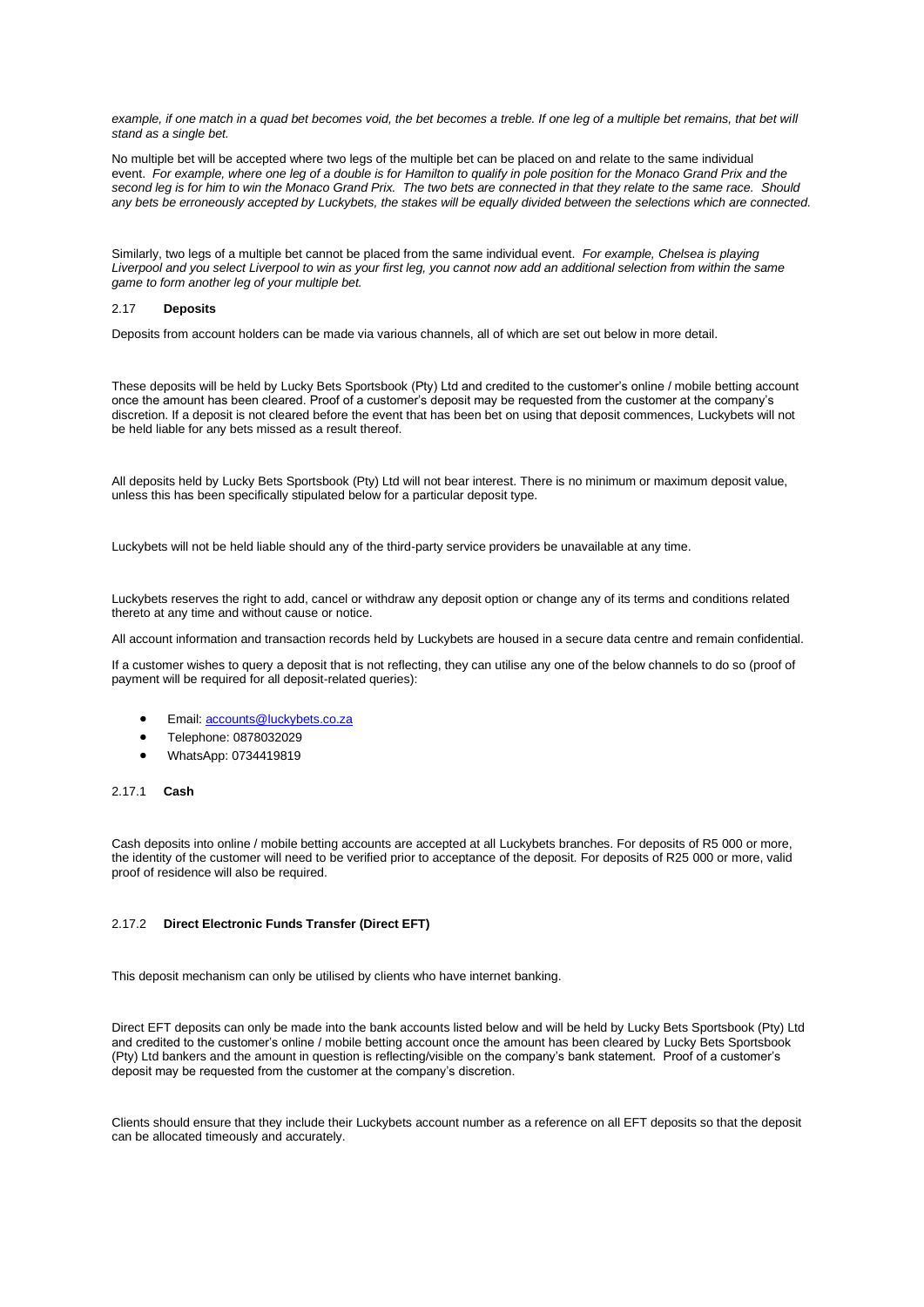| <b>Standard Bank</b>                        |
|---------------------------------------------|
| Account Name: Lucky Bets Sportsbook Pty Ltd |
| Account No: 202015610                       |
| Branch Code: 043826                         |

## 2.17.3 **Instant Electronic Funds Transfer (Instant EFT)**

This deposit mechanism can only be utilised by clients who have internet banking.

Instant EFT deposits are currently facilitated by Ozow (formerly i-Pay) and will be credited to the customer's online / mobile betting account once the amount has been cleared by the relevant service provider. Proof of a customer's deposit may be requested from the customer at the company's discretion.

## 2.18 **Withdrawals**

Withdrawals by account holders can be made via various channels, all of which are set out below in more detail.

Irrespective of the method selected for withdrawal, clients who have not previously submitted their identity document and valid proof of residence when opening their account will be requested to do so before the first withdrawal on their account can be processed. Depending on the value of the withdrawal and the method selected, further documentation may be requested

Settlement or payments in respect of online / mobile betting accounts will be made to the account holder only and not to any third party in any circumstance. The customer's right to settlement or payment is not transferable or negotiable. Should funds be paid to you in error, it is your responsibility to immediately notify Luckybets of the error. Any money paid to you as a result of the error and prior to the notification of Luckybets, whether linked to the error or not, shall be deemed to be invalid and will be repayable by you to Luckybets and you are deemed to agree and accordingly hereby authorise Luckybets to deduct from your account the sum of the money incorrectly paid into your account.

Luckybets shall be entitled to set off any amount due by you to Luckybets (or any other company or entity in the Group) from any payment due to you by Luckybets.

Luckybets will honour the payment of all winning bets but if any winning bet is not collected within 90 days of the date of the event in respect of which it was placed, it shall be forfeited by you in favour of Luckybets.

Luckybets reserves the right to reject any withdrawal request should irregular activities be noted.

Luckybets reserves the right to add, cancel or withdraw any withdrawal option or change any of its terms and conditions at any time and without cause or notice.

If a customer wishes to query a withdrawal request, they can utilise any one of the below channels to do so:

- Email: [accounts@luckybets.co.za](mailto:accounts@luckybets.co.za)
- Telephone: 0878032029
- WhatsApp: 0734419819

### 2.18.1 **Cash**

Cash withdrawals from online / mobile betting accounts can be made at all Luckybets branches.

Cash withdrawals are limited to a R5 000 daily cash withdrawal. The balance of any larger withdrawal shall be paid via an electronic transfer. Clients will be requested to present their identity document for all cash withdrawal requests and for cash withdrawals in excess of certain limits, valid proof of residence may also be required.

### 2.18.2 **Electronic Funds Transfer (EFT)**

The minimum value for EFT withdrawal requests is R50.00.

Multiple withdrawal requests by a single customer may be consolidated and paid in one lump sum.

Electronic settlements will be processed within 24 hours of your request but are subject to banking hours and usual electronic settlement delays.

Payments via EFT are made to any South African bank account. Unfortunately, we cannot cater for international banking accounts.

Luckybets will require a nominated bank account in the account holder's name and a copy of the account holder's identity document. Luckybets may verify the nominated banking details by requesting a stamped bank statement.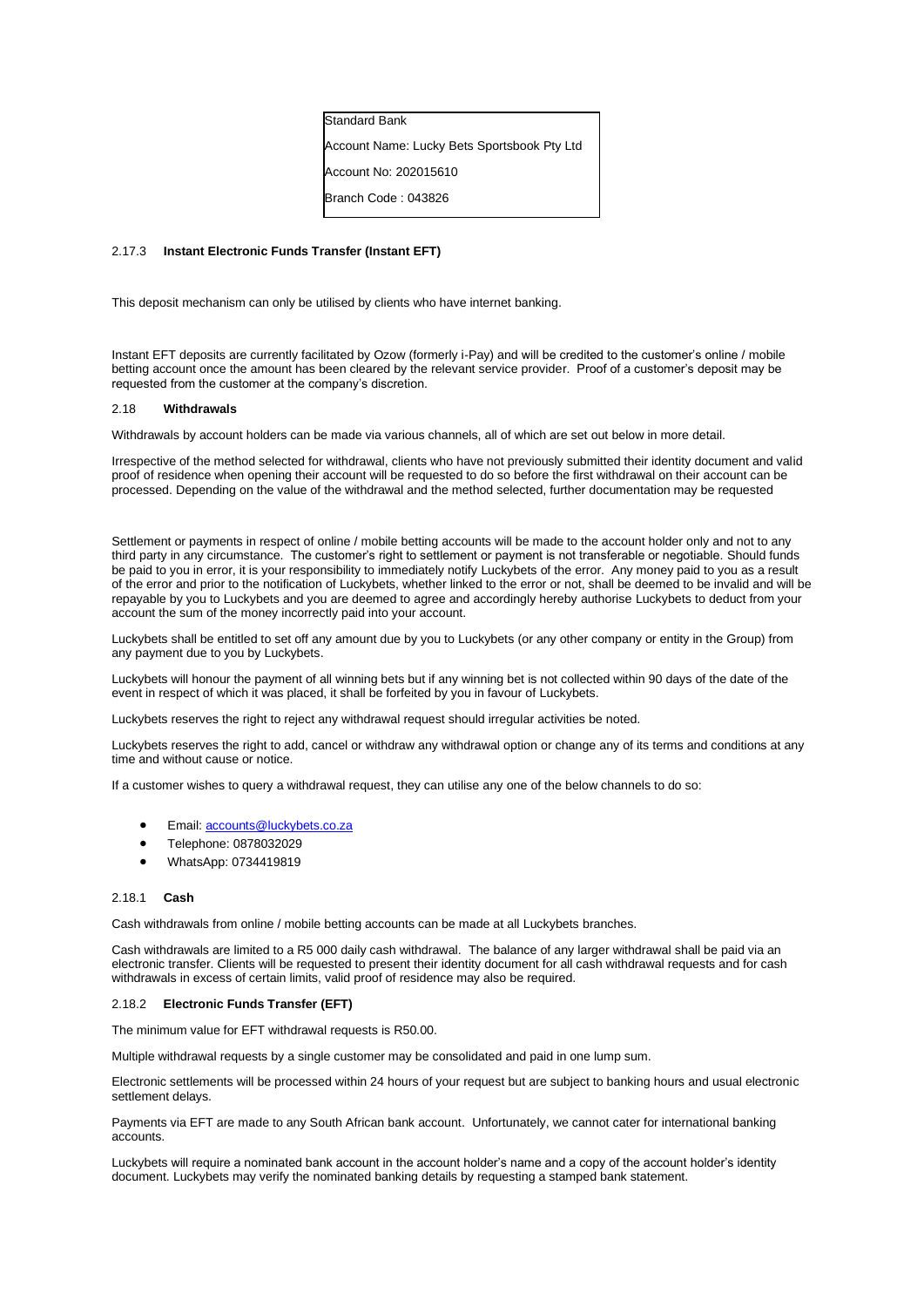Luckybets reserves the right to verify the identity of all account holders at any time and particularly on withdrawal of funds. Luckybets, in its sole discretion, may require a client withdrawing funds to affirm, by way of signed and notarised affidavit, that the bets recorded as taken on his/her name are, in fact, his/her bets and not bets for any third party.

## 2.19 **Multiple Accounts**

Should Luckybets believe, using its absolute and sole discretion, that you have:

- 1. registered and/or used more than one account; and/or<br>2. acted in collusion with one or more other individuals the
- acted in collusion with one or more other individuals through a number of different Luckybets accounts to back the same combination of selections (regardless of whether or not such bets are struck separately, at a range of different prices or on different days)

in an attempt to exceed the maximum pay-out for an individual account holder across linked accounts, it reserves the right to withhold any winnings arising from such behaviour.

## 2.20 **"Book-a-Bet" / Quick Bet**

This unique feature allows you to create a ticket online, "book' that bet and collect the ticket through an express line at any Luckybets outlet.

- You should follow these easy steps:
- enter the Luckybets website or mobile application but **do not log on**
- select your options of any fixed odds sporting event or contingency
- set the stakes and confirm the creation of the bet by clicking "Place Bet". Enter your cell number and click "BET" to book your bet. This booked bet is valid while the markets selected remain active.
- when you get to the Luckybets outlet present your cell number number to the team member and your ticket will be printed.
- if any event or contingency selected on your "Book-a-Bet" has commenced, the reference number and the "booked bet" will be void.
- the odds of the "Book-a-Bet" will be the odds **at the time the ticket is printed** and not the odds as may have been available when the bet was created.
- "Book-a-Bet" only applies to fixed odds betting markets and expressly excludes In-Running or In-Play markets, BetGames, and Open Bets.
- The "booked bet" is not a ticket, it is **not** a bet but only the reservation of a bet. The bet will only be valid once it has been paid for at a Luckybets outlet and a valid ticket has been produced.
- Luckybets reserves the right to suspend or stop offering any particular market, which will result in the reference number being invalidated.
- Luckybets reserves the right to stop offering this service, for any reason whatsoever, without notice.

# <span id="page-10-0"></span>**3. Horse Racing Terms and Conditions**

## **3.1 Ante-Post Betting**

### **3.1.1 An ante-post bet is a bet on a medium to long term feature race or event.**

In the case of weather or outside influences that cause an event to be postponed or rescheduled to another day, then all antepost bets shall stand. Ante-post bets may include runners that do not ultimately participate in the race or event and bets wagered on such will be considered losers. These races/events may be referred to as "all-in" events. No deduction shall be taken on scratching from ante-post all-in races or events. A multiple bet that includes an ante-post leg will be a losing bet in the event the ante-post selection does not participate or run.

An ante-post bet will be void where the race on which the ante-post bet has been placed is officially abandoned, the conditions of the race altered or if the venue of the race has been changed. In these circumstances any multiple bet, which includes this selection, will be paid out on the remaining selections.

### **3.1.2 Non Runner, No Bet**

From time to time Luckybets may offer a "non-runner, no bet" option of selected feature race. This means that if your selection does not run in the **selected race** on which you have placed your bet, your stake will be refunded (single bets). You will receive your money back as soon as your non-runner is declared. If your selection is part of a multiple bet, the bet remains alive on the remaining runners (i.e. your selection is abandoned).

### **3.2 Feature Race Multiples**

The horse racing year provides occasions where the same selection can be backed to win in two different events. In these events the multiple bet will be reduced by one-third of the full accumulated odds.

### *Example:*

*Hawwaam to win the Queen's Plate – 1/1*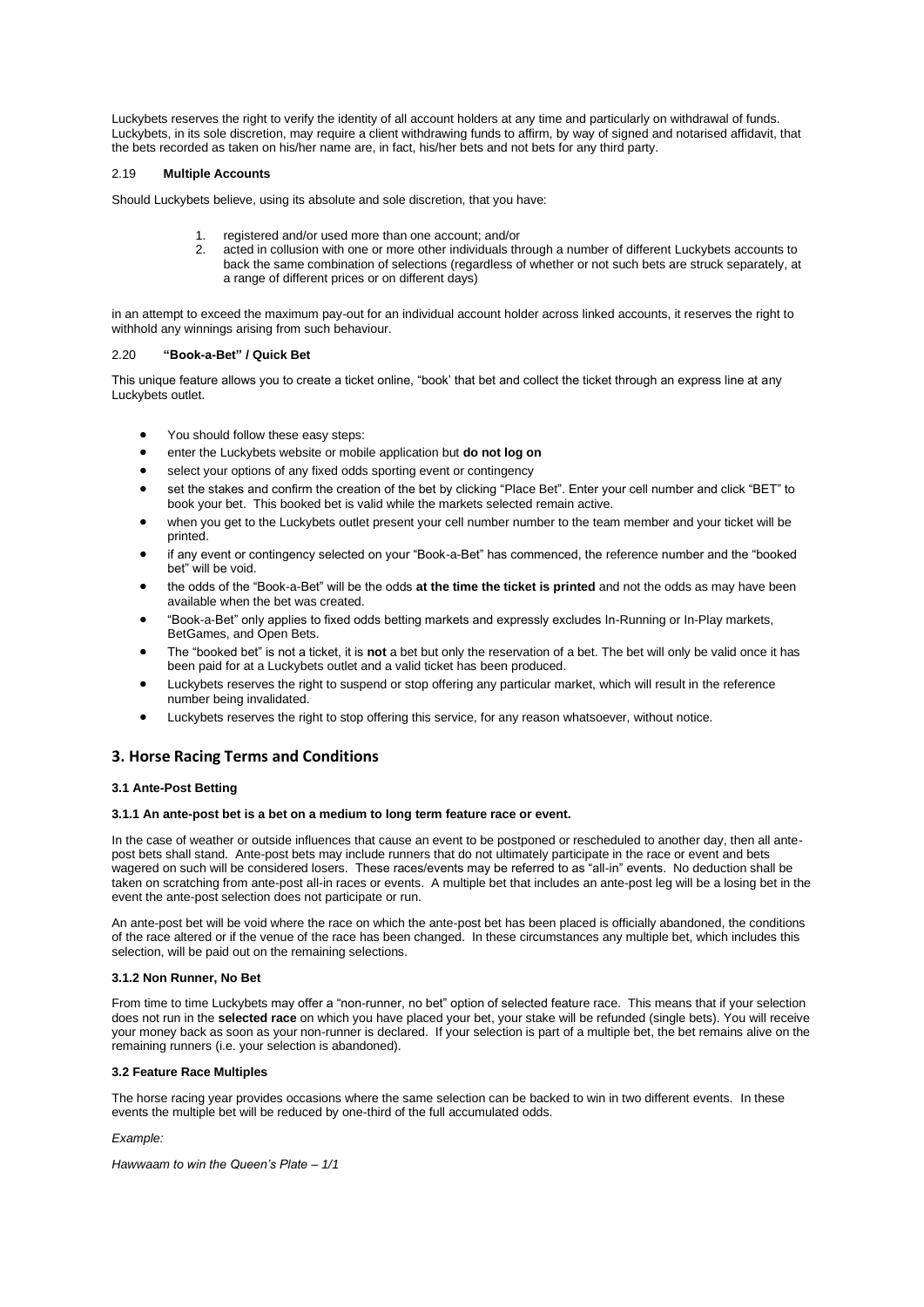*Hawwaam to win the J&B Met – 15/10*

*Ante-post Double price – 4/1 x 66% = 27/10*

## **3.3 Withdrawals/Scratchings**

In all horse races, except horse races on which ante-post bets have been placed, if a horse is withdrawn without coming under starters orders, the horse will be treated as a non-runner. In which event, a deduction may be made, at the time Luckybets processes the scratching, from the winnings of bets struck at a fixed price prior to the scratching and, if there is insufficient time to form a new market/starting price, the starting price will be subject to the same deduction. Each deduction will be determined in accordance with the following deduction table.

| Odds of Withdrawn Horse/Participant |                          | Deduction      |       |
|-------------------------------------|--------------------------|----------------|-------|
| 25 and over                         |                          |                | $0\%$ |
| 13.0                                | $\blacksquare$           | 20             | 5%    |
| $\overline{9}$                      | $\overline{\phantom{0}}$ | 12             | 10%   |
| 6                                   |                          | $\overline{8}$ | 15%   |
| $\overline{4}$                      | -                        | 5.5            | 20%   |
| 3                                   | $\overline{\phantom{0}}$ | 3.5            | 25%   |
| 2.2                                 | $\overline{\phantom{0}}$ | 2.8            | 30%   |
| 1.6                                 |                          | $\overline{2}$ | 35%   |
| 1.3                                 |                          | 1.5            | 40%   |
| 1.1                                 | -                        | 1.2            | 45%   |
| $\mathbf{1}$                        | $\overline{\phantom{0}}$ | $\mathbf{1}$   | 50%   |
| 0.8                                 | ä,                       | 0.9            | 55%   |
| 0.6                                 |                          | 0.7            | 60%   |
| 0.5                                 | -                        | 0.5            | 65%   |
| 0.4                                 | $\overline{\phantom{m}}$ | 0.4            | 70%   |
| 0.33 and shorter                    |                          |                | 80%   |
|                                     |                          |                |       |

# **Deduction Table**

# 3.4**Betting with a Run (any bet other than an ante-post bet)**

Where a single bet is made "with a run" and the selected horse is scratched, the bet shall be void.

All bets struck "with a run" on the remaining horses in a race where one or more horses have been scratched shall be subject to the deductions detailed in the table above.

Where a deduction applies to remaining runners in the event of a multiple event bet "with a run", the relevant deduction in the table above shall be applied to the runner of the event where the scratching occurred, and the entire bet recalculated in respect of the event from which the horse was scratched.

Any bets "with a run" struck after the official announcement of the withdrawal of one or more horses shall not be subject to any deduction, unless there is a further withdrawal or withdrawals.

Where a race is abandoned, all bets "with a run" on the race concerned shall be void.

In starting price multiple bets "with a run", winnings on winning bets shall be calculated and paid at the Luckybets starting price.

### 3.5 **Luckybets Starting Price**

The starting price of a horse shall be the last fixed odds laid or displayed by Luckybets on that horse, prior to the start of the race. In the event of a late withdrawal, where no new betting is displayed before the start of the race, then the starting price shall be the last price displayed, subject to a deduction.

## 3.6 **Jockey Championship**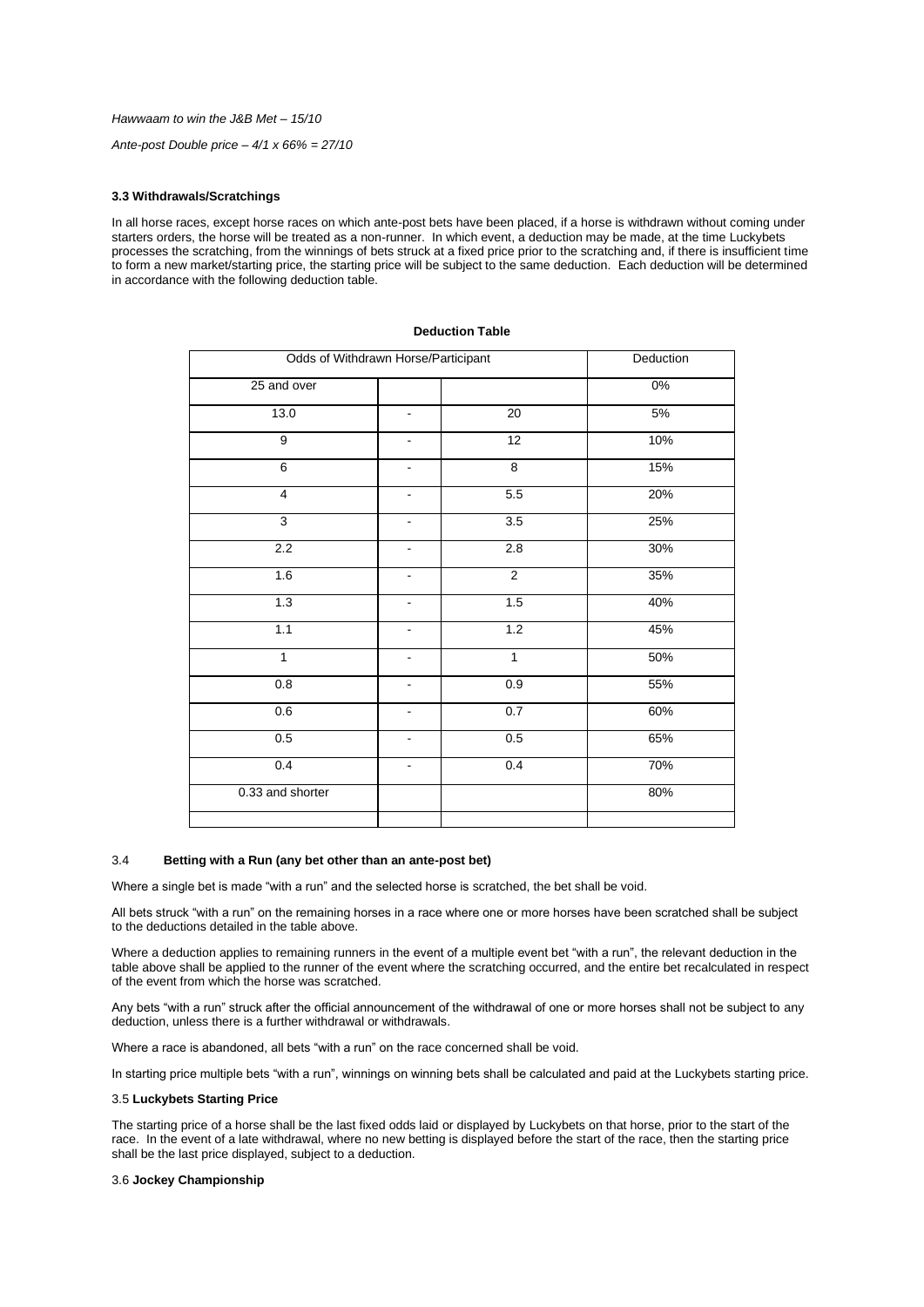The winner is the jockey or jockeys who have ridden the most winners, numerically, in a championship period.

The winner of the SA Jockeys Championship is the jockey who rides the most winners on the flat and all-weather tracks during the championship period. Dead-heat rules apply.

### 3.7 **Betting for Absolute Second**

In certain instances, betting may be offered, on the field, to run second. Fixed odds to run absolute second will be displayed against all participants in the event. A pay-out will be made on all bets struck on the horse that finished in second place. Deadheat rules will apply.

## 3.8 **Match Races**

The horse (or jockey) that attains the highest finishing position in the official result will be the winner of the match race. Both horses must come under starter's orders or bets will be void. Luckybets reserves the right to change the horse in a match race without notice and reserves the right to suspend betting at any time.

In hurdle/jump races, all runners that come under starter's orders will be declared as runners in the Match Bet market. Should only one runner finish the race, this runner shall be declared the winner. In the event that both horses do not complete the race, the bet will be void.

## 3.9 **Triple Headers**

The horse that attains the highest finishing position in the official result will be the winner of the triple header race. All horses must come under starter's orders, failing which should two horses be scratched then all bets will be void. Should one horse be withdrawn without coming under starter's orders, the horse will be treated as a non-runner in which event a deduction may be made from the winnings of bets struck at a fixed price and, if there is insufficient time to form a new market/starting price, the starting price will be subject to the same deduction.

In hurdle/jump races, all runners that come under starter's orders will be declared as runners in the triple header race. Should only one runner finish the race, this runner shall be declared the winner. In the event that all three horses do not complete the race, the bet will be void.

### 3.10 **Place Betting**

## 3.10.1 **Fixed Odds Places**

The following shall apply to place betting at fixed odds:

- In races of 5 runners or less no place bets shall be accepted. All place bets placed will be void.
- In the event of a dead heat in the placings, normal dead heat rules will apply.
- All fixed odds place bets are subject to the rules relating to the scratchings and the deductions table above. In the event that scratchings result in 5 runners or less, all place bets will be refunded.
- If scratchings reduce the size of the field, and deductions are declared, bets will stand as taken subject to those deductions, save where the number of runners in reduced to 5 or less. If no deduction is declared the odds and places will be determined as per the table below.
- Luckybets may at any time withdraw the offer of fixed odds place betting in any given race or event.
- Luckybets may from time to time offer feature race place betting which will include multiple alternate place betting opportunities based on the win odds of the contestants

| FIAED UDDS FLAUES TABLE  |                    |  |
|--------------------------|--------------------|--|
| Number of carded runners | <b>Places Paid</b> |  |
| 5 or less                | Nil                |  |
| 6 to 7                   | ⌒                  |  |
| $8 - 13$                 | 3                  |  |
| 14 or more               | 4                  |  |

## **FIXED ODDS PLACES TABLE**

### 3.10.2 *Open Places (Local Meetings)*

Where there are 6 or 7 runners, including where the field is reduced by scratchings or withdrawals, the Operators **may** offer a place pool where dividends will be paid in respect of the horses placed first and second*.* Where a dividend is not declared all place bets will be void.

Where there are 8 to 15 runners, 3 places will apply.

Where there are 16 or more runners, 4 places will apply.

The Operators may offer dividends for more than four places in selected races or events.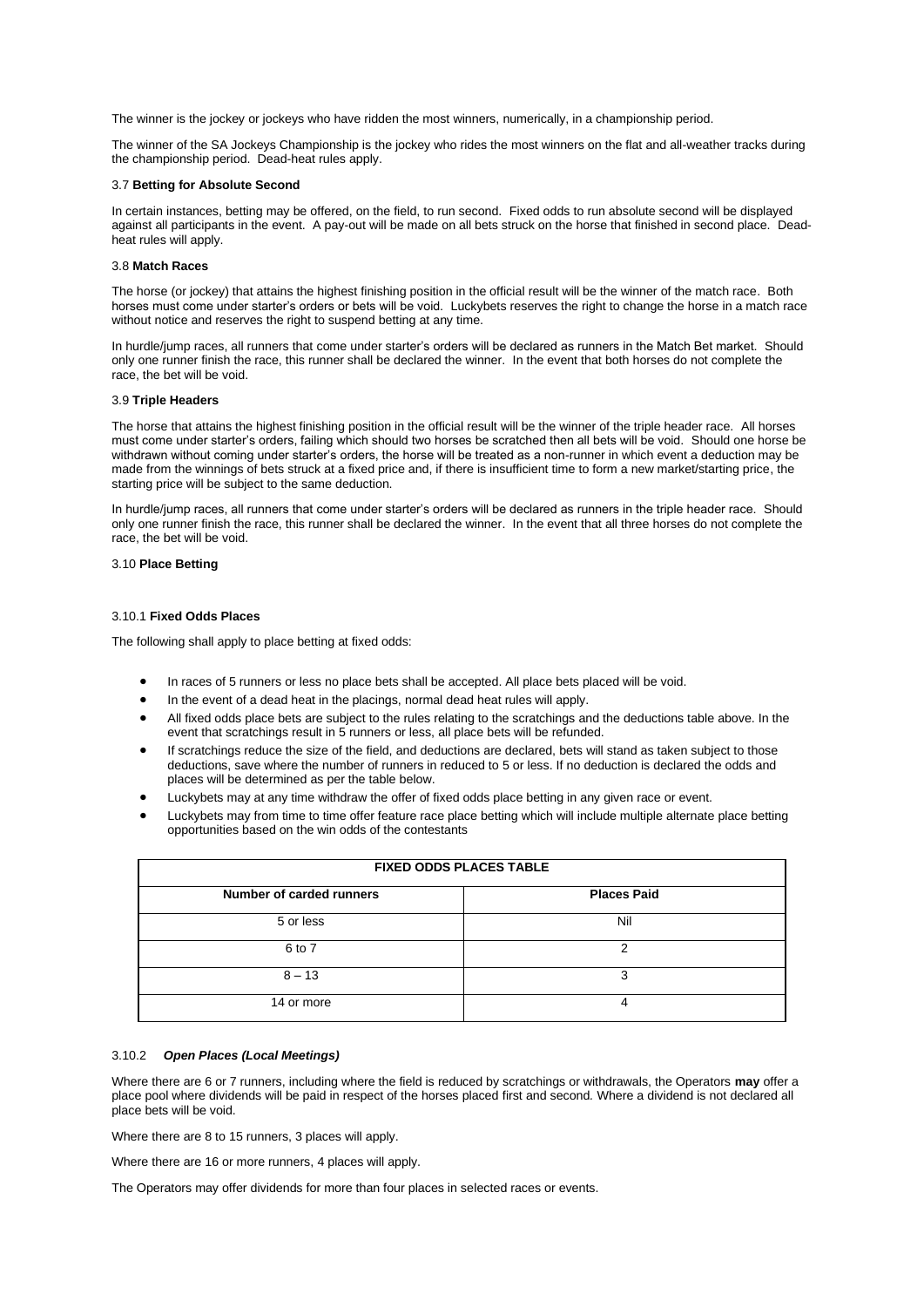## 3.11**Dead Heats**

In the case of a dead heat in a match race the bet shall be resulted as a dead heat.

In the case of a two-horse dead heat and also in winning multiple event bets where one race results in a two-horse dead heat, the customer will lose half of the amount staked and the remaining stake will be applied at the original odds as a winner.

In winning multiple event bets where two races result in dead heats, the customer shall win the odds to one quarter of the stake and lose the other three quarters, and so on, for further dead heats. The remaining portion of the stake shall be applied at the original odds as a winner.

Notwithstanding the provisions above, in the case of a three-horse dead heat in multiple event bets, where one race results in a triple dead heat, the customer shall lose two thirds of the stake and the entire bet is recalculated as a result of the event where the dead heat occurred.

The dead heat rule may apply in other sporting codes such as, but not restricted to, darts, golf, athletics and soccer, and will be applied as above.

### 3.12 **Unit of Betting on Racing**

All bets shall be to a R1 unit. Where dividends are declared to a different unit, then the dividend shall be adjusted to pay to a R1 unit.

### 3.13 **Open Bet Types**

**3.13.1 Win bets** are won when the runner selected finishes first.

**3.13.2 Place bets** are won when the runner picked finishes in one of the up to four places. The number of places for which the bet is paid is determined by the Totalisator. Usually, there are three places being paid. However, depending on the country and number of runners, two or up to four places might be paid. All place bets are lost past the fourth place, even if the Totalisator pays further places. (In the USA this is called a show).

**3.13.3 Exacta bets** are won when the two runners picked finish first and second in the exact order specified. Should one of the picked runners become a non-runner, the stakes shall be refunded. Should less than two runners cross the finishing line for a given race, all exacta bets shall be lost unless the Totalisator is providing exacta dividends.

**3.13.4 Trifecta bets** are won when the three runners picked finish first, second, and third in the exact order specified. Should one of the picked runners become a non-runner, the stakes shall be refunded. Should less than three runners cross the finishing line for a given race, the Totalisator rules shall apply for payout.

**3.13.5 Quartet bets** are won when the four runners picked finish first, second, third, and fourth in the exact order specified. Should one of the picked runners become a non-runner, the stakes shall be refunded. Should less than four runners cross the finishing line for a given race, the Totalisator rules shall apply for payout.

**3.13.6 Swinger bets** are won when the two runners picked finish in one of the top three places regardless of their order of arrival. Should one of the picked runners become a non-runner, the stakes shall be refunded. Should less than three horses cross the finishing line for a given race, all swinger bets shall be lost unless the Totalisator provides swinger dividends.

**3.13.7 Double bets are won when the horses picked win both of the races that comprise the double. Luckybets lays the open bet on the tote double to a R1 unit.**

**3.13.8 Pick 3 bets are won when the horses picked win each of the three races that comprise the Pick 3. Please note that with effect from 30 September 2019, the totalisator amended the Pick 3 unit to R2. Luckybets lays the open bet on the Pick 3 to a R1 unit. Therefore, for settlement purposes, the tote dividend will be divided by 2 for the open bet dividend.**

With effect from Thursday 1 October 2015, ALL open bets on racing shall be subject to the SAFTOTE terms and conditions and paid in accordance with the Saftote dividend. All exotic bets (Jackpots, Bipots, Pick 6s and Place Accumulators) shall be laid in accordance with the Saftote rules. Pool limits as applied in paragraph 2.14 Maximum Winnings shall apply to all open bets on racing.

## 3.14 **Yankee Bets**

All Yankee bets and bets of a similar nature (including Canadian) will be laid subject to the betting limits in section 2.14 above. Any bet placed by a customer in excess of the payout limit will be accepted, whether they are winning or losing bets, and paid out subject to the payout limits prescribed**. In the event that the win limit impositions, as indicated in section 2.14, are exceeded, for any reason whatsoever, then Luckybets shall be entitled, at any time, to amend the betting transaction/s concerned in order to bring same within the win limit imposition/s. This condition applies particularly to quads and five-timers in Yankee and Canadian type bets where the limit of a quad is set at R50 000.**

A Yankee is a wager on four selections (in four separate events) and consisting of 11 separate bets: 6 doubles, 4 trebles and a fourfold accumulator. A minimum of two selections must win to gain a return.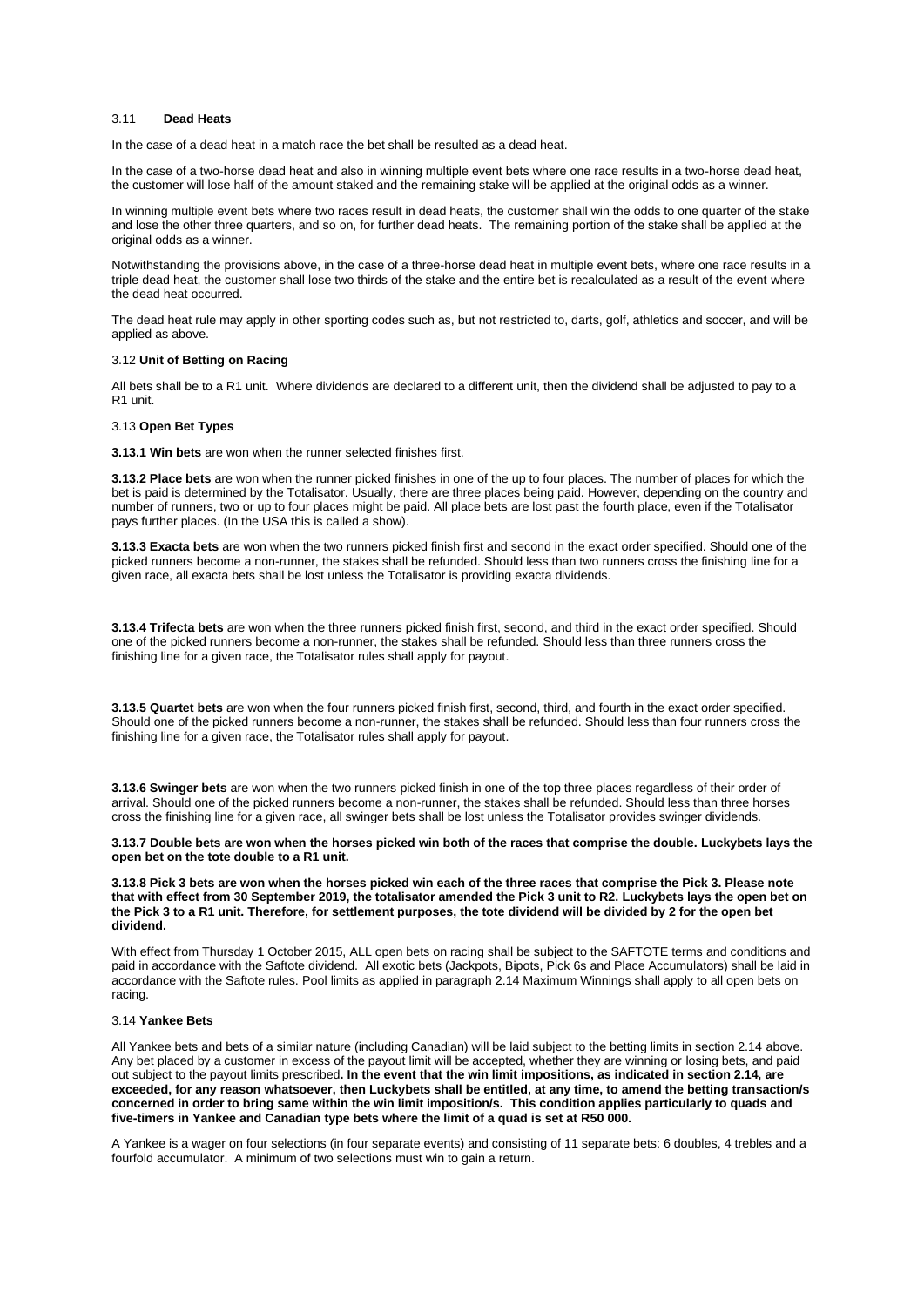A Canadian is a wager on five selections (in five separate events) and consisting of 26 separate bets: 10 doubles, 10 trebles, 5 fourfolds and a fivefold, all to come (fivefold multiple). A minimum of two selections must win to gain a return.

### 3.15 **Time and Venue of Race**

No bet may be accepted in respect of a horse race once that race has officially started. All bets placed on a race after the actual start will be void.

Where the venue or the racing surface of a race or race meeting is changed from that originally advertised the following will apply:

**For fixed odds betting**, the race or race meeting shall be deemed to have been abandoned and any and all single bets struck prior to the change shall be **void**. In the case of multiple bets, the affected legs shall be treated as scratchings and the balance of the bet shall remain in force.

If a race is changed from around the turn to the straight course or vice-versa, then all bets are **void**.

**For open and exotic bets,** all bets **stand** and are valid regardless of the change in venue or racing surface and will be subject to the result achieved at the revised venue/racing surface.

In the event of a venue or racing surface change, open bets may be cancelled prior to the running of the race (or the first leg of an exotic).

For the purposes of this section, all of the Turffontein, Vaal, Scottsville and Kenilworth racecourses with multiple same-surface tracks, shall each be considered to be one venue.

## 3.16**Change in Distance**

Where the racecourse operator amends, for any reason, the distance of a race or races then the following shall apply:

Bets may be cancelled, on request, up to the start time of the event. No cancellations of multiples or open/exotic bets that have already started will be entertained.

#### **For open and exotic bets**, all bets **stand**.

## **For fixed odds bets**

- if a race is changed from around the turn to the straight course or vice-versa (regardless of the distance change), then all bets are **void**. In the case of multiple bets, the affected legs shall be treated as scratchings and the balance of the bet shall remain in force.

- if the distance changes by greater than 300m all bets are **void**. Multiples treated as above.

- if the distance changes by 300m or less, all bets **stand.**

#### 3.17 **Postponed Races**

Where a race advertised to be run on a certain date is postponed to any future date, if the race is run more than 48 hours after the originally advertised date and time all bets on that postponed race shall be void, save in respect of ante-post bets.

### 3.18 **Races Re-Run**

In the event of any race being ordered to be re-run:

- Starting price bets shall be calculated and paid at the current price at the time the race is finally run.
- "With a run" bets on any horse which started on the first occasion and which was subsequently scratched, shall be void and the deductions in terms of the table above shall apply.
- Ante-post bets shall stand.

## <span id="page-14-0"></span>**4. Soccer Terms and Conditions/Rules**

### 4.1 **Duration of Match**

All soccer bets will be settled on the score at full-time (90 minutes and stoppage time added by the referee, if any) unless otherwise indicated. Extra time, golden goal and penalty shootouts will be excluded. Where a bet is struck to "lift the cup" or "to progress" there shall be no betting on a draw as extra time or penalties may be required to decide the outcome.

The exception to this rule is in relation to friendly matches (which may be scheduled for less than 90 minutes), where all match markets will be settled based on the actual result when the game finishes (excluding any extra-time), irrespective of whether 90 minutes is played.

The *Overtime* market is to predict, yes or no, if the game will extend into extra time.

The *Penalty Shootout* is to predict, yes or no, if the game will extend to a penalty shootout.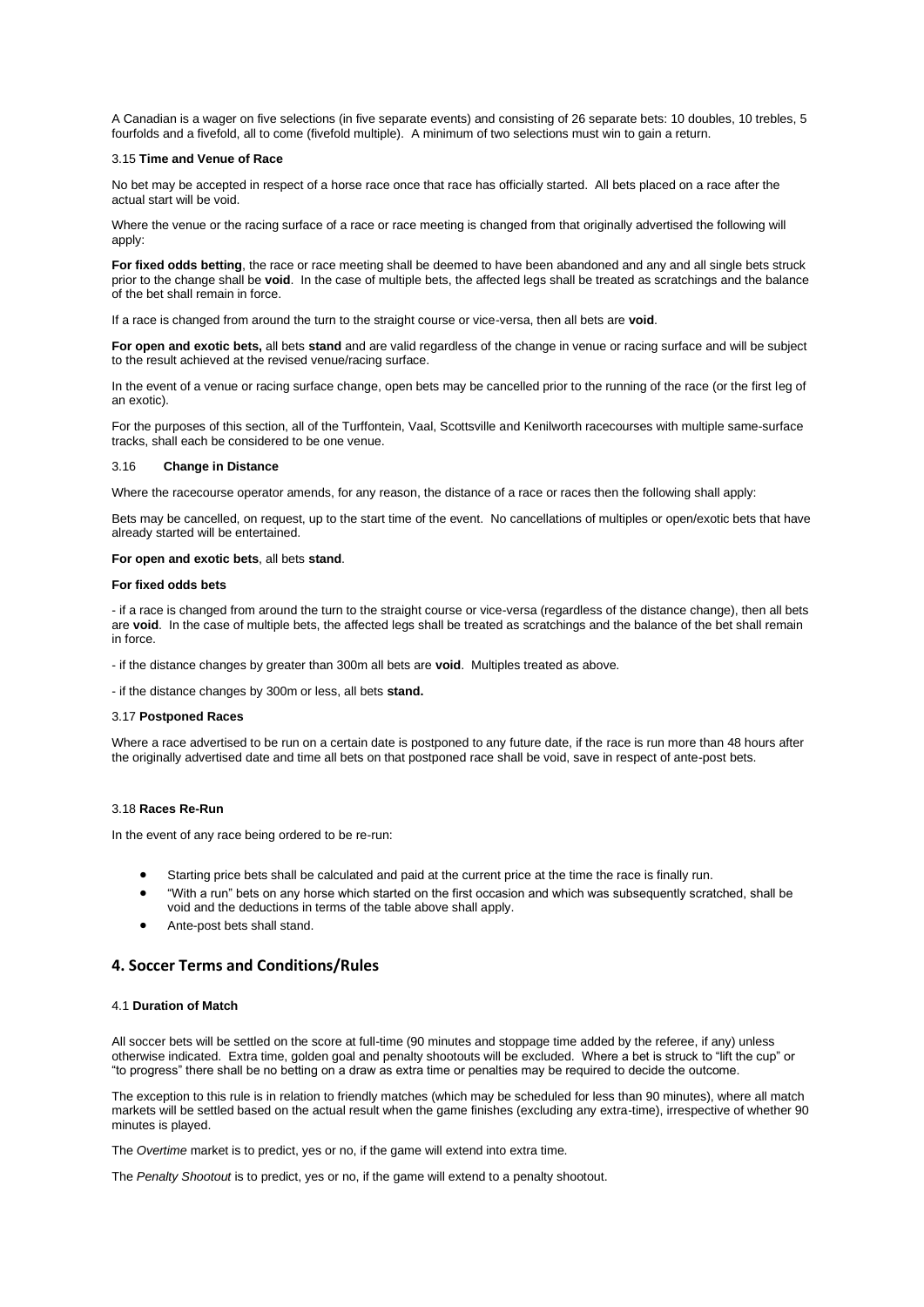### 4.2 **Kick Off**

All bets will be accepted until kick off time. Any bet, other than an in-play or in-running bets, placed after kick off time shall be void. That part of a multiple bet on a soccer event placed after kick off time shall be void but all remaining selections which do not include the match in that multiple bet will stand.

Should a match start and be abandoned prior to the completion of full-time and an official result is declared by the governing association of the match or event within 24 hours of abandonment thereof, all relevant bets will be determined on that result notwithstanding any later changes to the result for any reason or any error in the results save that all bets which are dependent on number of goals scored shall be void.

If a soccer match is officially called off prior to its scheduled completion and an official match result is not declared by the relevant controlling authority within 24 hours of abandonment, bets not determined at the time the match is called off shall be void. This exclusion does not apply to bets already determined.

Bets placed on postponed matches will stand provided the match is played within **36** hours of the original scheduled kick off time and the venue remains the same, failing which those bets shall be void.

In the event that a result of a match is not made available on the internet or other reliable source within 48 hours of the scheduled kick-off, such match shall be made void, provided that an alternate kick-off has not been scheduled within that same 48-hour period. Should a result subsequently be forthcoming it shall be ignored for the purposes of settling bets.

If a scheduled match does not kick-off and a team is declared a winner by a walkover, by the governing association, then such decision shall not be considered a result for betting purposes and all bets on the match shall be void.

## 4.3 **Early Betting**

Where Luckybets provides betting on individual matches well in advance of the proposed date and bets are taken on those matches, then changes to the proposed date, whether brought forward or delayed, shall be binding on the outcome of the bet. E.g. Premier League fixtures are available 3-weeks in advance and a selection of Leicester is made for that round but Leicester's proposed weekend game is brought forward to the midweek as a result of Cup commitments (or any other reason), then the result of the midweek Leicester match shall be valid for the settlement of the bets. Similarly, if the match is postponed for a period of less than one week, all bets shall be valid.

#### 4.4 **Home and Away**

Luckybets shall display prices on both teams as well as the draw. The price of the home team will be displayed first followed by the price on the away team, unless the home team is otherwise clearly indicated.

If a team plays a different opponent to that which is advertised, or if the venue of a match is changed to a different venue, all bets on that match shall be void save that multiple bets which include that match shall stand whilst all other bets on that match shall be void.

Where games are played on a neutral ground home and away teams may differ amongst reporting websites but regardless, all bets shall stand.

## 4.5 **Soccer Bet Types**

### 4.5.1 **Match Bet Types**

The *Full-Time* market shall be settled on the result at the time the referee blows the final whistle at the end of regulation time.

In the *Draw No Bet* market if a game ends in a draw, after 90 minutes, then all bets are refunded

*Double chance and Win + Draw* markets will be paid on the completion of a full 90 minutes of play.

The *Handicap* betting markets will be resulted on the actual 90-minute result taking into consideration the handicap (plus or minus) as displayed.

### 4.5.2 **Combination Bet Types**

*Half-time-Full-time* double result – bets are offered on the double result of the half-time result and the full-time result. *For example, a selection by the customer showing Arsenal-Arsenal will require Arsenal to be winning at half-time and Arsenal to be winning at full-time.*

The *Match Flow* market will be resulted as one of the seven options applicable at the end of the 90-minute period. This market couples the first team to score (home or away) with the final result, remembering too, that a No Goal option is valid.

The combined *Matchbet & Both Teams to Score* market will be resulted to the correct one of the six options available.

The combined *Matchbet + Totals* market will be resulted based on the component parts of the bet type.

### 4.5.3 **Goals and Score Bet types**

The *Correct Score* market will be paid on the final result after the full 90 minutes of play.

In *First Goal Scorer* selections, if the customer's selected player: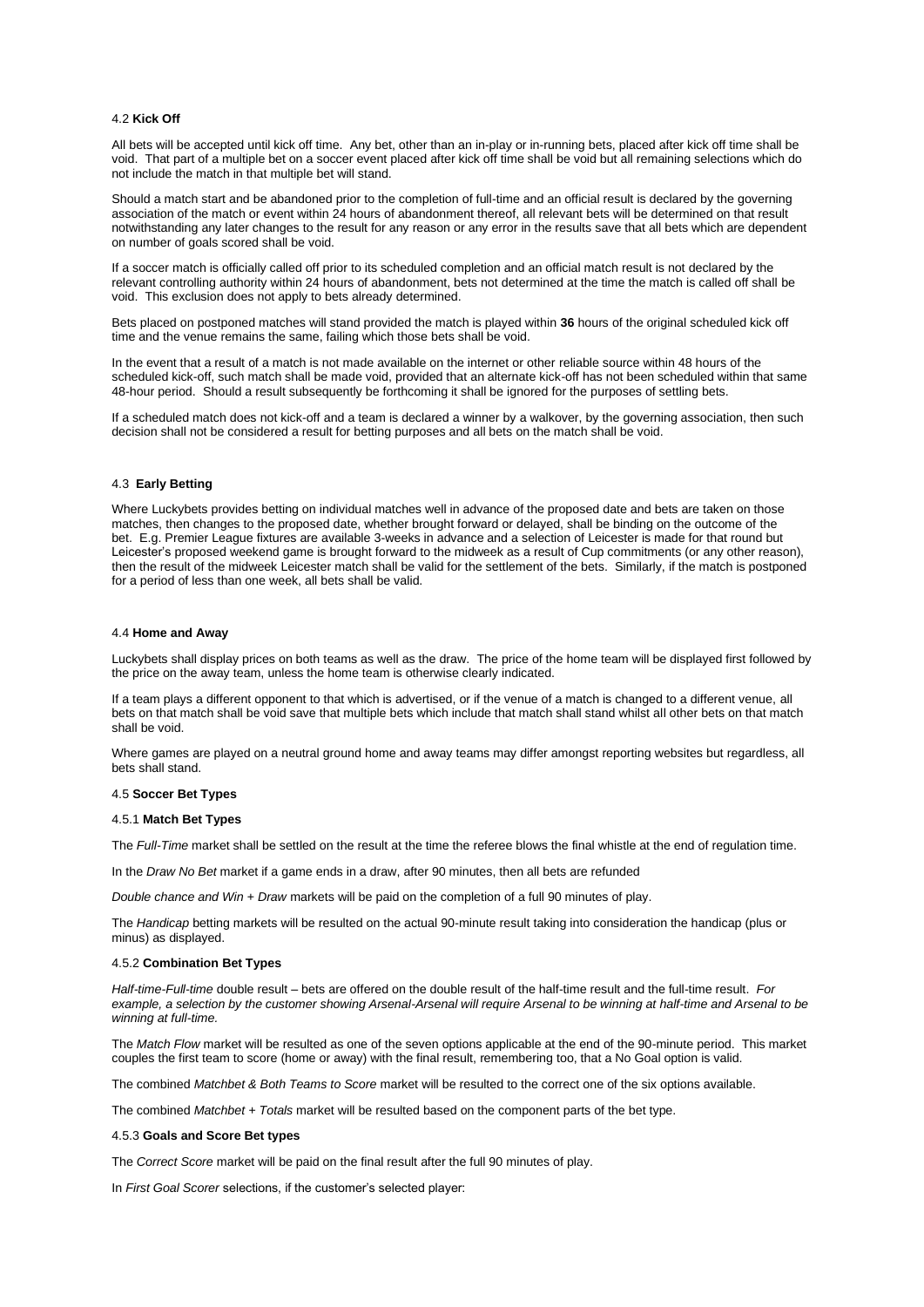- comes on after the first goal has been scored; or
- does not take part at all;

the bet shall be void.

In the *Anytime Goal Scorer* market, all players who take part in a match (players and substitutes regardless of how long they play) will be considered 'runners'. If the customer's selected player does not take part at all, the bet will be void.

In *First Goal* selections, "*Any Other Goal Scorer*" means any player besides those quoted in the event. Only players NOT quoted in this event will be taken into account for the "Any Other Player" bets.

If a game has no goals scored, the first goal bets will be settled at 90 minutes.

The *Total Goals Over/Under* market is to predict whether there will be under or over a certain number of goals in a match. In the event of a match being abandoned before 90 minutes have been played, then all bets will be void unless settlement of bets is already determined.

If a match is abandoned but a goal has been scored, bets will be settled on the First Goal Scorer only and all other bets thereon shall be void.

Own goals will **not** count in *First/Last/Anytime* goal scorer markets.

In the event of a dispute over the award of a goal for *First/Last/Anytime Goal Scorer*, for betting purposes the bet will be determined on the scorer as reported by the controlling authority in respect of the game.

The *Correct Score – First Half* will be paid on the result after the first 45 minutes of play plus injury time

The *Any Other Score* option will be resulted as the winner if the correct score is different to the options offered.

The *First /Last Team to Score* will be resulted in the team which is awarded the first/last goal on the scoreboard (90-minute market). Own goals count to the team credited with the goal. If an event is abandoned after a goal is scored, then all bets on First Goal (and No Goal) will stand while bets on Last Goal will be void. If an event is abandoned without any goal being scored, then all bets will be void.

The *Which Team to Score* market has four options of either team to be the only scorers, no score or both teams to score (90 minute market). Own goals count to the team credited with the goal. If an event is abandoned after both teams have scored, that result will stand, alternatively all bets will be void.

The *Odd/Even Goals* will be resulted on the total number of goals scored, in 90 minutes, by both sides. Zero goals will be resulted as an *Even* Number Total Goals.

The *Team Total Goals* will be resulted on the total number of goals awarded to that team in 90 minutes. Own goals are not awarded to the scorer's team.

*Exact Total Goals in 90 minutes* markets shall be paid on the total number of goals scored, including own goals, as per the result. Extra time does not count.

The *Both Teams to Score* will be resulted on the goals **awarded** to each team in 90 minutes. In the event of a match being abandoned after both teams have scored then 'Yes' bets will be settled as winners and 'No' bets as a loser. Otherwise, if the match is postponed or abandoned without both teams scoring, all bets will be void.

The *Highest Scoring Half* (3-way market) is determined by the numbers of goals scored in period of play.

The *Clean Sheet* market is to predict if a team did not allow the opposition to gain a goal in a 90minute match. *Clean Sheet Home Team – Yes*, means the home team did not allow the away team to gain a goal. *Clean Sheet Home Team – No*, means the home team did allow the away team to gain a goal. *Clean Sheet Away Team – Yes*, means the away team did not allow the home team to gain a goal. *Clean Sheet Away Team – No*, means the away team did allow the home team to gain a goal.

If a match is abandoned, then all bets are void.

| <b>Clean Sheet</b>                    |                                                     |                                                   |                                                     |                                                   |
|---------------------------------------|-----------------------------------------------------|---------------------------------------------------|-----------------------------------------------------|---------------------------------------------------|
| <b>Betting Type</b>                   | Home Yes                                            | Home No                                           | Away Yes                                            | Away No                                           |
| <b>Betting Type</b><br><b>Meaning</b> | Home team did not allow<br>Away team to gain a goal | Home team allowed the<br>Away team to gain a goal | Away team did not allow<br>Home team to gain a goal | Away team allowed the<br>Home team to gain a goal |
| Win the bet                           | Away team - NO goal                                 | Away team - HAVE a goal                           | Home - NO goal                                      | Home - HAVE a goal                                |
|                                       | <b>Lose the bet</b>   Away team - HAVE a goal       | Away team - NO goal                               | Home team HAVE a goal                               | Home No Goal - NO goal                            |

The *Half Time* market will be paid on the result of that period of play.

The *First Half Double Chance* markets will be paid on the result at the end of the period.

The *Second Half Double Chance* markets will be paid on the result of that period of play i.e. for the 45+ minutes of the second half only.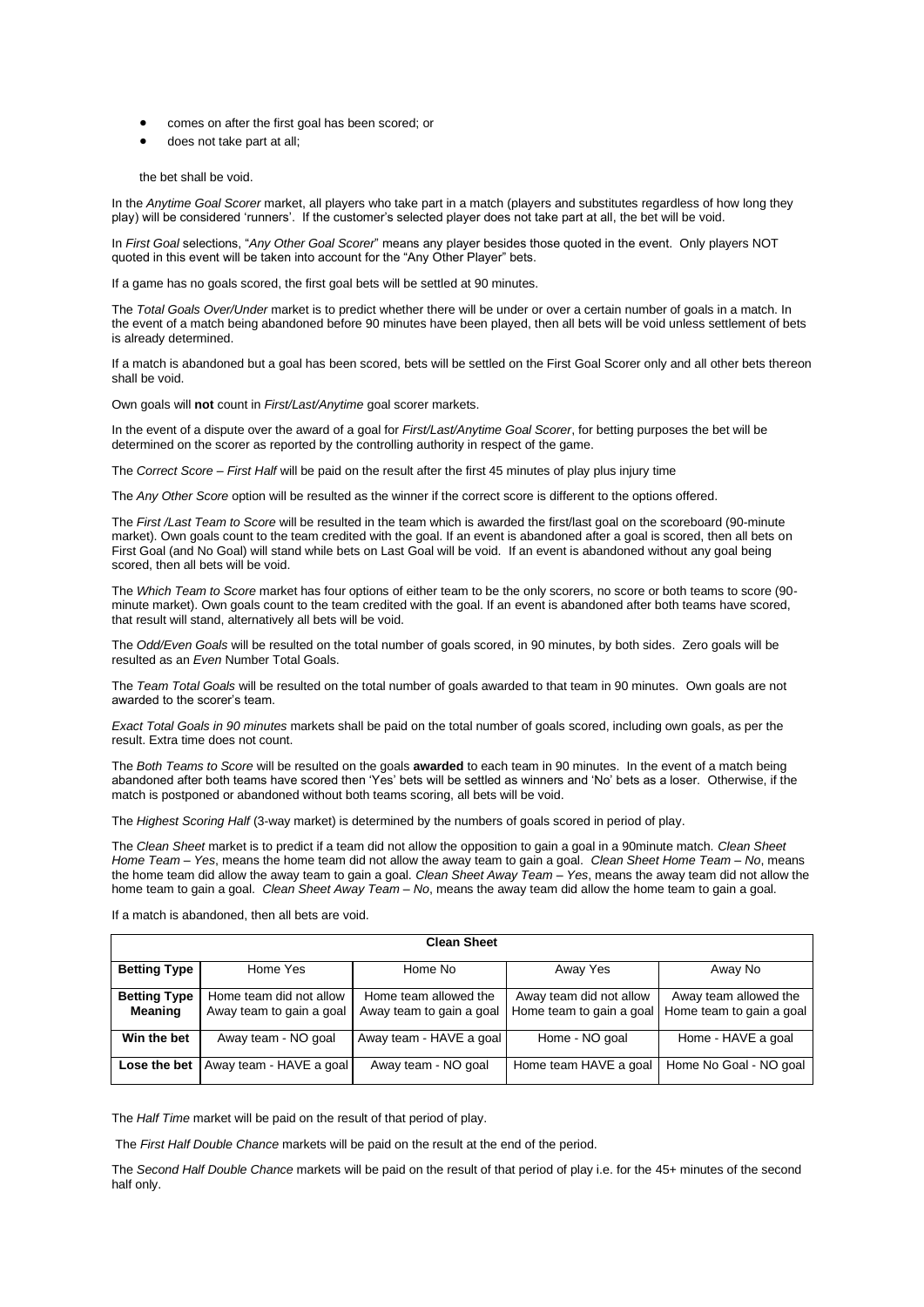The *First Half Both Teams to Score* will be paid on the result at the end of the period. Own goals count.

The *Half-time Correct Score* market will be paid on the final result after a full 45 minutes of play. Own goals do form part of this market.

*First Half Total Goals* is to predict the total goals in the first half only, 45 minutes plus injury time

*Second Half Total Goals* is to predict the total goals in the second 45-minute period (plus injury time) only

*Both Halves Over 1.5 goals* is to predict, yes or no, if there will be at least 2 goals in both halves of the match.

*Both Halves Under 1.5 goals* is to predict, yes or no, if there will be less than 2 goals in both halves of the match.

The *First Half Odd/Even Goals* will be resulted on the total goals in that period. Own goals count.

*Home to Score in Both Halves* is to predict, yes or no, if the home team will score or be awarded at least 1 goal in both halves of the match.

*Away to Score in Both Halves* is to predict, yes or no, if the away team will score or be awarded at least 1 goal in both halves of the match.

*Home to Win Both Halves* is to predict, yes or no, if the home team will win both halves of the match.

*Away to Win Both Halves* is to predict, yes or no, if the away team will win both halves of the match.

#### 4.5.4 **Cards and Bookings**

In *First Card* markets the result shall be that team whose player is the first player to be given either a yellow card or a red card. In the event that both teams are simultaneously shown cards for the same offence, then a dead heat shall be declared. If a second card is shown to a player for retaliatory action, then the first card shall determine the outcome of the bet.

Settlement on the *Total Bookings, Bookings Away, Booking Home, Exact Bookings* markets will be made on the evidence of the cards shown in the match (90 minutes). Any card shown after the final whistle has been blown will be disregarded. Cards shown to non-players (managers, players already substituted, substitutes on the bench) do not count. Yellow card counts as 1 and red cards count as 2. Second yellows are ignored for settlement purposes (e.g. maximum card count per player is 3).

The *Total Bookings First Half, 1st half Bookings Home, 1st half Bookings Away, 1st Half Exact Bookings* will be resulted based on the position at the end of the period.

All *Player Sent Off* markets shall be paid as resulted by the service provider for the match, or if any dispute by the controlling authority of that event.

## 4.5.5 **Corners**

All Corner markets shall be paid on the exact number of corners played as resulted by the service provider for the match, or if any dispute by the controlling authority of that event. In the event of a match being abandoned before 90 minutes have been played, all bets will be void unless settlement of bets is already determined.

#### 4.5.6 **Time or Period Bet Types**

Bets relating to time will be settled according to the result as posted by our service provider for the event concerned. In the case of a dispute, the official time as recorded by the controlling authority of that event shall be used.

In *10 Minute Events*, the event must occur between 0:00 and 9:59 to be classed in the first 10 minutes (e.g. a penalty awarded in this period but only taken and converted after 10:00 will not count as a goal in the first 10 minutes). All bets will be settled on the goal time provided by the resulting service provider. In the event of a dispute reference will be made to any official time as recorded by the controlling authority of that event.

The *First Goal Time* markets, the goal must be scored in the selected time period. The market has five selections:

- 1-10 the goal must be scored in the period from kick-off to 9.59
- 1-15 the goal must be scored in the period from kick-off to 14.59
- 1-30 the goal must be scored in the period from kick-off to 29.59
- $\bullet$  31+ the goal must be scored after 30.00 (in the 31<sup>st</sup> minute plus)
- no goals

The *First Goal Interval 15 minutes* markets, the goal must be scored in the selected time period. The market has seven selections:

- 1-15 the goal must be scored in the period from kick-off to 14.59
- 16-30 the goal must be scored in the period from15.00 to 29.59
- 31-45 the goal must be scored in the period from 30.00 to 44.59
- 46-60 the goal must be scored in the period from 45.00 to 59.59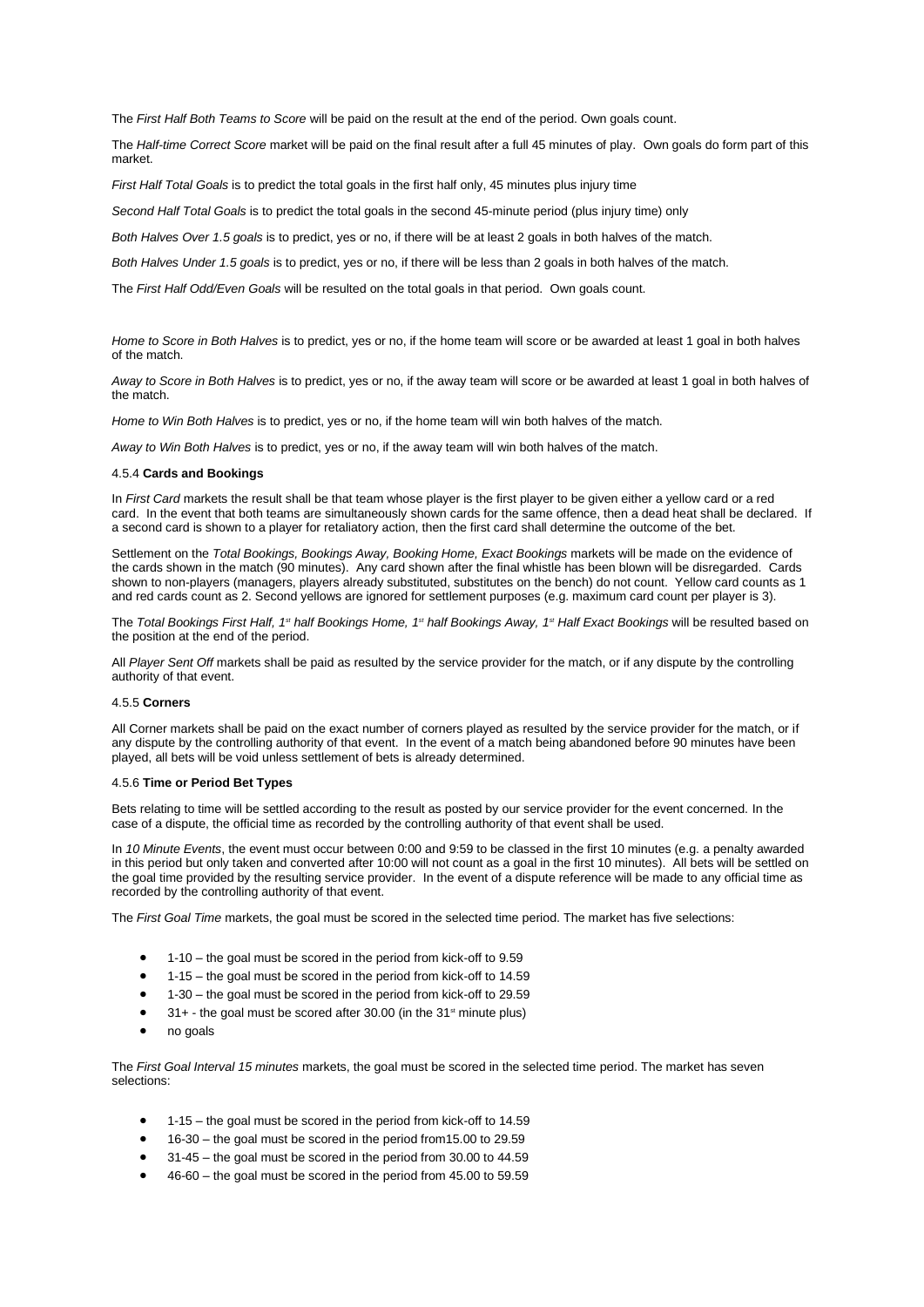- 61-75 the goal must be scored in the period from 60.00 to 74.59
- 76-90 the goal must be scored in the period from 75.00 to the final whistle
- no goals

In *Early Goal and Late Goal Events*, the event must occur before or after the specified market time to be classed as a winner (e.g. a penalty awarded in this period but only taken and converted after will not count as a goal before the specified time).

All bets will be settled on the goal time provided by xscores.com or *flashscore.com*. In the event that xscores.com or flashscore.com indicates a goal has been scored on the specified time, this will be considered a goal for the purpose of settling bets.

### 4.6 **Season Outright Betting**

Multiple bets are allowed on outcomes from different leagues and cup competitions subject to the limits and rules stated above.

*League* or *Cup* markets will be paid on the official winners of the league or cup as declared by the respective controlling authority.

All full season outright bets, singles or multiples, on markets including but not limited to *Relegation, Promotion, Top 4, Top 6, Top half, Bottom Half, Bottom* markets will be paid on those teams as officially declared by the respective controlling authority.

*Top Goal Scorer in a League or Cup* markets will be paid on the official winners of the league or cup as declared by the respective controlling authority. Own goals do not count in these markets and dead heat rules may apply.

The *Golden Boot* market will be paid on the official winner of the Golden Boot title as declared by the respective controlling authority.

*English Premiership without top 4 market* excludes the 4 teams as nominated by Luckybets at the commencement of the season and shall pay on the team which then ranks next highest in the league mentioned.

### 4.7 **Same Team Multiple Bets**

Same team multiple trophy win bets may be offered from time to time. These bets shall be offered at a fixed price and will not be laid as related bets. *For example, Chelsea treble – to win Premiership, FA Cup and Champions League.*

### 4.8 **In-Play/In-Running Soccer Rules**

All markets (except half-time, first half markets, overtime and penalty shootouts) are considered for regular time only.

If a match is interrupted and continued within 48hrs after initial kick-off, all un-resulted bets will be settled with the final result. Otherwise all undecided bets are considered void.

Regular 90 Minutes: Markets are based on the result at the end of a scheduled 90 minutes play unless otherwise stated. This includes any added injury or stoppage time but does not include extra-time, time allocated for a penalty shootout or golden goal.

If the market remains open when the following events have already taken place: goals, red or yellow-red cards and penalties, we reserve the right to void betting.

If the market was opened with a missing or incorrect red card, we reserve the right to void betting.

If odds were offered with an incorrect match time (more than 5 minutes), we reserve the right to void betting.

If a wrong score is entered, all markets will be cancelled for the time when the incorrect score was displayed.

If a match is interrupted or postponed and is not continued within 48hrs after initial kick-off date, betting will be void.

If the team names or category are displayed incorrectly, we reserve the right to void betting.

### *Booking Markets*

Yellow cards count as 1 card and red or yellow-red cards as 2. The 2nd yellow for one player which leads to a yellow-red card is not considered. As a consequence, one player cannot cause more than 3 cards.

Settlement will be made according to all available evidence of cards shown during the regular 90 minutes play.

Cards shown after the match are not considered.

Cards for non-players (already substituted players, managers, players on bench who are not substituted in) are not considered.

### *Booking Points Markets*

Yellow card counts as 10 points and red or yellow-red cards as 25. The 2nd yellow for one player which leads to a yellow-red card is not considered. As a consequence, one player cannot cause more than 35 booking points.

Settlement will be made according to all available evidence for cards shown during the regular 90 minutes play.

Cards shown after the match are not considered.

Cards for non-players (already substituted players, managers, players on bench who are not substituted in) are not considered.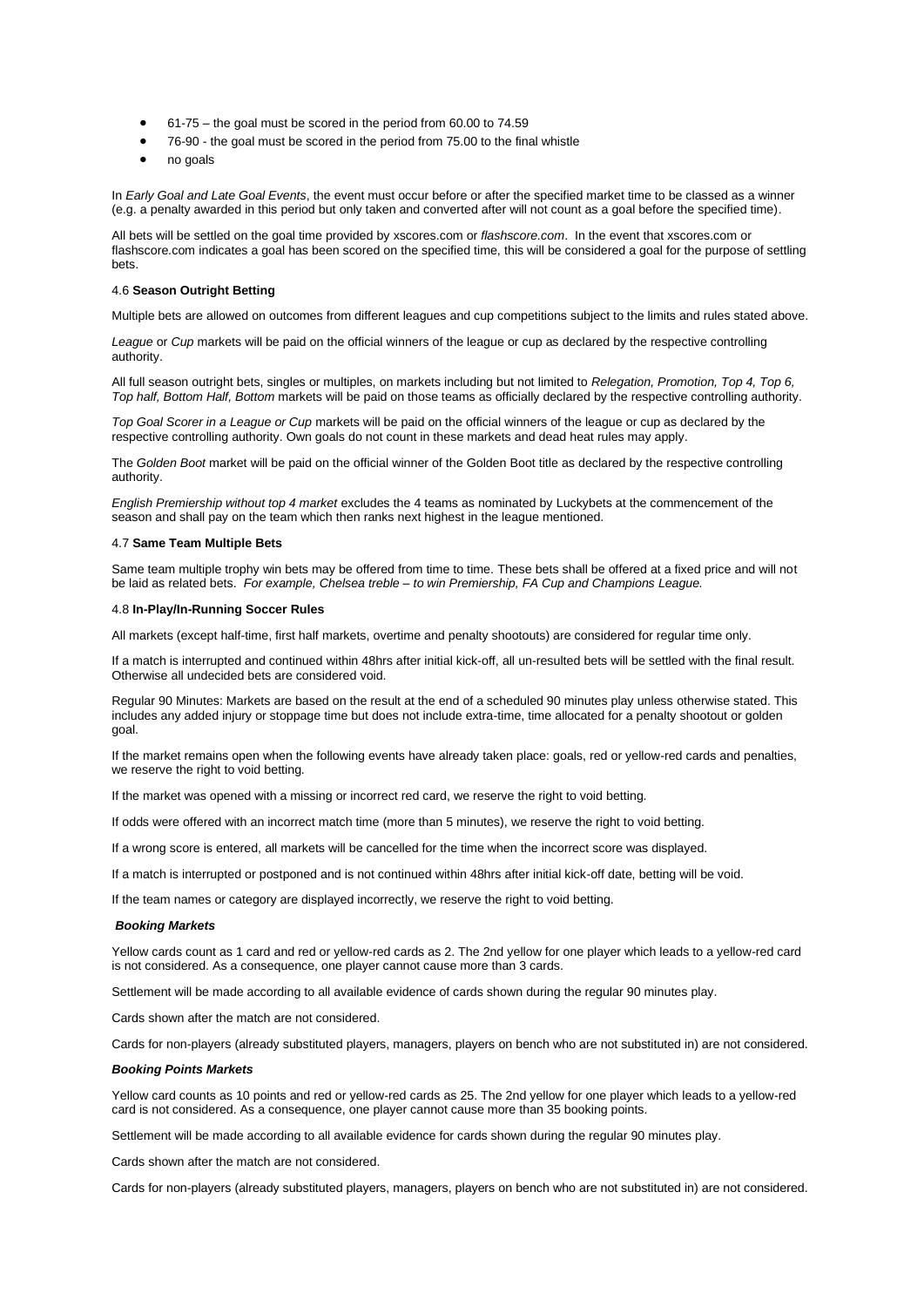## *Corner Markets*

Corners awarded but not taken are not considered.

#### *Next Goalscorer*

Own goals will not be considered for Next Goalscorer settlement purposes and are ignored.

All players who took part in the match since kick-off or previous goal are considered as runners.

All players who are currently taking part are listed. If for any reason a non-listed player scores a goal all bets on listed players stand.

Markets will be settled based on the TV insert and the statistics provided by Press Association unless there is clear evidence that these statistics are not correct.

#### *Anytime Goalscorer*

Own goals will not be considered for Any-time Goalscorer settlement purposes and are ignored.

All players who took part in the match are considered as runners. If for any reason a non-listed player scores a goal all bets on listed players stand.

In case a match hasn't finished within 48hrs after initial kick off all bets are considered void other than bets on players who have already scored, which shall be honoured.

Markets will be settled based on TV insert and statistics provided by Press Association unless there is clear evidence that these statistics are not correct.

# <span id="page-19-0"></span>**5. Lucky Numbers Terms and Conditions/Rules**

## 5.1 **Jurisdiction**

The lottery games on which Lucky Numbers bets are struck are subject to the lottery rules of the respective jurisdictions in which they are played, save to the extent of any inconsistency with Luckybets' General Terms and Conditions, in which event Luckybets' General Terms and Conditions will prevail.

Any bet made after closing time shall be void.

#### 5.2 **Results**

The results of a draw will be accepted and posted by Luckybets in accordance with the first official result of that particular draw as provided by the controlling authority's website, irrespective of any subsequent revocation of that result due to disqualification or otherwise.

## 5.3 **Bet Types**

The bet types will vary from draw to draw and may be notably different depending on the number of balls in the 'drum', the number of balls drawn and the number of bonus balls.

## 5.4 **Postponed Draws**

If for any reason a lottery draw does not take place, or no result is announced by the controlling authority, all valid bets on that draw will stand, provided such draw is held within 24 hours of the original draw.

In the event that a lottery draw is postponed beyond 24 hours all valid bets on that draw shall be void.

## 5.5 **Australia**

The Australia Monday/Wednesday/Saturday lottos are 6 balls drawn from 45 plus 2 additional balls. However, only the 1<sup>st</sup> of the 2 supplementary balls will count as a winning ball. The 2<sup>nd</sup> supplementary ball will NOT be considered a winner.

## 5.6 **Lucky Number Multiple**

Multiple bets can be taken with selected Lottery Draws.

A multiple can be taken with any other sport available.

One can also bet on the Bonus Ball/s only.

What bets can be taken?

- A multiple bet of one ball to be drawn together with a different number as the bonus ball.
- Two numbers plus a third number to be the bonus ball
- A multiple with any other sport or horse racing together with one or two numbers and/or the different bonus ball

What CANNOT be taken?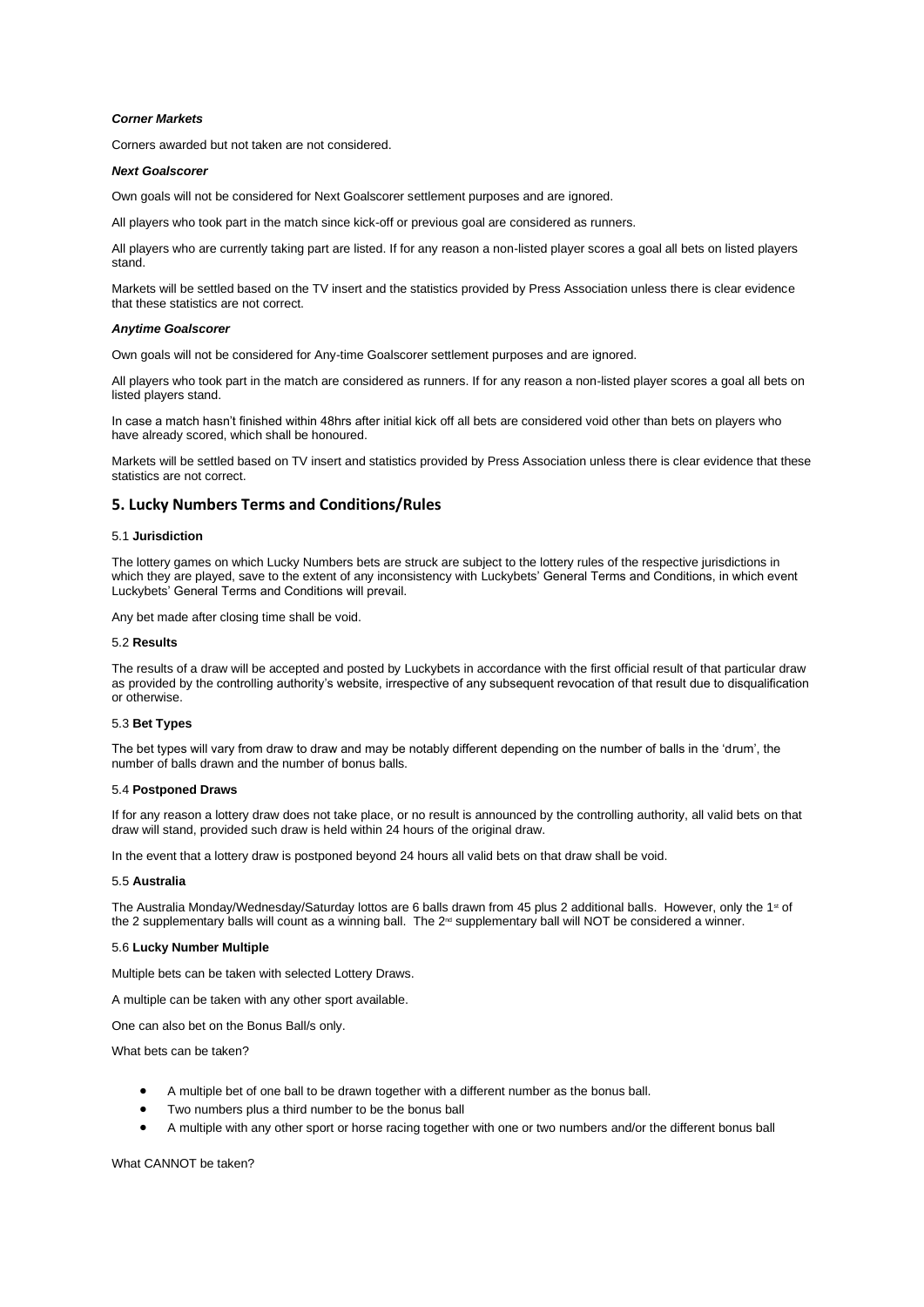A bet of one number to be drawn with the SAME number to be the bonus ball in the same draw. This will be shown as a related bet and is not allowed. In the event this occurs it will be treated as a related bet, where the stake will be divided and applied equally to the various winning combinations.

# <span id="page-20-0"></span>**6. Other Sports Terms and Conditions/Rules**

The general rules below shall apply to all sports unless specifically retracted and contradicted under the rules of a specific sport.

- Any bet taken after the commencement of an event (other than an in-play or in-running event) shall be void.
- A match must be played within 24 hours of the originally scheduled start date and time for bets to stand.
- Bets on abandoned or postponed matches shall be void unless rearranged and played within 24 hours of the scheduled time except for those bets that have already been determined at the time of abandonment or postponement.
- If the match is no longer being played at the venue advertised, all bets will still stand, provided the original home team is still designated as such and/or the venue has not been changed to the opponent's ground. If the home and away team are reversed, then all bets placed shall be void.
- All bets will be settled in accordance with the controlling authority competition rules.
- The outright winner market is considered to be ante-post or "all-in" and treated as an ante-post betting market whether or not the selection competes.
- The dead heat rule may apply in sporting codes such as, but not restricted to, athletics, cycling, darts, golf, soccer, swimming and will be applied as per sections 2.8 and 3.11.
- The official result/podium presentation will determine the settlement of bets. Subsequent disqualifications and/or appeals will not affect bets.
- If the outcome of a market cannot be verified officially, we reserve the right to delay the settlement until official confirmation.
- In the case of an incorrect settlement of markets, we reserve the right to correct them at any anytime.
- In the case of the rules or format of a match differing from our implied information, we reserve the right to void any market.

## 6.1 **American Football (includes NFL, NCAA College, WLAF, CFL & Arena Football)**

Outright match bets and handicap bets shall include overtime unless stated otherwise. The result of the match will be decided by who has the highest points at the end of the game, which includes overtime. If the game remains a draw after overtime and no betting was offered on the draw, then all bets will be void. (Rule change effective 26<sup>th</sup> September 2012)

If a game is abandoned or terminated at any time up to 5 minutes before the scheduled game end time, then all bets shall be void unless they have already been determined.

### *Futures/season bets*

NFL regular season wins and match-ups are based on teams completing all 16 regular season games, and for CFL all 18 regular season games, unless the remaining games during the course of the season do not affect the result.

AFC/NFC Conference winners are determined by the teams progressing to the Superbowl.

NFL Divisional winners are determined by games won during regular season (NFL tie break rules apply) based on teams completing all 16 games.

Conference Wildcard winners are the 2 teams who qualify for the post-season via the NFL's Wildcard selection.

Conference Number One Seed winner will be the team designated by the NFL as the team who will have Home Field advantage throughout the Playoffs.

NFL/NCAAF regular season wins and match-ups are based on teams completing the minimum number of games specified.

CFL 'To Reach Grey Cup' - the team that progresses to the Grey Cup Final will be deemed the winner of the respective division.

### 6.1.1 **In-Play/In-Running American Football Rules**

In case of any delay (rain, darkness etc.) all markets remain unsettled and the trading will be continued as soon as the match continues.

Markets do not consider overtime unless otherwise stated.

If markets remain open with an incorrect score which has a significant impact on the prices, we reserve the right to void betting.

If odds were offered with an incorrect match time (more than 89 seconds), we reserve the right to void betting.

If a wrong score is displayed, we reserve the right to void betting for this time frame.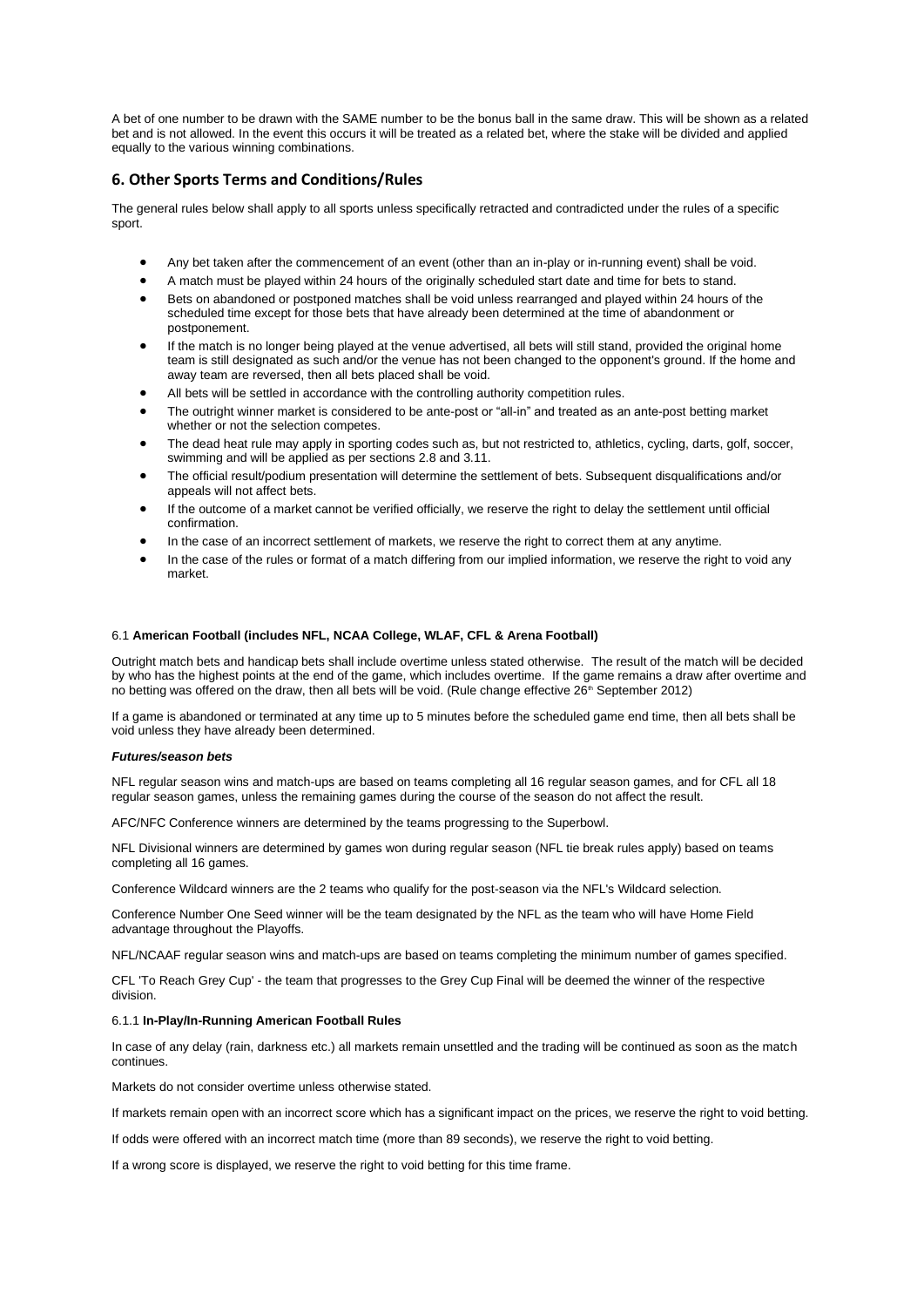If the teams are displayed incorrectly, we reserve the right to void betting.

In case of abandoned or postponed matches all markets are considered void unless the match continues in the same NFL weekly schedule (Thursday - Wednesday local stadium time).

### 6.2 **Archery**

All bets on a competitor who fails to start shall be void.

### 6.3 **Athletics/Olympics**

All bets stand except those placed on participants not competing in the first round heats/qualification. We reserve the right to apply a deduction (as per the table in Section 3.3) in the event of a withdrawn participant prior to the start of an event.

Betting may be offered on individual races (such as heats and semi-finals) as well as on the final 'gold medal' event. For settlement purposes, the podium position or medal ceremony will count as the official result. Participants awarded gold, silver and bronze at the medal ceremony will be deemed 1st, 2nd and 3rd respectively. Subsequent disqualification or promotion of competitors at a later stage or any other change is irrelevant for the purposes of determining the result.

#### 6.4 **Australian Rules Football (includes AFL)**

Single bets shall be accepted on all games unless otherwise stated. All Australian Rules bets are settled on 80 minutes and extra time if required. If no extra time is played and the game results in a draw, then all bets not determined shall be void, unless betting was offered on the draw.

Race to 20 Points – all bets will be settled on the first team to reach 20 points.

Half-time betting – bets will be settled on the result at half-time. If the half ends in a draw then stakes will be refunded (on outright win bets only) unless a price is offered for the draw (stakes will be refunded in case of a single bet, for multiple bets the leg of that game shall be void).

#### 6.5 **Badminton**

In the event of any of the named players in a match changing before the match starts all bets on that match shall be void.

In the event of a match starting but not being completed all bets shall be void, unless they have already been determined.

## 6.5.1 **In-Play/In-Running Badminton Rules**

In the case of a match not being finished all undecided markets are considered void.

If a match is interrupted or postponed and is not continued within 48hrs after initial kick-off date, betting will be void.

If markets remain open with an incorrect score which has a significant impact on the prices, we reserve the right to void betting.

If the players/teams are displayed incorrectly, we reserve the right to void betting.

If a player retires all undecided markets are considered void.

### 6.6 **Baseball and Softball**

### *8½ innings rule*

Total and run-line betting - The game must go at least 9 full innings (or 8½ innings if the home team is ahead) for bets to stand.

#### 6.6.1 **Baseball Futures**

### *Regular season wins/match-ups*

Team must complete at least 160 regular season games for bets to stand unless the remaining games during the course of the season do not affect the result.

The team that progresses to the World Series will be deemed the winner of the pennant. Bets on the Series shall be void if the statutory number of games (according to the respective controlling authority) are not completed or changed.

### *Outright, pennant and divisional betting*

All bets shall stand after the bet has been accepted, regardless of team relocation, team name change, season length or playoff format.

#### *Wildcard betting*

The team that progresses to the MLB Playoffs via the wild card position will be deemed the winner.

#### 6.6.2 **In-Play/In-Running Baseball Rules**

Possible extra innings are not considered in any market except for "Who scores the Xth point" and "Which team will win race to X points" or otherwise stated.

The names of the markets do not reflect the actual terms used in baseball. Please take note of the following legend for the actual terms used in baseball: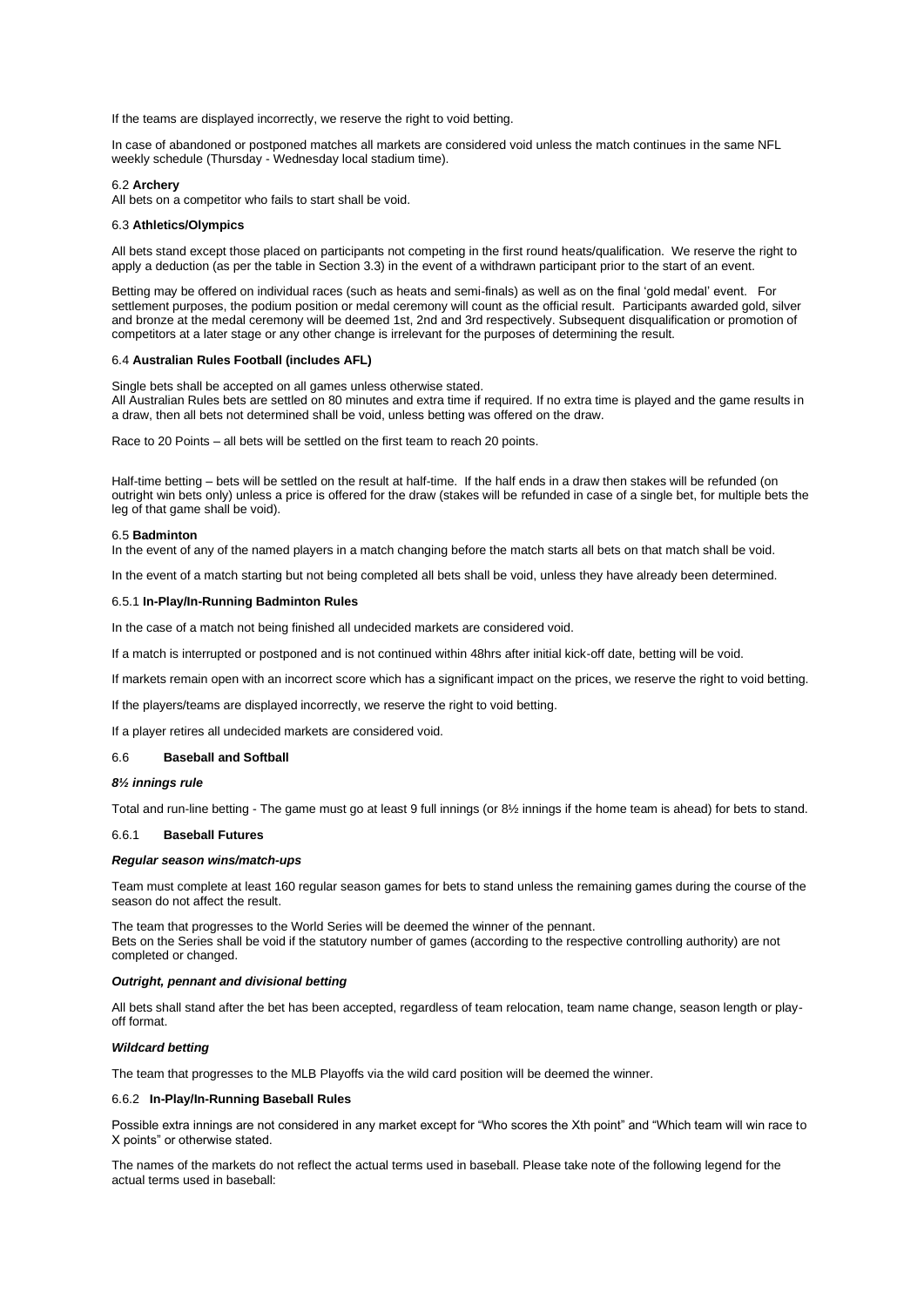## **NAME OF MARKET vs TERMS USED IN BASEBALL**

| Period        | Innings                       |
|---------------|-------------------------------|
| Overtime (OT) | Extra Innings                 |
| Points        | Runs                          |
| Half-time     | Result after 9th half-innings |

All markets will be cleared according to the final result after 9 innings (8  $\frac{1}{2}$  innings if home team is leading at this point).

In case a match is interrupted or cancelled and won't be continued on the same day, all undecided markets are considered void.

If markets remain open with an incorrect score or incorrect match status which has a significant impact on the prices, we reserve the right to void betting.

## 6.7 **Basketball**

### *Game betting*

All games must start on the scheduled date and time, failing which all bets thereon shall be void. If a game has been postponed or cancelled before its due start time, then all bets thereon shall be void.

If a game is abandoned or terminated at any time up to 5 minutes before the scheduled game end time, then all bets shall be void unless they have already been determined.

Three-way markets are settled on the score at the end of the prescribed match time.

*To Win the Match* bets, which exclude a draw, shall be settled after overtime should that be necessary to determine the winner.

### *Outright bets*

All long term/outright bets (e.g. to win the league) shall include overtime unless otherwise stated.

### *Handicap bets*

Handicap bets are settled on the result at the end of the controlling authority's prescribed match time and do not include overtime.

#### *Series betting*

Bets shall be void if the statutory number of games (according to the respective controlling authority) are not completed or changed.

### 6.7.1 **In-Play/In-Running Basketball Rules**

If a match is interrupted or postponed and is not continued within 48hrs after initial kick-off date, betting will be void.

If odds were offered with an incorrect match time (more than 2 minutes), we reserve the right to void betting.

If markets remain open with an incorrect score which has a significant impact on the prices, we reserve the right to void betting.

## 6.8 **Beach volleyball**

In the event of any of the named players in a match changing before the match starts then all bets on that match shall be void.

In the event of a match starting but not being completed, then all bets thereon shall be void, unless they have already been determined.

## 6.8.1 **In-Play/In-Running Beach Volleyball Rules**

In the case of a match not being finished all undecided markets are considered void.

Golden set is not considered in any of the mentioned markets.

If a match is interrupted or postponed and is not continued within 48hrs after initial kick-off date, betting will be void.

If markets remain open with an incorrect score which has a significant impact on the prices, we reserve the right to void betting.

If a team retires all undecided markets are considered void.

#### 6.9 **Board and Related Diving**

Competitors must compete for bets on that competitor to stand, failing which any bet on that competitor shall be void.

### 6.10 **Bowls**

If a match does not play, all outright bets thereon shall be void. If an event starts but is not completed, the player progressing to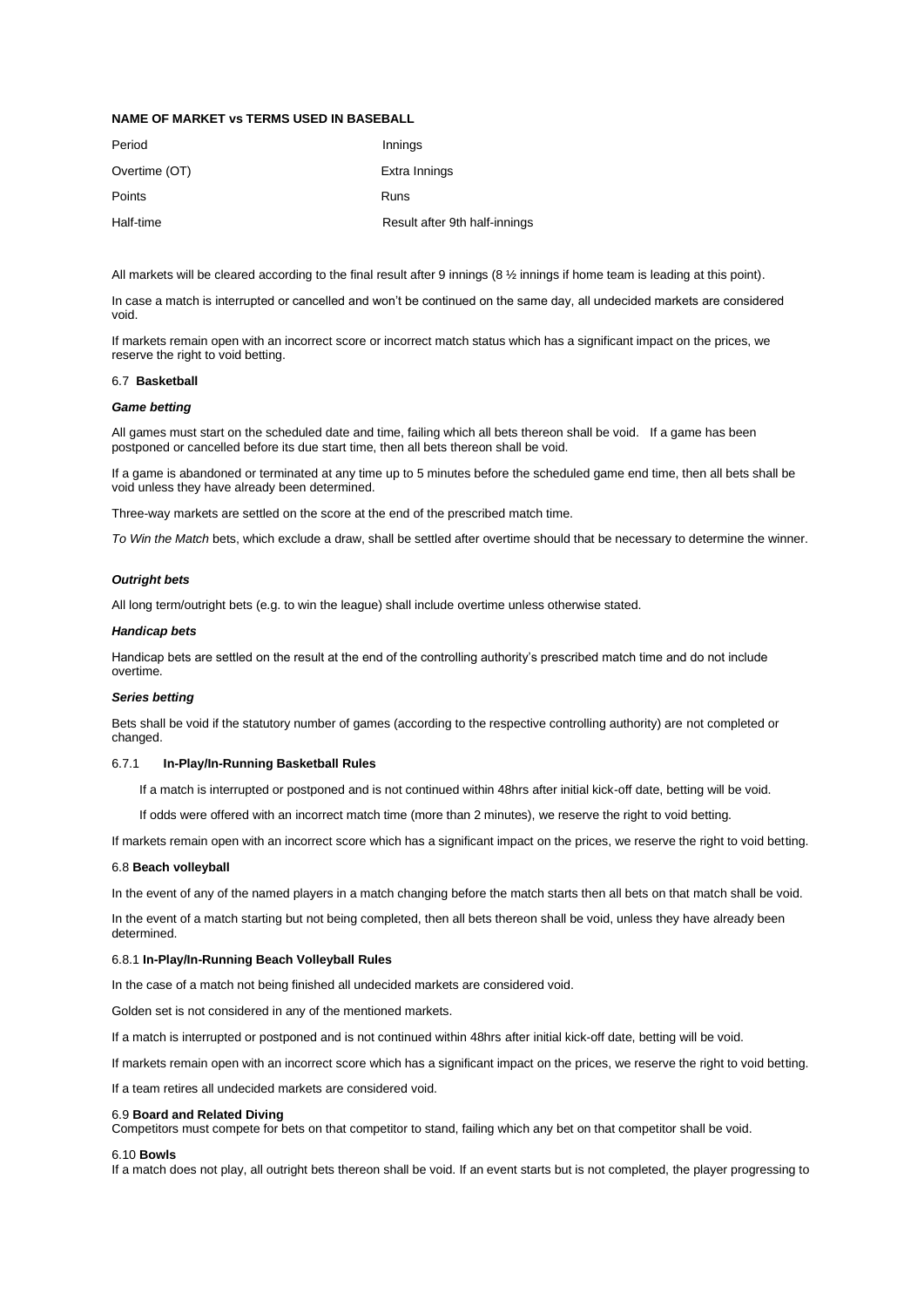the next round will be deemed the winner. In the event of a tie, the result at the end of the tie breaker will used for settlement purposes.

### 6.10.1 In-Play/In-Running **Bowls Rules**

In case of a retirement and walk over of any player all undecided bets are considered void.

If a match is interrupted and continued within 48hrs after initial start time, all open bets will be settled with the final result.

Otherwise all undecided bets are considered void.

If markets remain open with an incorrect score which has a significant impact on the prices, we reserve the right to void betting.

If the players/teams are displayed incorrectly, we reserve the right to void betting.

### 6.11 **Boxing**

All boxing matches shall include betting on a draw and therefore bets on either boxer are losing bets if the fight ends in a draw.

If any fighter fails to answer the bell at the beginning of a round, the fight is deemed to have finished in the previous round for the purposes of round by round betting.

If a points decision is awarded before the scheduled number of rounds are completed, or a boxer is disqualified, bets will be settled on the round in which the fight was stopped.

The bet "*To Win on Points*" will only come into effect if the scheduled number of rounds are completed.

Bets will stand on the result given immediately after the fight has concluded, and will not be affected or amended by any future appeals or protest.

#### 6.12 **Canoe/Kayak**

Competitors must pass the starting line for bets on that competitor to stand failing which any bet on that competitor shall be void.

### 6.13 **Chess**

If either player is substituted with another player all bets on that match shall be void.

### 6.14 **Combat sports/UFC/MMA**

Prices are offered for each fighter to win the fight and in the event of a draw all bets shall be void.

If either fighter is replaced with another fighter all bets on that fight shall be void.

### 6.15 **Cricket**

The *To Bat First* market will be resulted as the team which bats first in the match. This market will be closed before the toss and any bet struck after the toss has been determined will be void.

The *Highest Opening Partnership* market will be resulted at the fall of the first wicket of the second team batting. Should an opening batsman retire hurt all bets will be void (as no end to the partnership has been determined).

The *Man of the Match* will be resulted as the player who is declared the man of the match by the controlling authority.

All bets will be settled in accordance with controlling authority competition rules, including matches where a reduction of overs takes place.

When a match is tied, top batsman, bowler and total bets shall stand, but match bets shall be void, unless a tie is included in the betting. TNB on a market is an acronym for "Tie No Bet". This means that if the tie is a result for the match, where both teams finish on the same number of runs, then all bets shall be void. If betting does not contain TNB, this means there is betting available on the tie, and this will count as a result for the match – meaning all bets on either side to win the match shall become losing bets.

## *Limited Over Games*

If a match is abandoned due to outside interference and no result is declared, all bets thereon shall be void. In a weather affected match, where the minimum number of overs necessary to declare a result has not been bowled, all bets on the game shall be void except those bets where the contingency bet has already been determined.

All bets placed on matches that are reduced in length (including matches where adjustments are made by the Duckworth Lewis system), but are not abandoned, including "in-running" bets will stand, provided that the match has been completed and a result declared.

If there is a change in venue or team selection, all bets shall be void.

In *T20* and *IPL* events where a match ends in a tie, Luckybets will declare the result as a tie if the market includes tie betting. If the event clearly states (INC SUPER) in brackets in the market name, the match winner will be decided on the basis of a "Bowl Off" or "Super Over" and if the "Super Over" is tied then the next basis of determination used by the controlling body shall decide the winner of the match. The winner of the "Super Over" will be declared the winner of the match, and all bets on the winner will be paid, and all bets on the loser shall be declared as losing bets.

In top batsman and top bowler betting as well as runs scored by an individual batsman or wickets taken by individual bowlers: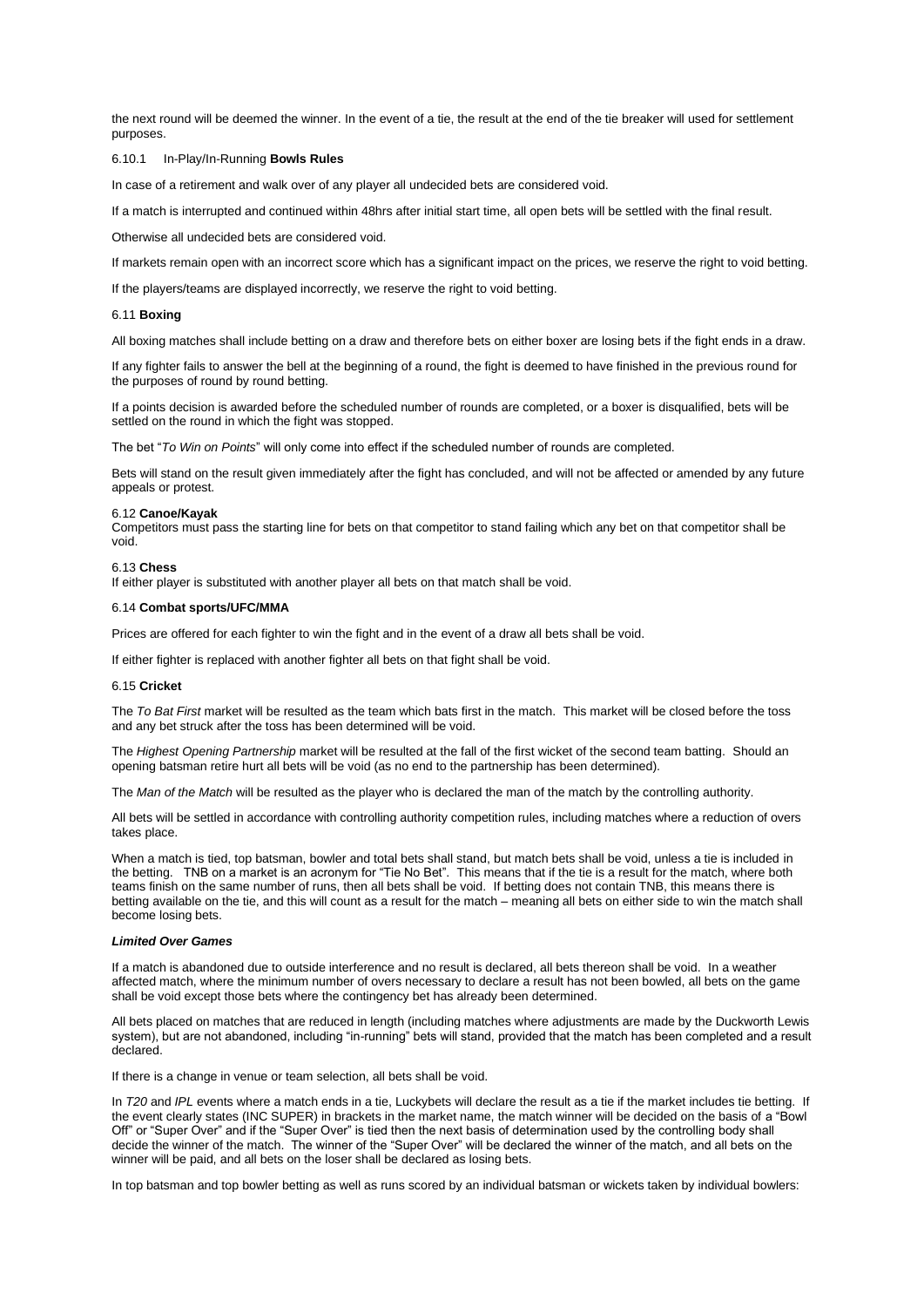- Bets on any player not in the starting eleven shall be void.
- All bets shall be void in a match unless at least one ball has been bowled by each side.
- Top batsman and bowler bets will stand so long as the player is picked to play in the match, irrespective of whether he bats or bowls and in the event that the player does not bat or bowl, such players will be deemed to have scored zero runs and taken zero wickets respectively.
- Head to head bets require at least one ball to have been bowled and a minimum of 25 overs for a one-day event and 10 overs for a T20 event to have been bowled, or the relevant innings to have been completed, to stand. Ties shall be void.
- Bets on an individual batsman's runs shall be void if he does not face at least one ball.
- If a match is abandoned before a bowler can complete his allotted overs or take more wickets than the other bowler. then all bets on the top bowler market shall be void.

The *Top Batsman* market will be settled on the batsman who scores the most runs in the innings. In the case of two or more batsmen scoring the same number of runs the dead heat rules (refer paragraph 3.1) shall apply.

The *Top Wicket Taker* market will be settled on the bowler who takes the most wickets in the innings, series, or tournament as applicable. In the case of two or more players taking the same number of wickets the dead heat rules (refer paragraph 3.1) shall apply.

The *Top Bowler* market will be settled on the bowler who takes the most wickets in the innings, series, or tournament as applicable. In the case of two or more players taking the same number of wickets then the bowler with the least number of runs conceded will be deemed the winner in the *Top Bowler* market.

The *Top Catcher* market will be settled on the player who takes the most catches in the innings. In the case of two or more players taking the same number of catches the dead heat rules (refer paragraph 3.1) shall apply.

The *Most Match Sixes* will be resulted as the team which hits the most sixes, with a draw/tie being a betting option.

The *Race to 10 Runs* will be resulted as the batsman who gets to 10 runs first in the innings.

## *Innings Runs/Innings Sixes*

*ODIs* - Bets on the total runs (overs/unders) and total sixes (overs/unders) in an innings will be void if the intervention of rain or any other delay results in the number of overs being reduced by more than 5 overs than that scheduled when the bets were struck; unless settlement of bets is already determined. This applies to both ante-post and In-Running betting.

*T20s* - Bets on the total runs (overs/unders) and total sixes (overs/unders) in an innings will be void if the intervention of rain or any other delay results in the number of overs being reduced by more than 2 overs than that scheduled when the bets were struck; unless settlement of bets is already determined. This applies to both ante-post and In-Running betting. In matches of 10 overs or less, bets will be void if the entire innings is not completed, unless settlement of bets is already determined.

*Test Matches* –A minimum of 50 overs must be bowled in the innings unless the team is All Out or the team declares. Otherwise all bets are void unless settlement of bets is already determined.

### *Four/Five Day Matches*

All bets shall be void if a ball is not bowled.

Should the scheduled number of matches not be played in a test series, then all bets thereon are void, save where a winning lead has already been established.

If a match is abandoned for any reason and there is no official result, then all bets not determined on the match shall be void.

In the event of a tie, dead heat rules (refer paragraph 3.1) will apply and bets on a draw will be losing bets.

The *Top Batsman* market will be settled on the batsman who scores the most runs in the first innings only. In the case of two or more batsmen scoring the same number of runs the dead heat rules (refer paragraph 3.1) shall apply.

The *Top Wicket Taker* market will be settled on the bowler who takes the most wickets in the first innings only. In the case of two or more players taking the same number of wickets the dead heat rules (refer paragraph 3.1) shall apply.

The *Top Bowler* market will be settled on the bowler who takes the most wickets in the first innings only. In the case of two or more players taking the same number of wickets then the bowler with the least number of runs conceded will be deemed the winner in the *Top Bowler* market.

The *Top Catcher* market will be settled on the player who takes the most catches in the first innings only. In the case of two or more players taking the same number of catches the dead heat rules (refer paragraph 3.1) shall apply.

The *Most Match Sixes* will be resulted as the team that hits the most sixes in the match, both innings if applicable, with a draw/tie being a betting option.

The *Score 100 Runs in the First Innings* shall mean the first innings of the match only (i.e. relating to the innings of the first batting team).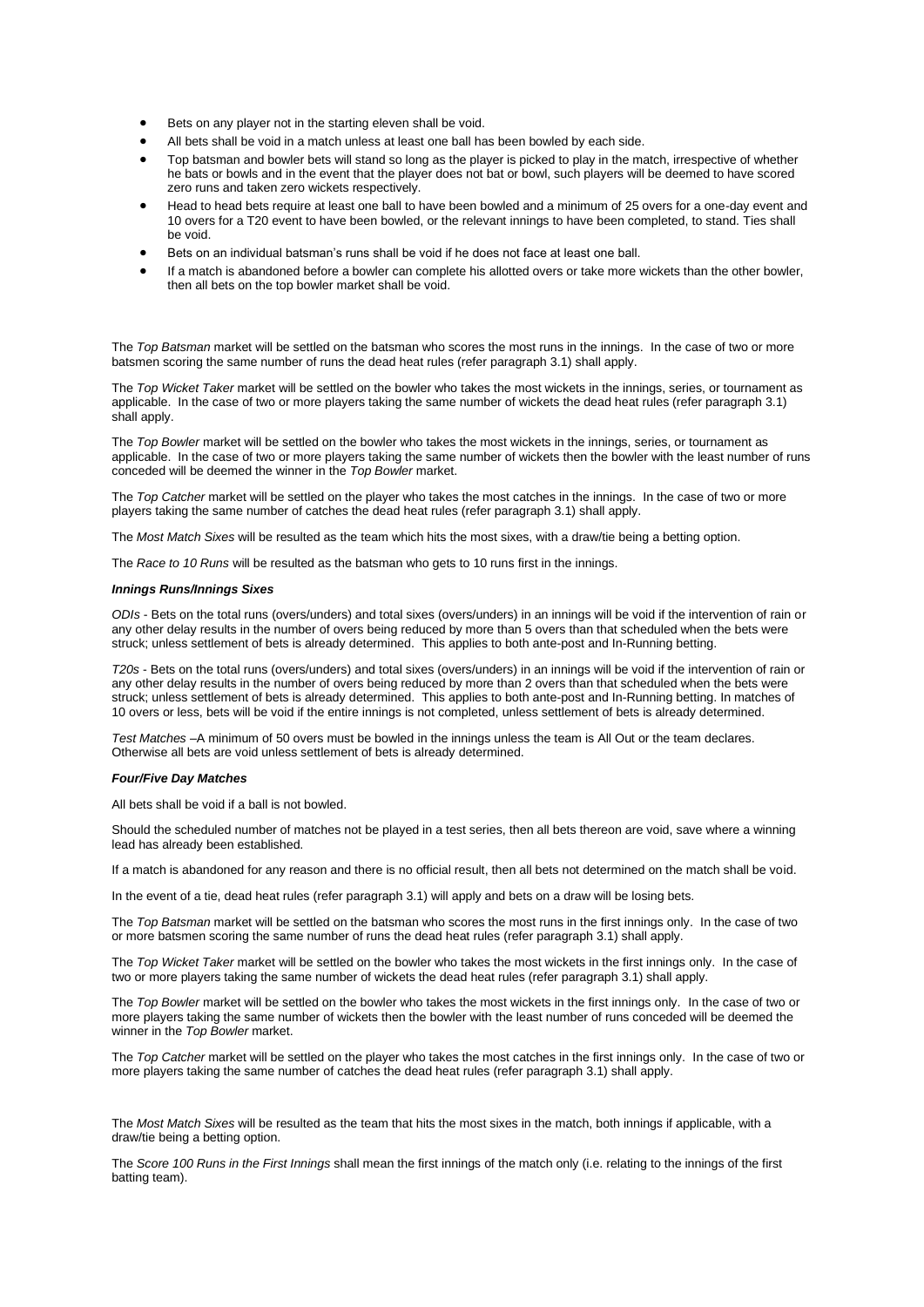The *Score 50 Runs in the First Innings* shall mean the first innings of the match only (i.e. relating to the innings of the first batting team).

### *Test Series/One Day Series/T20 Series*

Series Correct Score bets shall be void if the designated number of matches is not completed.

Series Top Batsman, Top Wicket Taker and Top Bowler betting are "all-in" and treated as ante post betting markets, whether or not they bat or bowl.

Where a bet on an outright winner of a series has been taken and the trophy is shared due to a tie or no result, dead heat rules (refer paragraph 3.1) apply, unless betting on a shared series was offered. However, bets on a team to win a final shall be void if the match ends in a tie unless a tie is included in the betting.

### 6.15.1 **In-Play/In-Running Cricket Rules**

The *Highest Opening Partnership* market will be resulted at the fall of the first wicket. Should an opening batsman retire hurt all bets will be void (as no end to the partnership has been determined).

The *Man of the Match* will be resulted as the player who is declared the man of the match by the controlling authority.

All bets will be settled in accordance with controlling authority competition rules, including matches where a reduction of overs takes place. In case of a retirement and walk over of any player all undecided bets are considered void.

If a match is abandoned due to outside interference and no result is declared, all bets thereon shall be void. In a weather affected match, where the minimum number of overs necessary to declare a result has not been bowled, all bets on the game shall be void except those bets where the contingency bet has already been determined.

All bets placed on matches that are reduced in length (including matches where adjustments are made by the Duckworth Lewis system), but are not abandoned, will stand, provided that the match has been completed and a result declared.

When a match is tied, top batsman, bowler and total bets shall stand, but match bets shall be void, unless a tie is included in the betting. TNB on a market is an acronym for "Tie No Bet". This means that if the tie is a result for the match, where both teams finish on the same number of runs, then all bets shall be void. If betting does not contain TNB, this means there is betting available on the tie, and this will count as a result for the match – meaning all bets on either side to win the match shall become losing bets.

In *Limited Over* events where a match ends in a tie, Luckybets will declare the result as a tie if the market includes tie betting. If the event clearly states (INC SUPER) in brackets in the market name, the match winner will be decided on the basis of a "Bowl Off" or "Super Over" or another form of play or basis of determination that declares the winner of the match. The winner of the "Super Over" will be declared the winner of the match, and all bets on the winner will be paid, and all bets on the loser shall be declared as losing bets.

The *Top Batsman* market will be settled on the batsman who scores the most runs in the innings. In the case of two or more batsmen scoring the same number of runs the dead heat rules (refer paragraph 3.1) shall apply.

The *Top Wicket Taker* market will be settled on the bowler who takes the most wickets in the innings, series, or tournament as applicable. In the case of two or more players taking the same number of wickets the dead heat rules (refer paragraph 3.1) shall apply.

The *Most Match Sixes* will be resulted as the team which hits the most sixes, with a draw/tie being a betting option.

*ODIs* - Bets on the total runs (overs/unders) and total sixes (overs/unders) in an innings will be void if the intervention of rain or any other delay results in the number of overs being reduced by more than 5 overs than that scheduled when the bets were struck; unless settlement of bets is already determined. This applies to both ante-post and In-Running betting.

*T20s* - Bets on the total runs (overs/unders) and total sixes (overs/unders) in an innings will be void if the intervention of rain or any other delay results in the number of overs being reduced by more than 2 overs than that scheduled when the bets were struck; unless settlement of bets is already determined. This applies to both ante-post and In-Running betting. In matches of 10 overs or less, bets will be void if the entire innings is not completed, unless settlement of bets is already determined.

*Test Matches* – A minimum of 50 overs must be bowled in the innings unless the team is All Out or the team declares. Otherwise all bets are void unless settlement of bets is already determined.

If a match is abandoned for any reason and there is no official result, then all bets not determined on the match shall be void.

If markets remain open with an incorrect score which has a significant impact on the prices, we reserve the right to void betting.

If the players/teams are displayed incorrectly, we reserve the right to void betting.

## 6.16 **Curling**

All outright tournament bets shall stand irrespective of whether or not the player competes. These bets will be treated as antepost bets.

All matches will be settled on the final score. For betting purposes, extra ends will count.

For end betting purposes, if a 'blank end' price is not offered for a specific end, all bets will be void if the end is blank (0-0).

### 6.17 **Cycling**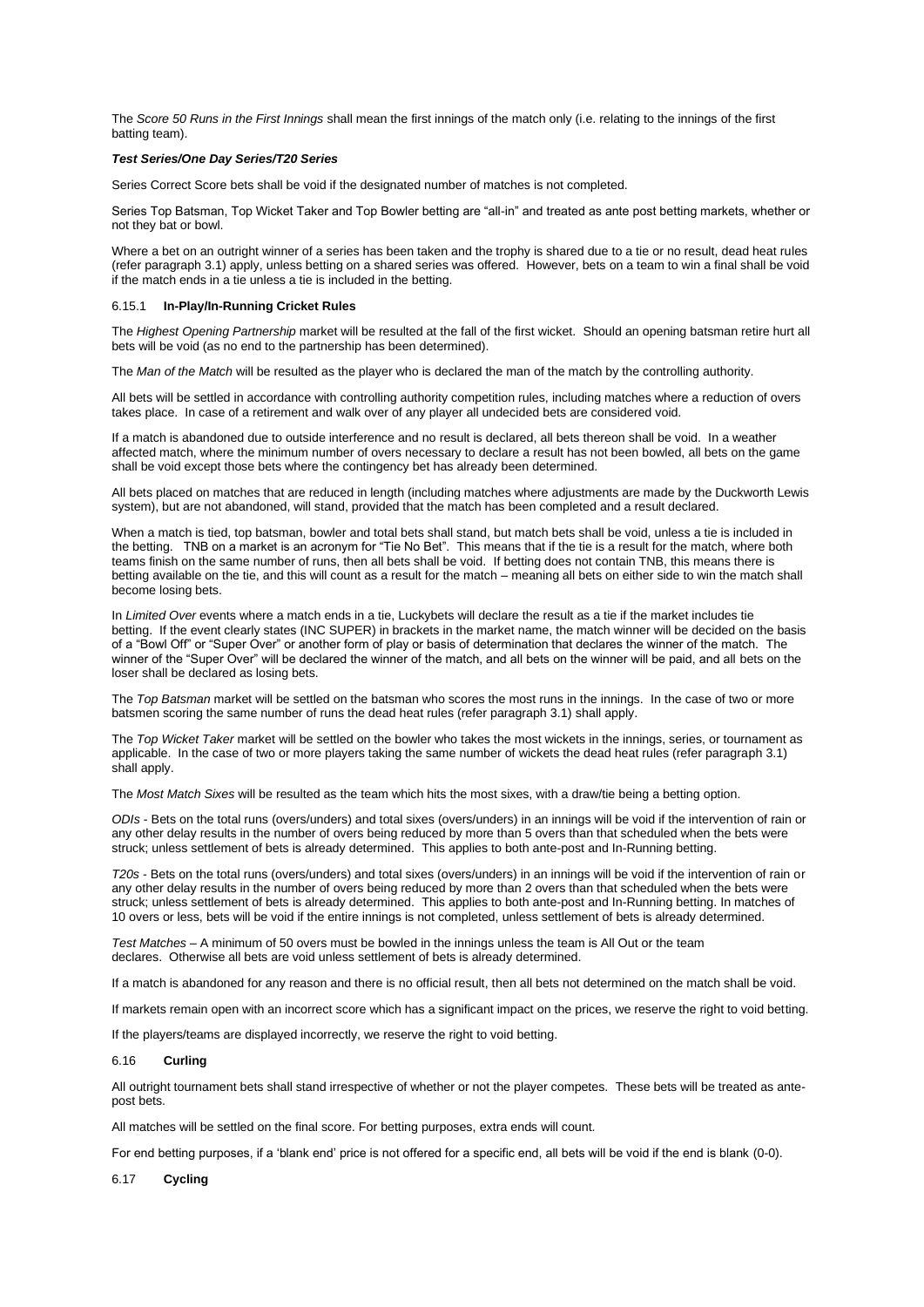The outright winner market is considered to be ante-post or "all-in" and treated as an ante-post betting market whether or not the selection competes. In the event of a disqualification, the official result will count as the "weigh in" and this will determine the result.

Head to head bets will be settled on a first competitor past the finish line basis.

Once a competitor has started he will be considered a "runner" for both individual stage and outright betting.

### 6.18 **Darts**

## *Outright betting*

If a competitor does not compete, all bets on all other competitors may be subject to a deduction in terms of the Deduction Table (see paragraph 3.3).

## *Match betting*

In the event of a match starting but not being completed, the player progressing to the next round or being awarded the victory will be deemed the winner for settlement purposes. For Premier League darts events, match betting may be offered in the form of three-way and two-way markets. For settlement purposes the three-way market includes the 'tie' option. Bets shall be void in the two-way market if the match result is a tie.

### 6.18.1 **In-Play/In-Running Darts Rules**

In the case of a match not being finished all undecided markets are considered void.

If markets remain open with an incorrect score which has a significant impact on the prices, we reserve the right to void betting.

If the players/teams are displayed incorrectly, we reserve the right to void betting.

Bullseye counts as red check out colour.

### 6.19 **Equestrian**

Competitors must pass the starting line for bets on that competitor to stand, failing which any bet on that competitor shall be void.

Bets stand regardless of riders changing named horses during an event.

## 6.20 **E-Sports**

Settlement will be based on the official result as declared by the relevant governing body of the specified competition. Nonrunner no bet. Outright and Group Winner markets may be subject to a Rule 4 (Deduction).

An unplayed or postponed match will be treated as a non-runner for settlement purposes unless it is played within 48 hours of the originally scheduled start time.

Bets will be void if the fixture is listed incorrectly.

If a match is played before the scheduled start date/time, all bets placed after the actual starting time will be void. All bets placed before the actual starting time will stand.

To Win Match/To Win Map - If a match or map is replayed due to a draw, the replayed match or map will be treated as a separate entity. In the event of a match or map starting but not being completed, then all bets will be void unless after the start of the match a player is disqualified, in which case the player/team progressing to the next round or being awarded the victory by the governing body of the specified competition will be deemed the winner for settlement purposes. If a match or map is replayed due to a disconnection, all bets on the specified market will be void unless the outcome is already determined. The replayed match or map will be treated as a separate entity.

If a player/team is given a walkover on at least one map before the match starts, all bets will be void.

Handicap Betting / Total Map Betting / Correct Score Betting / 'Race to' Maps - Bets are void if the statutory number of maps are changed, or differ from those offered for betting purposes. In the event of a fixture starting but not being completed, bets will be void unless the outcome is already determined.

To Win At Least One Map - In the event of a fixture starting but not being completed, bets will be void unless the outcome is already determined.

## *StarCraft II*

Map Betting: in the event of a draw, To Win Map market will be voided.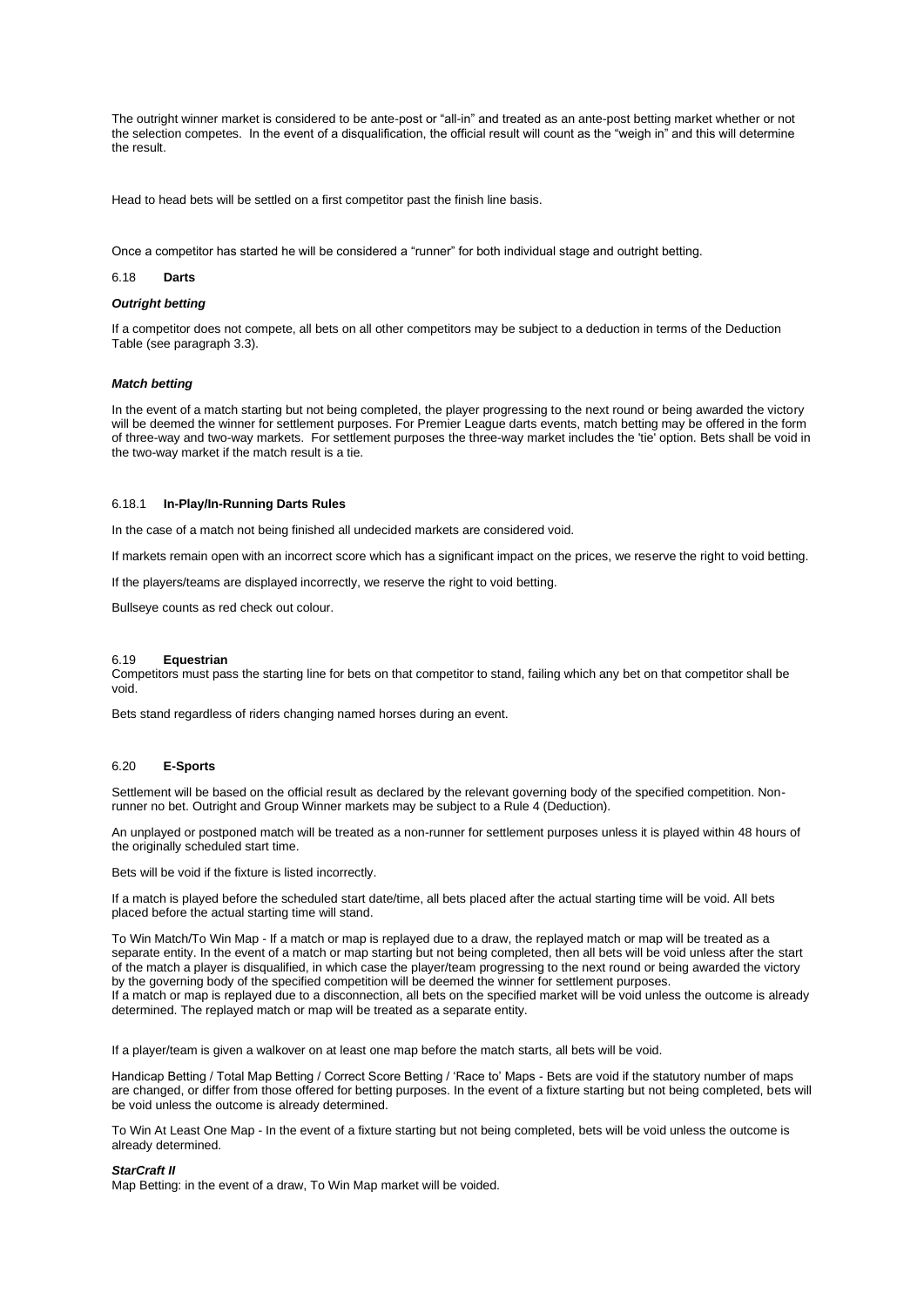Winning Race / Winning Player Nation: In the event of a fixture starting but not being completed, bets will be void unless the outcome is already determined.

### *CS:GO*

Settlement is based on regulation time only.

Map Betting: in the event of a draw, the quoted draw participant will be deemed the winner for settlement purposes. Round Handicap Betting - Bets are void if the statutory number of rounds are changed, or differ from those offered for betting purposes. In the event of a fixture starting but not being completed, bets will be void unless the outcome is already determined.

### *DOTA2/LOL*

Map Betting: in the event of a draw, the *To Win Map* market will be voided.

First Blood markets: Only kills by the opposition team / player will count.

Kill markets: will be settled based on the official scoreboard.

All time-based bets are settled on the in-game clock, and do not include the period before minions/creeps spawn. In the event of a fixture starting but not being completed, bets will be void unless the outcome is already determined.

### *FIFA Interactive World Cup*

To Win Match settlement will be based on the official score at the end of a scheduled 90 FIFA minutes played and does not include extra-time, time allocated for a penalty shootout or golden goal.

In-Play Markets - If a match or map is replayed due to a draw or disconnection, all bets on the specified market will be void unless the outcome is already determined. The replayed match or map will be treated as a separate entity.

To Win Match / To Win Current Map / To Win Next Map - In the event of a match or map starting but not being completed then all bets will be void unless the outcome is already determined; or after the start of the match a player is disqualified in which case the player/team progressing to the next round or being awarded the victory by the governing body of the specified competition will be deemed the winner for settlement purposes.

Handicap Betting (Map/Score) - Bets are void if the statutory number of maps are changed, or differ from those offered for betting purposes. In the event of a fixture starting but not being completed, bets will be void unless the outcome is already determined.

### 6.21 **Fencing**

Prices are offered for each competitor to win the duel and in the event of a draw bets on both competitors shall be void. If either participant is replaced with another fencer all bets shall be void.

## 6.22 **Floorball (Bandy)**

All games must start on the scheduled date for bets to have action. If a game has been postponed or cancelled before its due start time or is not completed in full according to regulation time, then all bets are deemed no action and are void.

All match markets will be settled on the score at the end of regulation time and will exclude overtime if played, unless stated otherwise.

*Highest Scoring Period* - excludes overtime. If 2 or more periods have the same score, the result will be settled as a tie.

*Winning Margin* - includes the tie.

*Match Totals Odd or Even* - if there is no score all bets will be settled as even.

*To Score First Goal* – if the match is abandoned before a goal is scored, bets will be void.

*To Win Match (2-Way), To Lift the Trophy and To Qualify* - include overtime/shootout if played.

*Period Betting* - The relevant period must be completed for bets to have action, unless the specific market outcome is already determined.

#### 6.23 **Futsal**

All match markets will be settled on regulation time (specific to competition governing body), unless stated otherwise, including Match Odd/Even, which in the event of no score will be settled as Even. Regulation time must be completed for bets to stand unless the specific market outcome is already determined.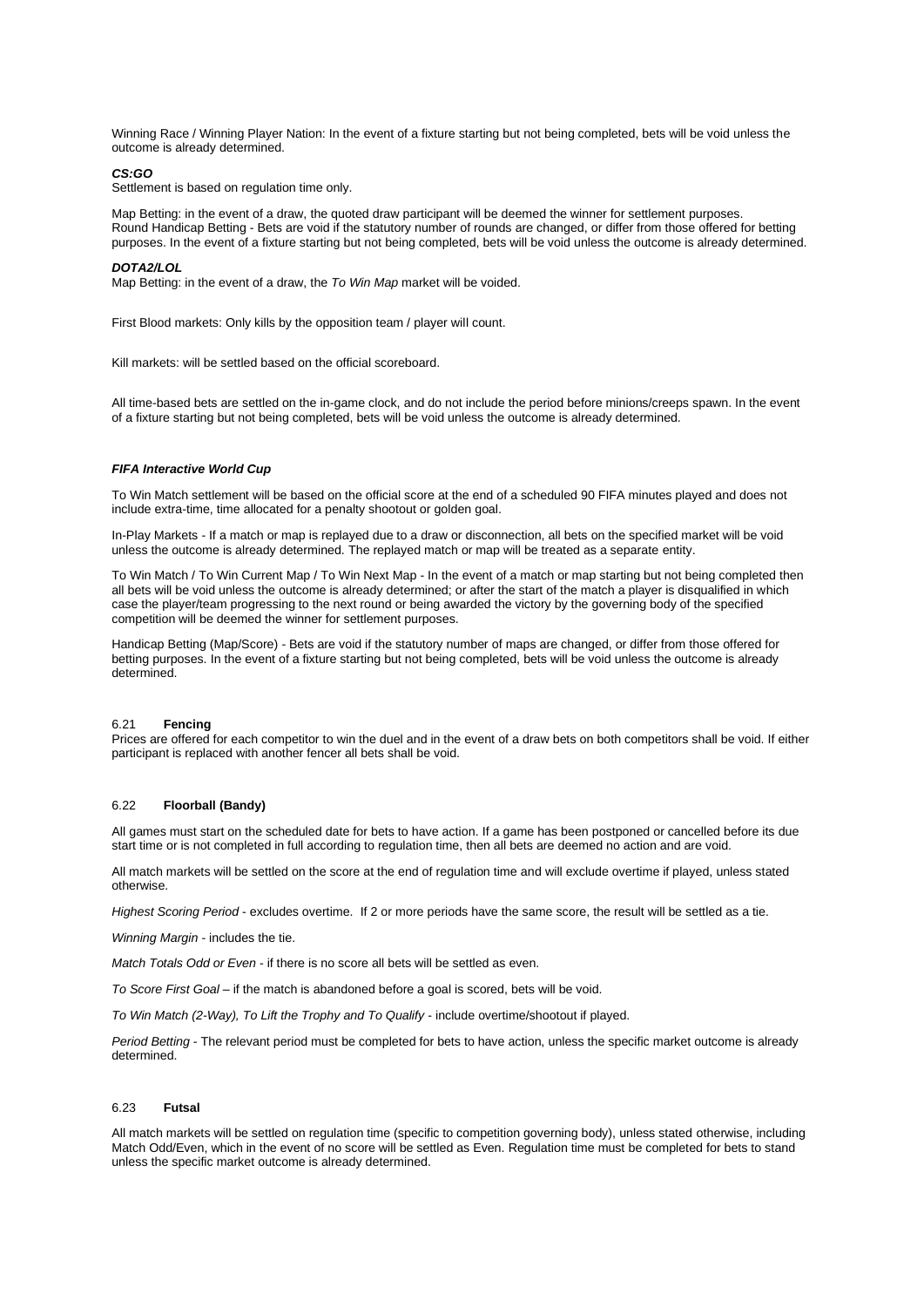All games must start on the scheduled date for bets to have action. A game must be completed in full for bets to stand, unless settlement of bets is already determined.

Half bets will be settled at the end of the specified half (exclude any extra-time played). In the event of a specific half not being completed bets will be void, unless the specific market outcome is already determined.

### 6.23.1 **In-Play/In-Running Futsal Rules**

All markets (except half-time, first half markets, overtime and penalty shootout) are considered for regular time only.

If a match is interrupted and continued within 48hrs after initial kick-off date, all open bets will be settled with the final result. Otherwise all undecided bets are considered void.

If the market remains open when the following events have already taken place: goals, red or yellow-red cards and penalties, we reserve the right to void betting.

If the market was opened with a missing or incorrect red card, we reserve the right to void betting.

If odds were offered with an incorrect match time (more than 2 minutes), we reserve the right to void betting.

If a wrong score is entered, all markets will be cancelled for the time when the incorrect score was displayed.

If the team names or category are displayed incorrectly, we reserve the right to void betting.

## 6.24 **Gaelic Sports**

All outright bets stand regardless of season length, provincial or qualifier format.

Unless otherwise stated all Gaelic Sports bets are settled on regulation time only (including injury-time); Extra-time does not count unless specified. Where a market specifically includes overtime and the game finishes level after overtime then bets will be void.

Bets will be settled on official GAA (Gaelic Athletics Association) result only.

If either team does not play, then bets will be void.

Bets on postponed matches are void unless the matches are re-arranged and played in the same 'Gaelic Week' (Monday - Sunday inclusive UK time).

## *Match Markets (including Alternatives)*

Total game score is used to settle bets (goal  $=$  3, point  $=$  1).

### *Double Result 5-Way*

If either/both the result at half time or full time end in a Tie, then Any Other Result will be settled as the winner.

## *First Goalscorer/Last Goalscorer/To Score a Goal Anytime*

Own goals do not count. In the case of an own goal being scored first bets will be settled on 2nd goalscorer. In the case of the last goal being an own goal bets will be settled on the previous goal.

First Goalscorer/Team Goalscorer - Any player coming on as a substitute after the first goal is scored, or who takes no part in game, is deemed a non-runner.

Last Goalscorer - Any player that takes no part in the game is deemed a non-runner.

Score a Goal Anytime - Any player that takes no part in the game is deemed a non-runner.

## *First Scoring Play, Last Scoring Play 1st Half, First Scoring Play 2nd Half, First Points of 2nd Half, Last Scoring play, Team to Score 1st*

Includes: free, penalty, 65/45, sideline cut/kick. Own goals count.

### *Half Betting*

Half markets, the relevant half must be completed for bets to have action, unless the specific market outcome is already determined.

## *Total Goal Markets*

Own goals count for settlement of the following: -

Match Total Goals

Both Teams to Score a Goal or More

Team to Score 1st Goal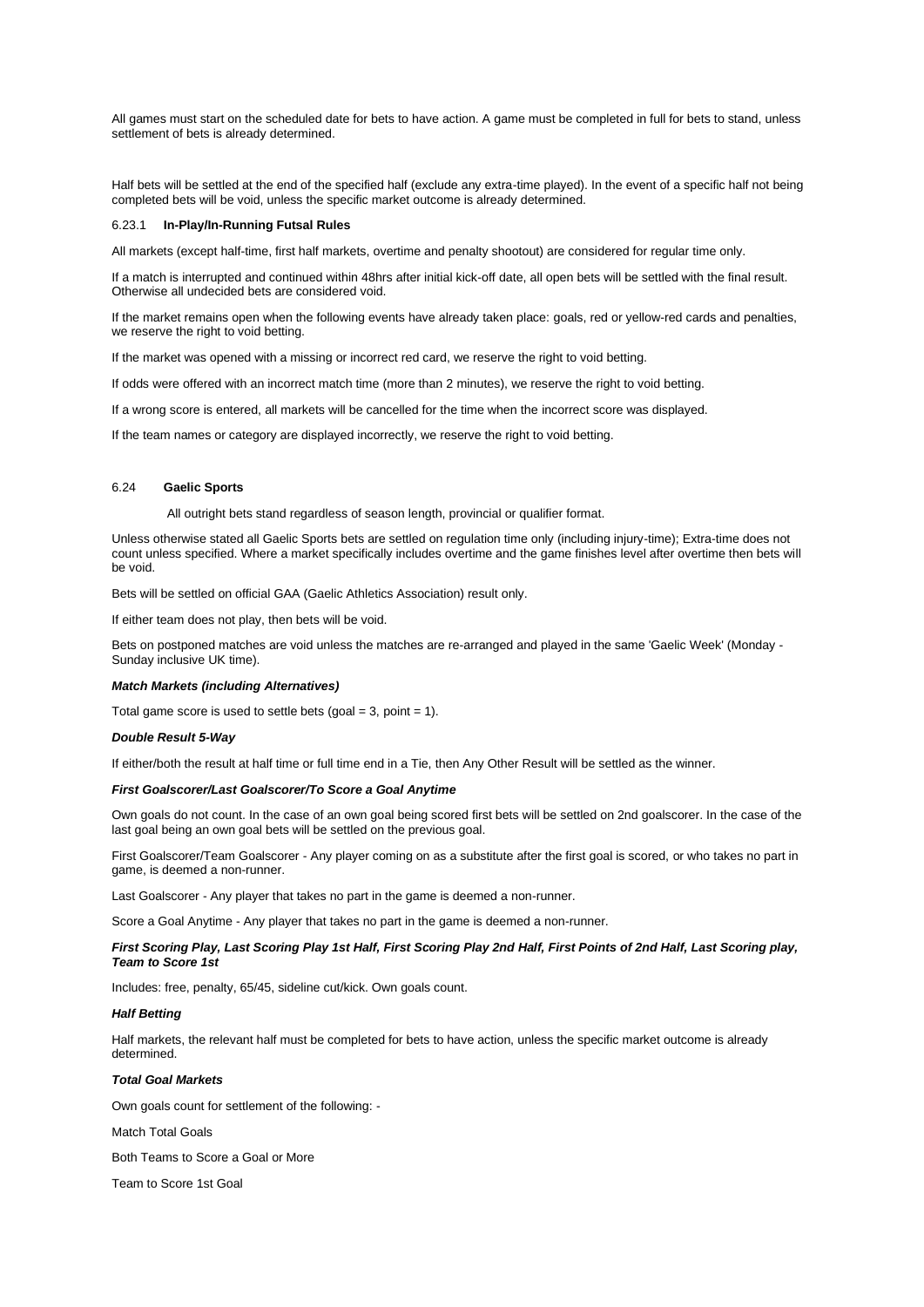Home / Away Total Goals

Total Goals 6-Way

Home / Away Goals 5-Way

## *First Goal and Result*

Winning team is team that wins game having scored first goal/not scored goal/conceded first goal. Own goals count.

## *Game Total Odd/Even*

Combined total of both teams used to determine winner. If the combined score is zero then bets will be void.

#### *Team Total Odd/Even*

Settled on respective totals achieved by teams. If team score is zero, then bets void.

### *Race to 10/15/20/25 Points*

Team to reach 10/15/20/25 points first (including goals) deemed the winner.

#### *Leader After 20/30/40 Etc Minutes In-Play*

Settled on the result at the specified time in the match. E.g. 20 minutes leader is settled on the result in the match after 20:00 minutes of play. In the event of an abandonment prior to completion then all bets will be void unless settlement is already determined.

### *10 Minute Betting In-Play*

The designated 10-minute period must be completed for bets to stand, unless the outcome of the specific market is already determined.

## *Winning Margin/Winning Margin 5-Way*

Draw option is available.

## *Number of 45's/65's*

Settlement is based on the number of 45's (65's for Hurling) awarded, irrespective of whether they are scored or not.

### *Season Top Scorer*

Player who scores most through the All-Ireland Championship (including qualifiers) is deemed the winner. All-in, play or not.

## *Team Performance*

Predict the exact stage where the team will be eliminated or exactly what final classification they will achieve.

#### *Furthest Progressing Team*

Should both teams be eliminated at the same stage then dead-heat rules apply. Provincial series does not count. Team which achieves best placing in qualifier and knockout series will be deemed the winner.

## *To Qualify/To Lift Trophy/To Win Match/To Win in Extra Time*

Settlement includes Extra Time if played.

### *Settlement of Wagers*

Statistics provided by the official score(s) provider or the official website of the relevant competition or fixture will be used to settle wagers. Where statistics from an official score(s) provider or official website are not available or there is significant evidence that the official score(s) provider or official website is incorrect, we will use independent evidence to support bet settlement.

In the absence of consistent, independent evidence or in the presence of significant conflicting evidence, bets will be settled based on our own statistics.

## 6.25 **Golf**

Where a tournament which is scheduled for 72 holes is abandoned for any reason, all bets on the outcome of the tournament shall be void.

Where a tournament is suspended for any reason and no official result is declared in circumstances where the balance of the tournament is intended to be rescheduled, all outstanding bets will stand until a result is declared by the relevant controlling authority. If a result is not declared within 7 days of the original scheduled completion date, all outstanding bets thereon shall be void.

Where a tournament is reduced from the scheduled number of holes for any reason (e.g. adverse weather conditions) outright bets placed prior to the final completed round will be settled on the player awarded the trophy if 36 holes of the tournament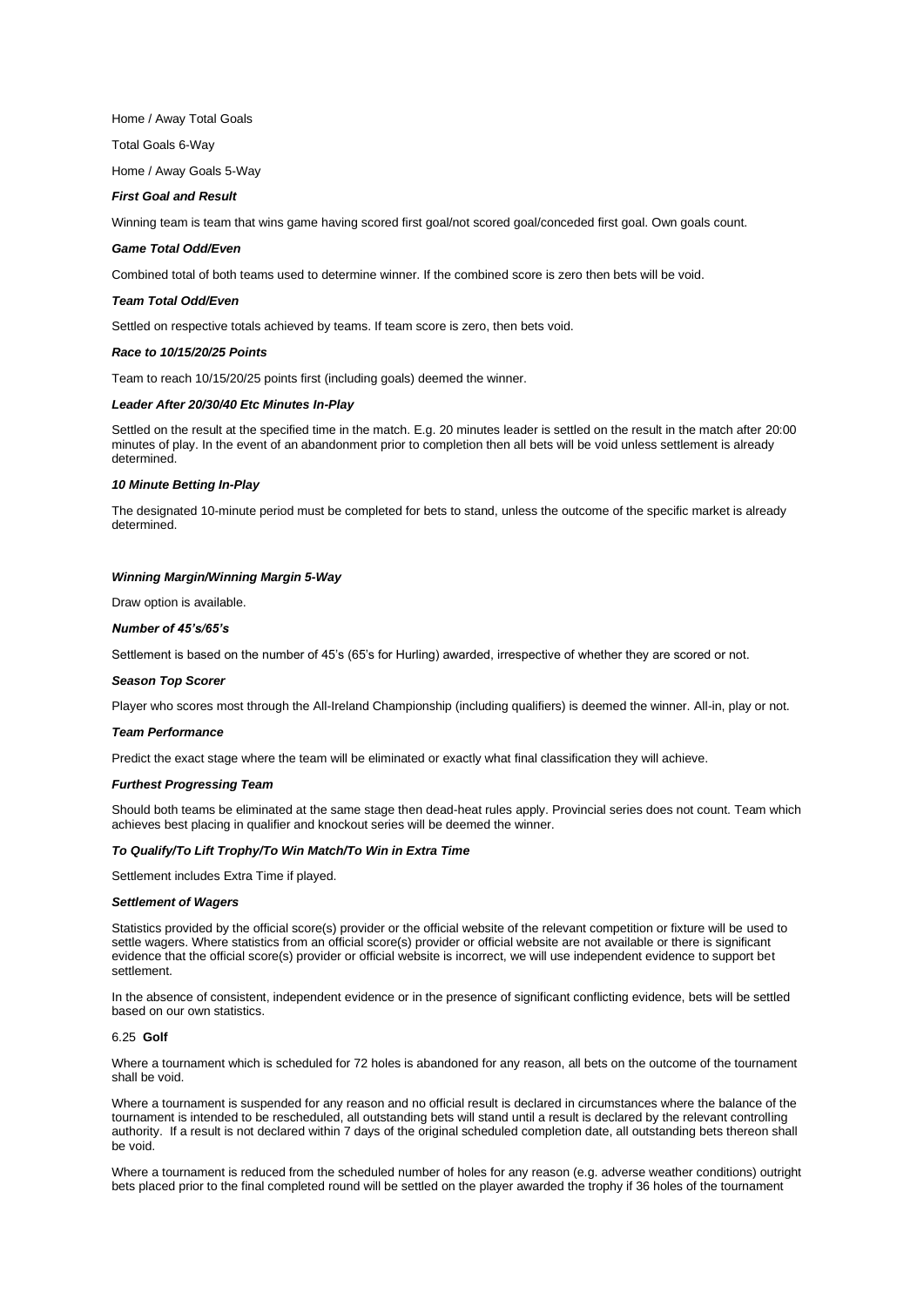have been completed. If less than 36 holes have been completed or outright bets were placed after the final completed round then bets will be void.

All outright bets are settled on the player who wins the trophy and any playoff holes will be taken into account when determining the winner of a tournament.

In the case of place bets where there is a tie after completion of the scheduled number of holes (subject to the rules outlined above), the revised payout payable shall be calculated by the following method:

- Divide the face value of the bet (the original payout and the original stake) by the number of players involved in the tie, draw or dead heat.
- Then multiply the figure obtained by the calculation detailed above by the number of official placings to be filled by the players involved in the tie, draw or dead heat.

Bets shall be void on any player who fails to tee off in the first round. Players who withdraw after tee off shall be deemed a loser of the tournament.

A player who tees off is deemed "under orders" and all outright and match bets stand.

The following applies to "make the cut" betting:

- For a bet to stand the player must play 36 holes (or 54 holes where the cut is made at that point).
- A player is deemed to have made the cut if a player is eligible to play in the round after the cut has been made (even if he chooses not to). If a player is not eligible to do so (even if the rules for the cut have been changed during the tournament), that player is deemed to have missed the cut.

The following applies to tournament group betting:

- Bets on any player in a specified group who fails to start the tournament shall be void and deduction rules (refer deduction table in 3.1) shall apply in respect of the remaining players in that group.
- Dead heat rules applicable to horse racing shall apply if two or more players tie for first place in the group.

The following applies to tournament match betting:

- Prices are quoted for the tie in match betting i.e. both players to achieve the same overall score after 72 holes, inclusive of when the number of holes has been reduced provided that it is not fewer than 36 holes and an official result has been declared by the recognized governing body.
- If either player fails to take part in the tournament, or if the specific round is abandoned, then bets on that match shall be void.
- The winner in a match bet is the player to complete the most holes with the lowest score. If one player misses the cut his opponent is deemed the winner.
- Play off holes do not count unless the bet was made specifically to exclude the tie.

The following applies to two, three and four ball matches:

- All bets are settled on the lowest single round score over the specified 18 holes played and all 18 holes must be completed.
- In *Modified Stableford* competitions the winner shall be the player who accumulates the most points, for the highest overall score.
- If a player starts a round but fails to complete it, all bets on that player will be deemed losers regardless of score.
- All bets shall be void if the specified round is abandoned or if any one of the players fails to start the round.
- Dead heat rules applicable to horse racing shall apply for three and four balls if more than one player achieves the lowest score, unless a tie is quoted.
- A tie will be quoted for two ball betting and where a tie occurs all bets on players are losers unless it clearly states that betting is quoted with no tie.
- In the event of a player listed in a three or four ball withdrawing before the event has started, all bets on that specific three or four ball shall be void.
- If a player withdraws for any reason or is disqualified during the tournament after he has teed off, all bets will stand on that three or four ball.
- If two or three players are tied on the same score they will be settled as a dead heat for betting purposes, unless they are involved in a playoff where the winner of the three or four ball is the golfer with the lowest finishing score. If all three or four golfers miss the cut, the player with the lowest score will be deemed the winner.

### 6.26 **Greyhounds**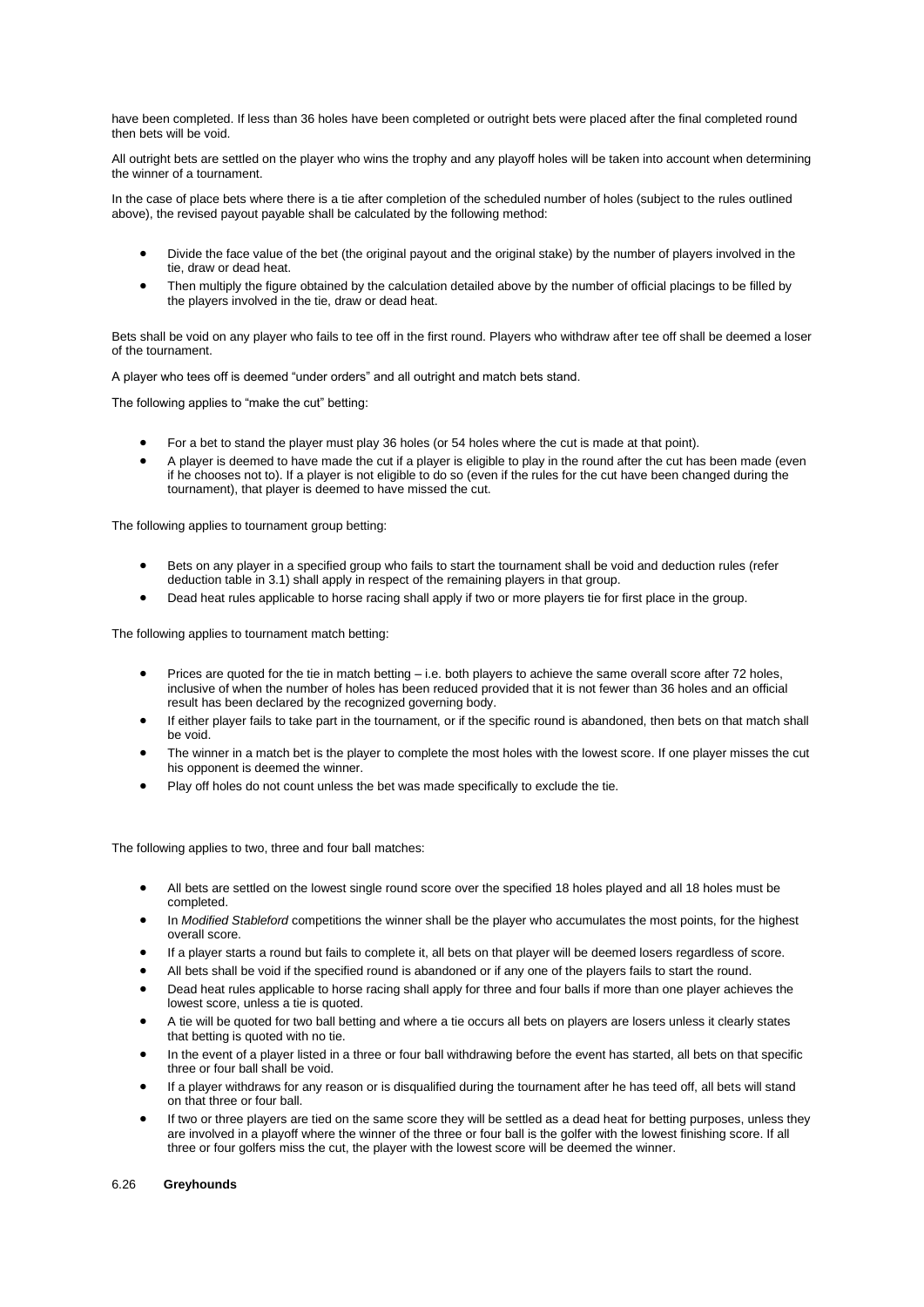### **UK and Ireland Greyhounds**

Antepost wagers are accepted on the basis all-in run or not, entered or not. Where Each-Way Antepost bets are placed on a Greyhound which is subsequently declared a non-runner for a final (having qualified for it), resulting in the original place terms offered being greater than the number of runners in the final, then the selection will be settled as placed (with Dead Heat rules applying where necessary). This does not apply to Greyhounds that are disqualified at the Semi-Final stage, or in finals where a reserve replaces the absent Greyhound.

To Qualify for the Final – Once a Greyhound has qualified for a specified final, bets will be settled as a winner (even if they are subsequently declared a non-runner for that final). This does not apply to Greyhounds that are disqualified at the Semi-Final stage.

All bets placed after the semi-finals are non-runner no-bet. If a greyhound is withdrawn at that stage any bets placed after the semi-finals prior to the withdrawal will be settled at SP.

Greyhound bets are accepted for all meetings whose card is published on our Website

Each-Way betting at starting prices will be settled as follows:

8 runners: one fifth the odds for the first three places.

5, 6 or 7 runners: one quarter the odds for the first two places.

Less than 5 runners: the place part goes to win.

Where a client selects a trap number from which no selection runs, in singles, doubles, trebles, etc, then this will be treated as a non-runner.

If a reserve dog runs the following settlement rules apply:

If a trap number is selected and a reserve runs then bets on the trap number will be settled on the reserve at SP.

Bets on all other dogs in the race where a price was taken before the reserve was announced will be settled at SP.

If a named dog (No reserves) is selected and a reserve runs in place of the named dog, then the bet will be settled as a nonrunner.

Where a price is taken then bets on named dogs placed prior to withdrawal in a race where a reserve runs from a different trap will be settled at SP.

Payment will be made on the official result of races. Bets will be void in the event of no Starting Price being returned. Luckybets reserves the right to declare void any bets where it considers there to be reasonable suspicion or evidence of unfair price manipulation.

When a race is re-run all bets stand. However, where a price has been taken, settlement will be at the Starting Price returned on the re-run. Should a race be declared void and not re-run then all selections will be treated as non-runners.

In the event of abandonment or postponement to races where early prices have been offered, all bets will stand as long as the races are rescheduled and completed. However, bets where a price has been taken will be settled at the Starting Price, should a non-runner, in the specified race, be declared.

#### **Settlement of Wagers**

Statistics provided by the official score(s) provider or the official website of the relevant competition or fixture will be used to settle wagers. Where statistics from an official score(s) provider or official website are not available or there is significant evidence that the official score(s) provider or official website is incorrect, we will use independent evidence to support bet settlement.

#### 6.27 **Gymnastics**

Competitors must attempt one discipline/round for bets on that competitor to stand; failing which any bet on that competitor shall be void.

## 6.28 **Handball**

Outright Betting is all-in compete or not.

Unless otherwise stated all bets will be settled based on the score at the end of regulation time and excluding overtime if played. All match betting markets are based on the result at the end of a scheduled 60 minutes play unless otherwise stated. If the scheduled 60 minutes is not played then bets will be void, with the exception of game props where the result has already been determined.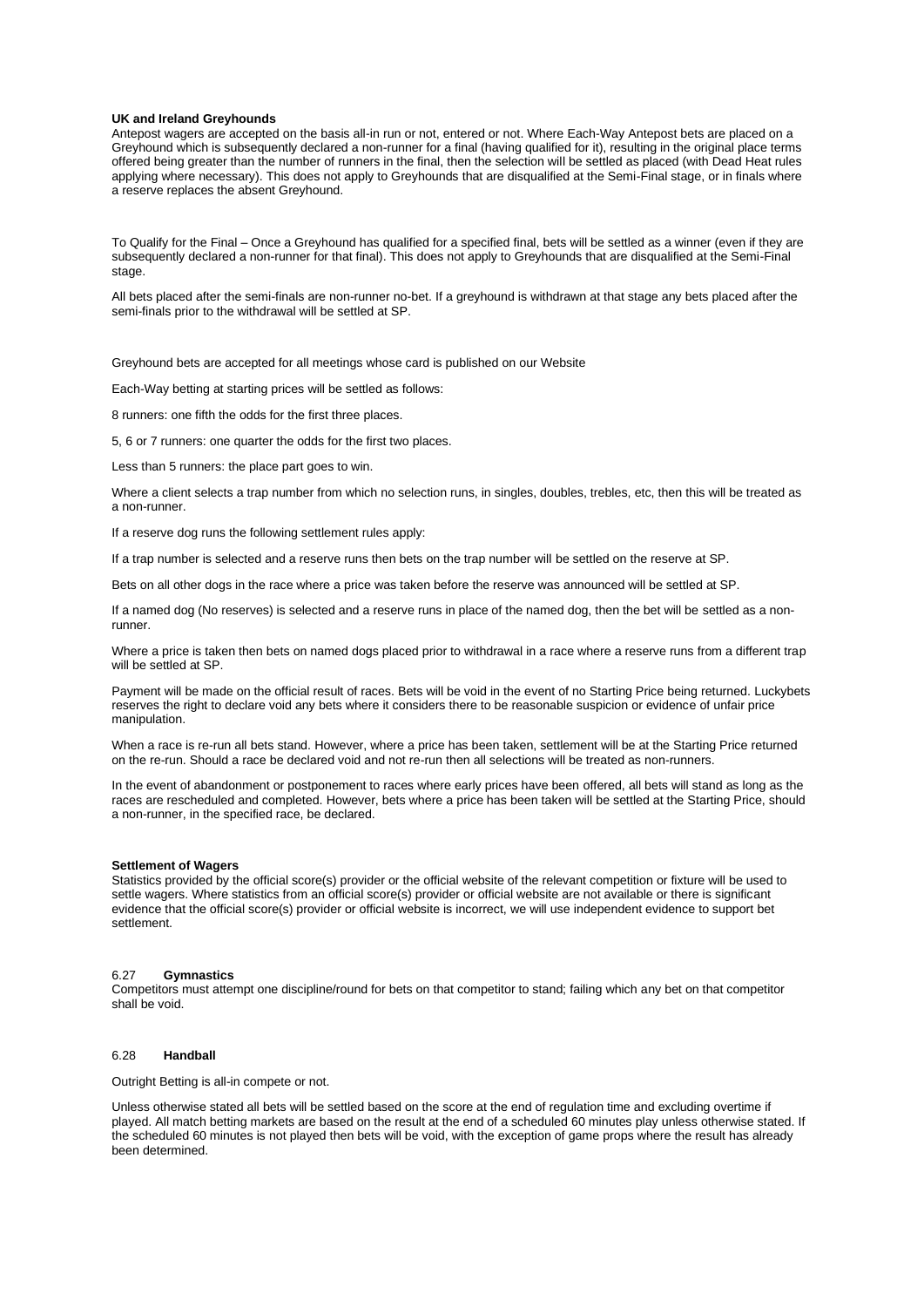The following markets include overtime/shootouts for settlement purposes:

To Qualify To Lift Trophy

Specifically, for any competition that uses a Mercy Rule, in the event of such a Rule being called in a match, all bets will stand on the score at the time.

If a match venue is changed, then bets already placed will stand providing the home team is still designated as such. If the home and away team for a listed match play the fixture at the away team venue then bets will stand providing the home team is still officially designated as such, otherwise bets will be void.

## **Matches Postponed or Cancelled**

Any postponed or cancelled matches will be treated as a non-runner for settling purposes, unless it is played within 48 hours of the original start time.

## **Half Betting**

The designated half must be completed for bets to stand, unless the outcome of the specific market is already determined. This excludes overtime, if played.

## **Game Props**

All game props, including the following markets, will be settled on regulation time only and exclude overtime if played:

Team with Highest Scoring Half/Highest Scoring Half/Game Total Odd-Even/Team Total Odd-Even/Winning Margin (incl. Alternative)/Double Result (incl. Alternative)/Double Chance/Tribet 2.5/Race to Markets/Team to score X Goals/Both Teams to score X Goals/Either Team to score X Goals. **Team Performance**

Predict the exact stage where the team will be eliminated or exactly what medal they will win.

### **Top Team Goalscorer**

Goals scored in 60 minutes and extra-time count, but penalty shootout goals do not. Dead-heat rules apply. If a player takes part in the tournament bets have action.

### **Tournament Top Goalscorer**

Goals scored in 60 minutes and extra-time count, but penalty shootout goals do not. Dead-heat rules apply. If a player takes part in the tournament bets have action.

### **Top Non-European Team**

To determine the best non-European team the following criteria will be used for settlement purposes: Firstly, team with the highest place finish. In the event of no teams being placed, then most points accrued in group stages, then team with best goal difference, lastly team with most goals. If still tied, then dead-heat rules apply.

### **Tournament MVP / Tournament All Star Team Goalkeeper / Tournament Best Defender**

Settlement will be based on the results as published by the official tournament governing body.

### **In-Play Betting**

A game must be completed in full for bets to stand (unless the outcome of the specific market is already determined). All In-Play game markets exclude overtime if played, except the following:

To Qualify

To Lift Trophy

To Win Match (Inc OT/SO) – if the match is determined in regulation time this market will be settled on the outcome at that time.

For In-Play half betting, including the following markets, the designated half must be completed for bets to stand (unless the outcome of the specific market is already determined). All In-Play half bets exclude overtime if played.

Handicap(s)/Total Goal(s)/Result(s)/Team Total(s)/Total Odd-Even/Margin of Victory/First Goal of Half/Draw-No-Bet/Double Chance/Race to Markets

For In-Play 10-minute betting, including the following markets, the designated 10-minute period must be completed for bets to stand (unless the outcome of the specific market is already determined):

Handicap(s)/Total Goal(s)/Result(s)/Team Total(s)/Total Odd-Even/Last Goal/Margin of Victory/Race to Markets

### **Settlement of Wagers**

Statistics provided by the official score(s) provider or the official website of the relevant competition or fixture will be used to settle wagers. Where statistics from an official score(s) provider or official website are not available or there is significant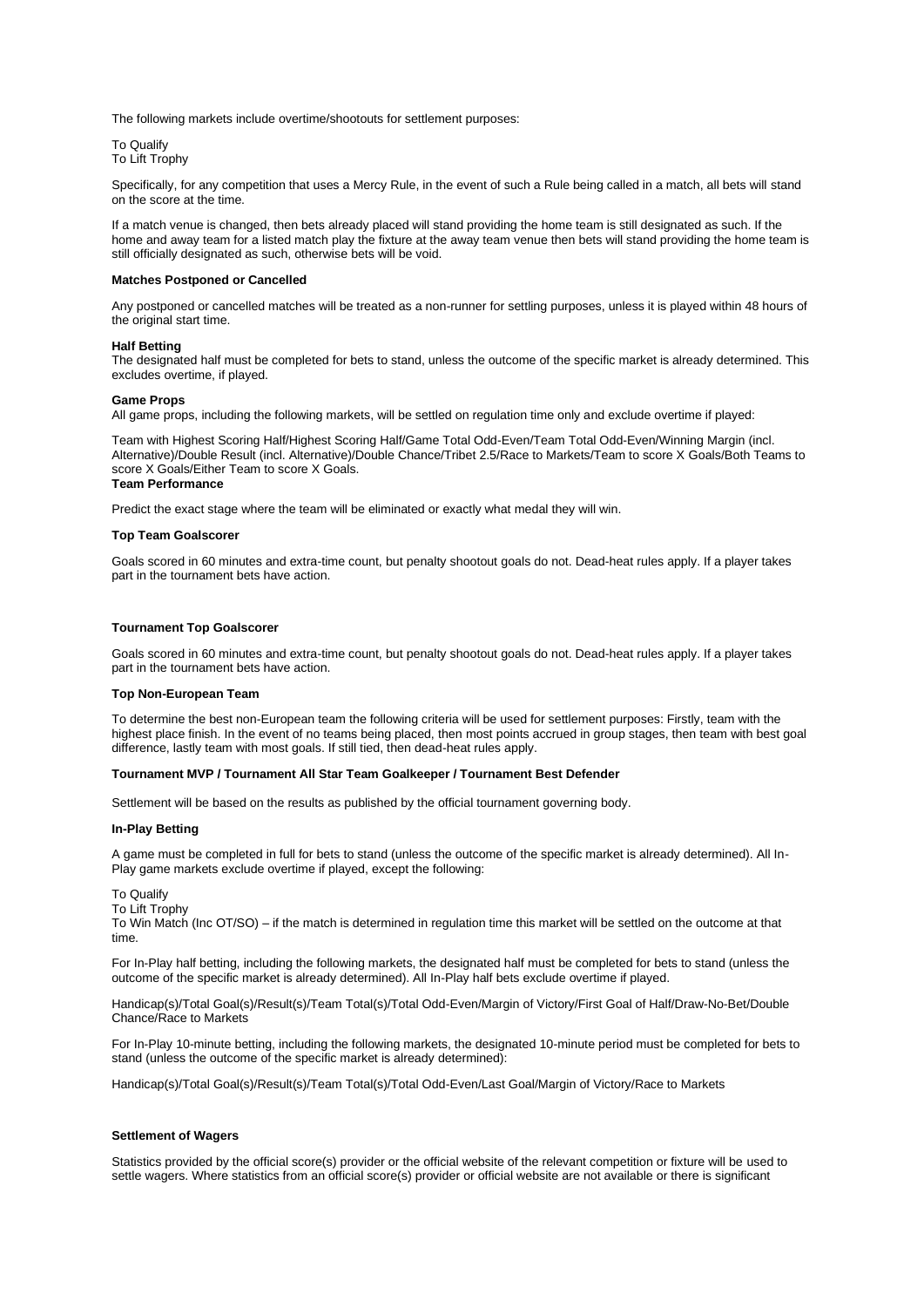evidence that the official score(s) provider or official website is incorrect, we will use independent evidence to support bet settlement.

In the absence of consistent, independent evidence or in the presence of significant conflicting evidence, bets will be settled based on our own statistics.

## 6.28.1 **In-Play/In-Running Handball Rules**

All markets (except half-time, first half, who scores the Xth point and which team will win race to X points) are considered for regular time only.

If a match is interrupted or postponed and is not continued within 48hrs after initial kick-off date, betting will be void.

If odds were offered with an incorrect match time (more than 3 minutes), we reserve the right to void betting.

If markets remain open with an incorrect score which has a significant impact on the prices, we reserve the right to void betting.

### 6.29 **Hockey**

If an event is suspended, abandoned or postponed more than 36 hours after the scheduled commencement time, then all bets on that event shall be void. If the event takes place at a different venue, then all bets shall be void.

All bets are determined at the end of a scheduled 70 minutes play unless otherwise stated. This does not include extra time or time allocated for a penalty stroke shootout.

Where the venue of any arranged or reconvened match is changed all bets shall be void.

## 6.30 **Ice Hockey**

All games must start on the scheduled date and time failing which all bets thereon shall be void.

If a game is abandoned or terminated at any time up to 5 minutes before the scheduled game end time, then all bets shall be void unless they have already been determined. In the event of a draw where no odds are offered on a draw, all bets shall be void.

### *NHL/NCAAH*

All bets include overtime/shootouts unless otherwise stated. In the event of a game being decided by a penalty shootout, then one goal will be added to the winning team's score and the game total.

Three-way markets are settled on the score at the end of the controlling authority's prescribed match time, unless specifically stated otherwise.

### *All Competitions (excluding NHL/NCAAH)*

All bets will be settled based on the score at the end of prescribed match time and excluding overtime if played.

### **Tournament betting including IIHF World Championships/Olympic Games**

Settlement of match-up bets will be based on which team progresses further in the tournament. If both teams are eliminated in the same stage all bets shall be void apart from the semi-finals where the bronze medal match will count for final positions.

#### *Series betting*

Bets shall be void if the statutory number of games (according to the respective controlling authority) are not completed or are changed.

# 6.30.1 **In-Play/In-Running Ice Hockey Rules**

All markets (except period, overtime and penalty shootout markets) are considered for regular time only unless it is mentioned in the market.

If a match is interrupted and continued within 48hrs after initial kick-off all active bets will be settled with the final result. Otherwise all undecided bets are considered void.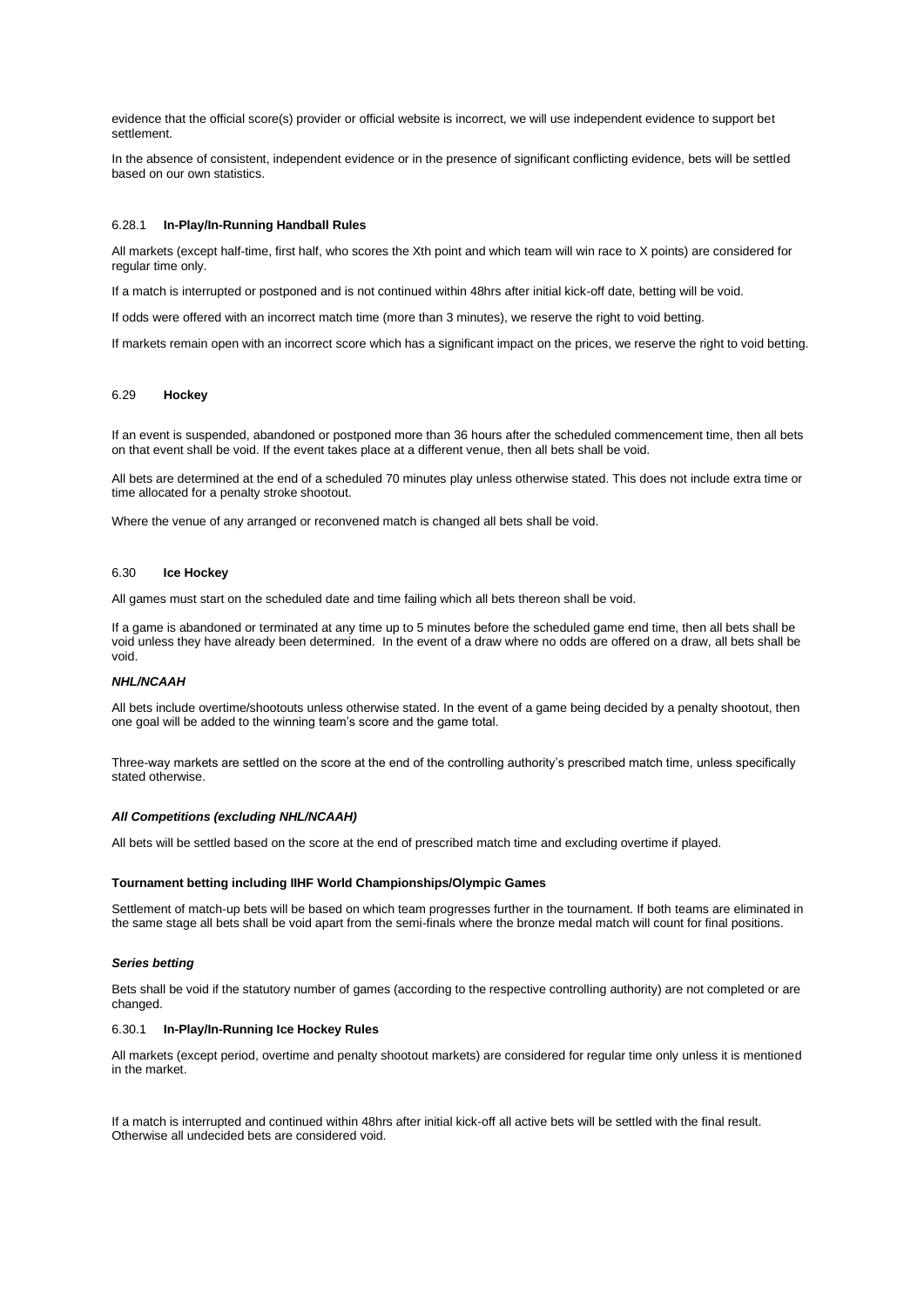If the market remains open when the following events have already taken place: goals and penalties, we reserve the right to void betting.

If odds were offered with an incorrect match time (more than 2 minutes), we reserve the right to void betting.

If a wrong score is entered all markets will be cancelled for the time when the incorrect score was displayed.

## 6.31 **International Rules**

All match bets settled on regulation time only (80 minutes). Bets will be settled on official GAA/AFL result only.

Series winner is team with highest combined score from both tests. If both teams finish with a tied aggregate score, then the current holders will be deemed the winner.

Own goals, overs and behinds will count as first scoring play.

Quarter with highest combined score of both teams will be deemed the winner. If there is a tie for highest scoring quarter, then bets are settled as a tie.

The First quarter must be completed for bets to have action. If quarter ends in a tie, then bets will be settled at the tie price if offered

Any player coming on as a substitute after the first goal or who takes no part in the game is deemed a non-runner in the first goalscorer market. Own goals do not count. In the case of own goal scored 1st bets will be settled on 2nd goalscorer.

Statistics provided by the official score(s) provider or the official website of the relevant competition or fixture will be used to settle wagers. Where statistics from an official score(s) provider or official website are not available or there is significant evidence that the official score(s) provider or official website is incorrect, we will use independent evidence to support bet settlement.

## 6.32 **Motor Racing**

All race bets are "all-in" or ante post markets.

In the case of Grand Prix betting, for settlement purposes, the official result immediately after the race will count as the official result and that result will not be affected by any subsequent protests, processes or amendments to placing. In the event of a disqualification the official result, declared immediately after the race will determine the settlement of bets. In the event that the number of laps in the race is reduced for any reason, bets will stand and the official result will be applied to determine the outcome of the event.

For Championship betting, bets will be determined by the number of points accumulated immediately after the final race of the season and will not be affected by any subsequent enquiries.

The official start of any Grand Prix is defined as the start of the "formation lap". Once the formation lap has commenced, all contestants are "under starter's orders".

In Match Betting between two drivers, if neither driver finishes the race, the most number of laps completed will determine settlement. If both drivers complete the same number of full laps, dead heat rules (refer paragraph 3.1) will apply.

In the event that the number of laps in the race is reduced for any reason, bets will stand and the official result will be applied to determine the outcome of the event.

#### 6.33 **Netball**

A game must be completed in full for bets to stand, unless settlement of bets is already determined.

In 2-Way markets bets are void if the match is tied. Stakes on single bets are returned, and in multiples the selection is treated as a non-runner.

### *Pre-Game Bets*

All pre-game bets exclude overtime, if played unless otherwise stated.

In-Play Game (Quarter/Half/Full-time) Bets EXCLUDE Overtime Unless Stated Otherwise

## 6.34 **Politics**

Unless otherwise stated all bets on Politics markets are all-in run, or not.

All betting within a given election is singles only. Accumulative bets accepted in error will be settled as singles with the stake apportioned.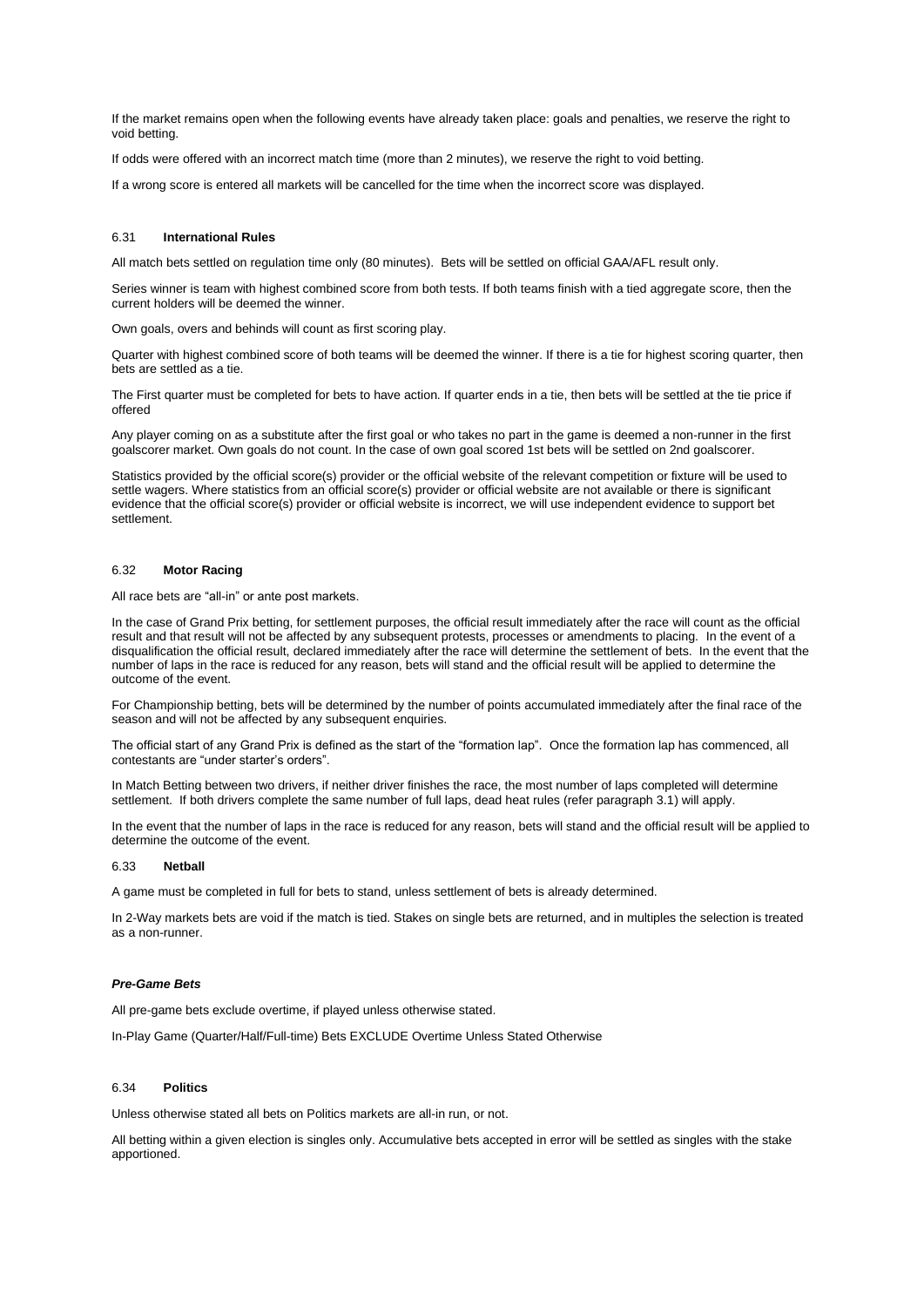Settlement of all bets will be based on the total votes cast and counted at the time of the election, and not on any subsequent legal challenge.

All bets on the US Election are settled on the winner of the election and not on the person who is inaugurated.

## 6.35 **Rowing**

The controlling authority's times and results will determine settlement of bets.

In the event of a race starting but not being completed (i.e. there is no deemed winner) then all bets thereon shall be void.

## 6.36 **Rugby**

All bets are laid on 80 minutes play, plus referee's optional time, if applicable. Any score in extra time or as a result of a penalty shootout after extra time, are excluded for the purposes of any bet.

If a match is abandoned for any reason and there is no official result, then all bets not determined during the match shall be void.

All betting to win a tournament/lift the cup/progress to the next round will include extra time and penalty shootouts played.

Double Result betting will apply to which team is winning at half-time and which team wins the match at full-time.

The *Highest Scoring Half* will be decided on the half where the most points were scored, with the tie being a betting option.

The *Team to Win Both Halves* will be decided on whether the winning team will score the most points in both halves. If the winning team scored all their points in the first half and none in the second they will not be recorded as winning this market.

The *Team to Score Last* will be decided on the team to score the last points in the 80 minutes of play.

The *Team Scoring First Wins Game* is decided on the double event that the team which scores first in the game, wins the game in 80 minutes of play.

The *Team to Trail in Match* is decided on the yes or no answer to the question: Did the team trail at any stage in the match, up to the final 80-minute whistle?

Penalty tries will be included for betting on *first try* bets. If a price is quoted for a penalty try for the purposes of *first try scorer* betting, then bets on players will be a losing bet. If no price is quoted, then the penalty try will be ignored for betting purposes.

In *First Try* Markets:

- Bets shall be void if the selected player does not take part in the starting line-up.
- If a match is abandoned, "first player to score" bets shall stand, provided a try has been scored.
- Bets will stand regardless of whether the player who is the subject of the bet or any other player takes or leaves the field or is dismissed from the game.
- "*Any Other Try Scorer*" means any player besides those quoted in the event. Only players NOT quoted in this event will be taken into account for the "*Any Other Player*" bets.

The First Try Scorer market allows one to bet on what positioned player will score the first try. This also allows for the penalty try option as well as for no try to be scored. This is an 80-minute market and excludes extra time played. The following options apply:

- Any Forward (numbers 1-8)
- Scrumhalf, Flyhalf or any Centre (9, 10, 12,13)
- Fullback or any Wing (11, 14, 15)
- Any team Penalty Try
- No Try scorer

The substitutes will have their position determined as the position they fill when they come onto the field (they will normally fill the position of the player they replace). If a starting player (1-15) switches position, but plays in the same jersey number, that jersey number will determine this market. (Therefore, if a wing moves to scrumhalf, he will still be considered a wing for this market). If a match is abandoned, "first try scorer" bets shall stand, provided a try has been scored prior to abandonment.

In the *First Stoppage* market pays the incident that produces the first referee designated stoppage. This explicitly excludes a quick lineout throw.

*In Rugby 7's matches*, handicap betting will be offered on the outcome after regulation time (14 minutes or 20 minutes) (until the referee blows the final whistle). This will not include any points scored during extra time, or during a drop-goal shootout.

*In the 'New Coach' market any bets taken within 24 hours of the announcement of the new coach shall be void.*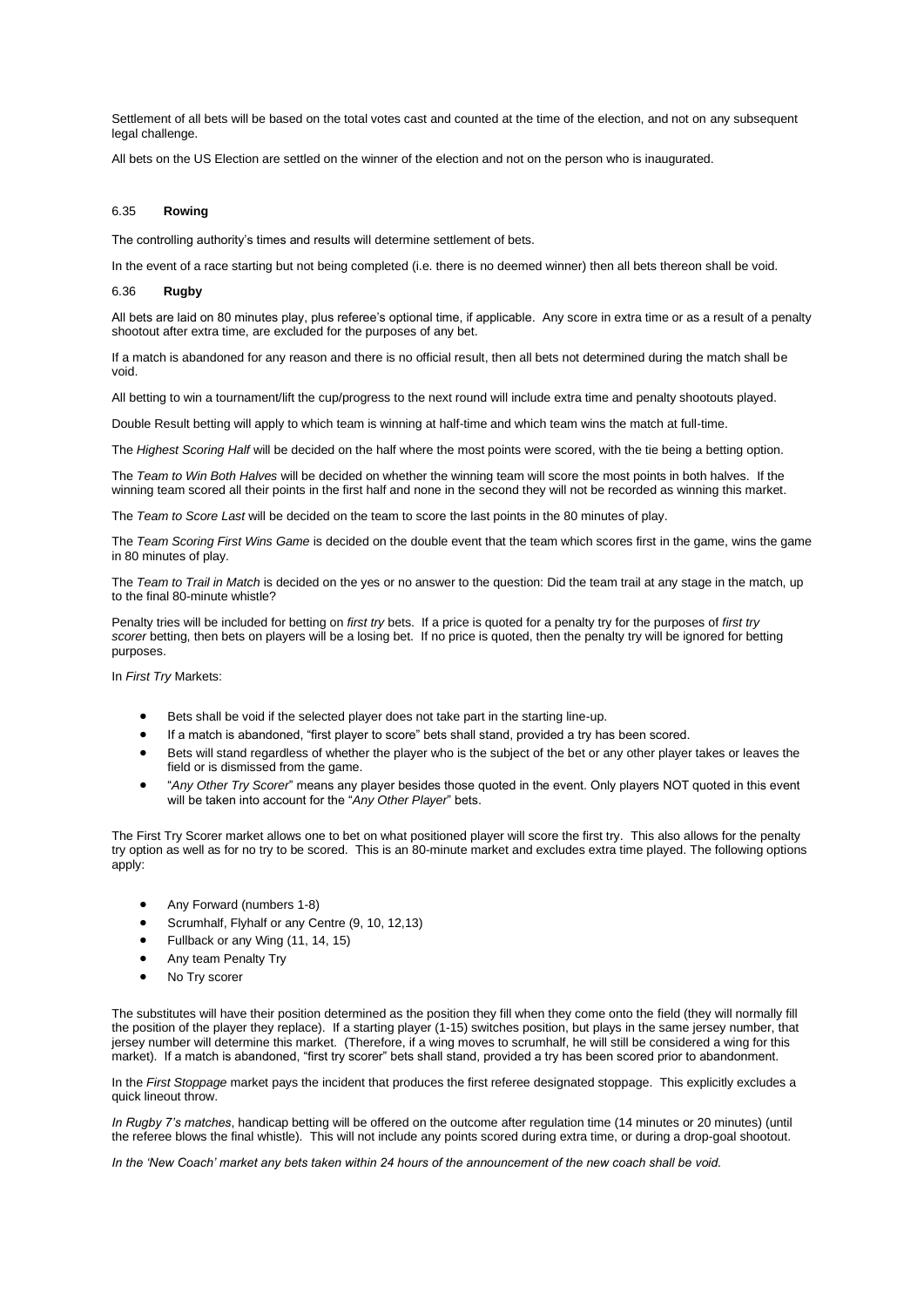### 6.36.1 **In-Play/In-Running Rugby Union & Rugby League Rules**

All markets (except half-time, first half markets, overtime and penalty shootout) are considered for regular time only.

If a match is interrupted and continued within 48hrs after initial kick-off, all open bets will be settled with the final result.

Otherwise all undecided bets are considered void.

Regular 80 Minutes: Markets are based on the result at the end of a scheduled 80 minutes play unless otherwise stated.

This includes any added injury or stoppage time but does not include extra-time, time allocated for a penalty shootout or sudden death.

If the market remains open when the following events have already taken place: score changes or red cards, we reserve the right to void betting.

If the market was opened with a missing or incorrect red card, we reserve the right to void betting.

If odds were offered with an incorrect-match time (more than 2 minutes), we reserve the right to void betting.

If a match is interrupted or postponed and is not continued within 48hrs after initial kick-off date, betting will be void.

If the team names or categories are displayed incorrectly, we reserve the right to void betting.

## 6.37 **Shooting**

Participants must start one round for bets to stand otherwise bets will be void and stakes returned.

### 6.38 **Snooker/Pool**

Competitors must compete for bets on that competitor in the outright markets to stand, failing which any bets on that competitor shall be void, and bets on the winning competitor may be subject to a deduction in terms of the deduction table (refer paragraph 3.3).

In the event of a match starting but not being completed the player progressing to the next round or being awarded the victory will be deemed the winner for settlement purposes.

#### *Handicap betting/frame betting/total frames*

If the statutory number of frames in a match are not completed, are changed or are different from those offered for betting purposes, all bets on that match shall be void. In the event of a disqualification or retirement all bets thereon are void.

### 6.38.1 **In-Play/In-Running Snooker Rules**

In the case of a retirement of a player or disqualification all undecided markets are considered void. If a match is not completed all undecided markets are considered void

If markets remain open with an incorrect score which has a significant impact on the prices, we reserve the right to void betting.

If the players/teams are displayed incorrectly, we reserve the right to void betting.

## 6.39 **Specials**

### 6.39.1 **Singing Events, Beauty Competitions and Reality Shows**

Settlement will be based on official results.

### 6.39.2 **Sports Personality of the Year**

To Win Outright, Winning Sport, Top Three Finish, Straight Forecast; markets will be settled based on the awards presented on the evening of the ceremony. Dead-heat rules apply.

Match-Ups will be settled based on the official voting figures released after the award ceremony.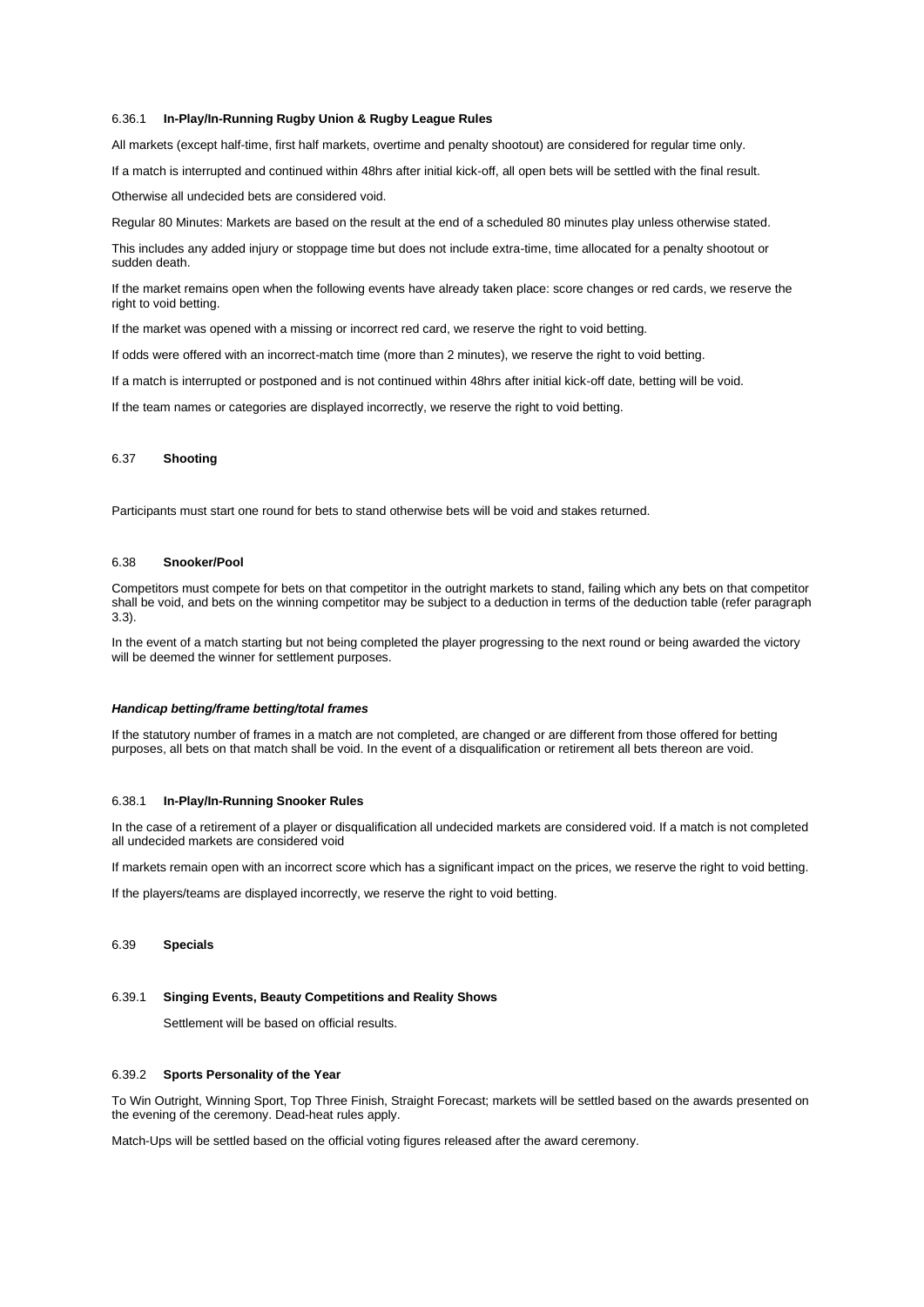Where other Special Events are priced up, competition rules shall be displayed

#### 6.40 **Squash**

All outright tournament bets shall stand irrespective of whether or not the player competes. These bets will be treated as antepost bets.

In the event of a match starting but not being completed all bets thereon shall be void unless after the start of the match a player is disqualified in which case the player/team progressing to the next round or being awarded the victory will be deemed the winner for settlement purposes.

For the purposes of handicap betting at the end of the match all of the games each individual player/team wins are totalled and the handicap applied to determine the handicap winner.

These markets are based on a standard number of games being played as determined by the relevant controlling authority. In the event of the prescribed number of games being changed or differing from those offered for betting purposes then all bets shall be void.

## 6.41 **Surfing** *Outright betting*

Competitors must start Round 1 of a specified competition for bets on that competitor to stand, failing which any bet on that competitor shall be void. The classification at the time of the official ASP result in respect of that competition will determine the settlement of bets. Subsequent disqualifications and/or appeals will not affect bets. If a specified event is not fully completed, then bets shall be void.

Outright markets may be subject to a deduction in terms of the deduction table (refer paragraph 3.1).

Match-ups will be settled upon the surfer progressing furthest in a specified competition. If both quoted competitors are knocked out in the same round of a specified tournament, then the winner, for betting purposes, is deemed to be the surfer with the highest score. Both quoted surfers in a match-up must compete in Round 1 for bets to stand.

## 6.42 **Swimming**

Betting may be offered on individual races (such as heats and semi-finals) as well as on the final 'gold medal' event. Competitors must pass the start for bets on that competitor to stand; failing which any bet on that competitor shall be void.

## 6.43 **Table tennis**

In the event of any of the named players in a match changing before the match starts then all bets thereon shall be void.

In the event of a match starting but not being completed, all bets thereon shall be void, unless after the start of the match a player is disqualified, in which case the player/team progressing to the next round or being awarded the victory will be deemed the winner for settlement purposes.

For all other bets in the event of a match starting but not being completed, all bets shall be void, unless the specific market outcome is already determined.

### 6.43.1 **In-Play/In-Running Table Tennis Rules**

In the case of a match not being finished all undecided markets are considered void.

If a match is interrupted or postponed and is not continued within 48hrs after initial kick-off date, betting will be void.

If markets remain open with an incorrect score which has a significant impact on the prices, we reserve the right to void betting.

If the players/teams are displayed incorrectly, we reserve the right to void betting.

If a player retires all undecided markets are considered void.

#### 6.44 **Tennis**

All outright tournament bets shall stand irrespective of whether or not the player competes. These bets are treated as ante post bets.

In the event of a match starting but not being completed, then all bets (including set betting but excluding those contingencies that have been finalised) shall be void for that match. If a match is postponed and rescheduled, all bets stand.

A tennis match is deemed to have commenced with the first serve and the player who progresses to the next round or wins the tournament if in a final, will be deemed the winner. However, if a match is a walkover or ends prematurely for any reason, all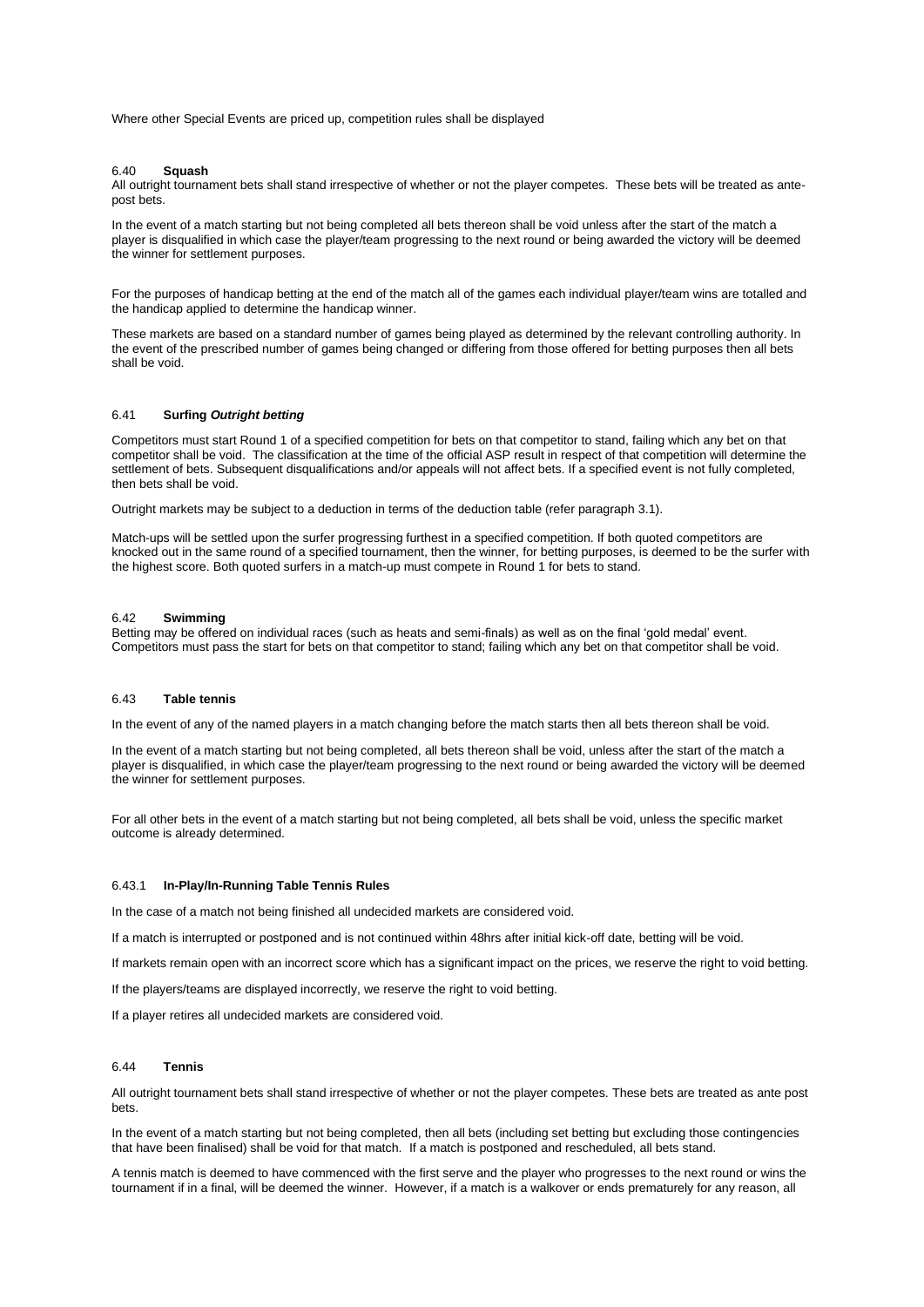single match bets thereon shall be void and multiples will be recalculated excluding that leg. Any player withdrawing from the tournament, after starting, by way of walkover, disqualification, illness or injury or any other reason shall be a loser in the outright market.

Any bet placed after the start of a particular match shall be void and where included in a multiple, the remainder of a bet will stand and the odds adjusted accordingly.

Bets stand regardless of any change of venue or court surface.

For set betting, if the match does not start or is unfinished due to either players' incapacity or disqualification, the bets shall be void.

In the event of a change in the total number of sets played, match bets will stand but set betting shall be void.

### **Markets Based on Total Games/Handicap Games Including In-Play**

These general rules apply to Games in Individual Sets, Games in Match, Player Games, and Handicap Betting (based on games won).

In the event of forfeited points/games, these will count for final settlement.

For the purposes of all such markets a tie-break or Match tie-break is counted as one game.

In the event of retirement, disqualification or change of surface mid-match, bets will be void unless there is no conceivable way the set and/or match could be played to its natural conclusion without unconditionally determining the result of that market.

E.g. (1) A set is abandoned at 4-4: bets on Over/Under 9.5 games or fewer in the set are settled as winners/losers respectively, since any natural conclusion to the set would have at least 10 games; bets on Over/Under 10.5 games or more are void.

E.g. (2) A best-of-3 sets match is abandoned at 6-4 2-6: bets on Over/Under 23.5 games or fewer in match will be settled as winners/losers respectively, since any natural conclusion to the match would have at least 24 games; bets on Over/Under 24.5 games or more are void.

E.g. (3) A best-of-3 sets match is abandoned at 6-4 4-6 5-5: bets on either player with a handicap of +2.5 or more will be settled as winners, bets on either player with a handicap of -2.5 or less will be settled as losers, and bets on the tie with a handicap of +/- 3 or more will be settled as losers. All bets on handicaps ranging from -2 to +2 will be void.

## *International Premier Tennis League*

Match Tie Betting - Settlement will be based on the official result.

Single-Set Match betting - Specifically for the final single-set match of a Match Tie, settlement of markets will be based on the first player(s) to reach 6 games (and the score at that point), and will ignore any subsequent 'catch up' games played in the set.

### 6.44.1 **In-Play/In-Running Tennis Rules**

In case of a retirement and walk over of any player all undecided bets are considered void.

In case of any delay (rain, darkness etc.) all markets remain unsettled and the trading will be continued as soon as the match continues.

In case of penalty point(s) being awarded by the umpire, all bets on that game will stand.

In case a match is finished before certain points/games were finished, all affected point/game related markets are considered void.

If markets remain open with an incorrect score which has a significant impact on the prices, we reserve the right to void betting.

If the players/teams are displayed incorrectly, we reserve the right to void betting.

If a match is decided by a match tie-break then it will be considered to be the 3rd set.

Every tie-break or match tie-break counts as 1 game.

## 6.45 **Triathlon**

Participants must pass the starting line for bets to stand otherwise bets will be void and stakes returned.

#### 6.46 **Volleyball**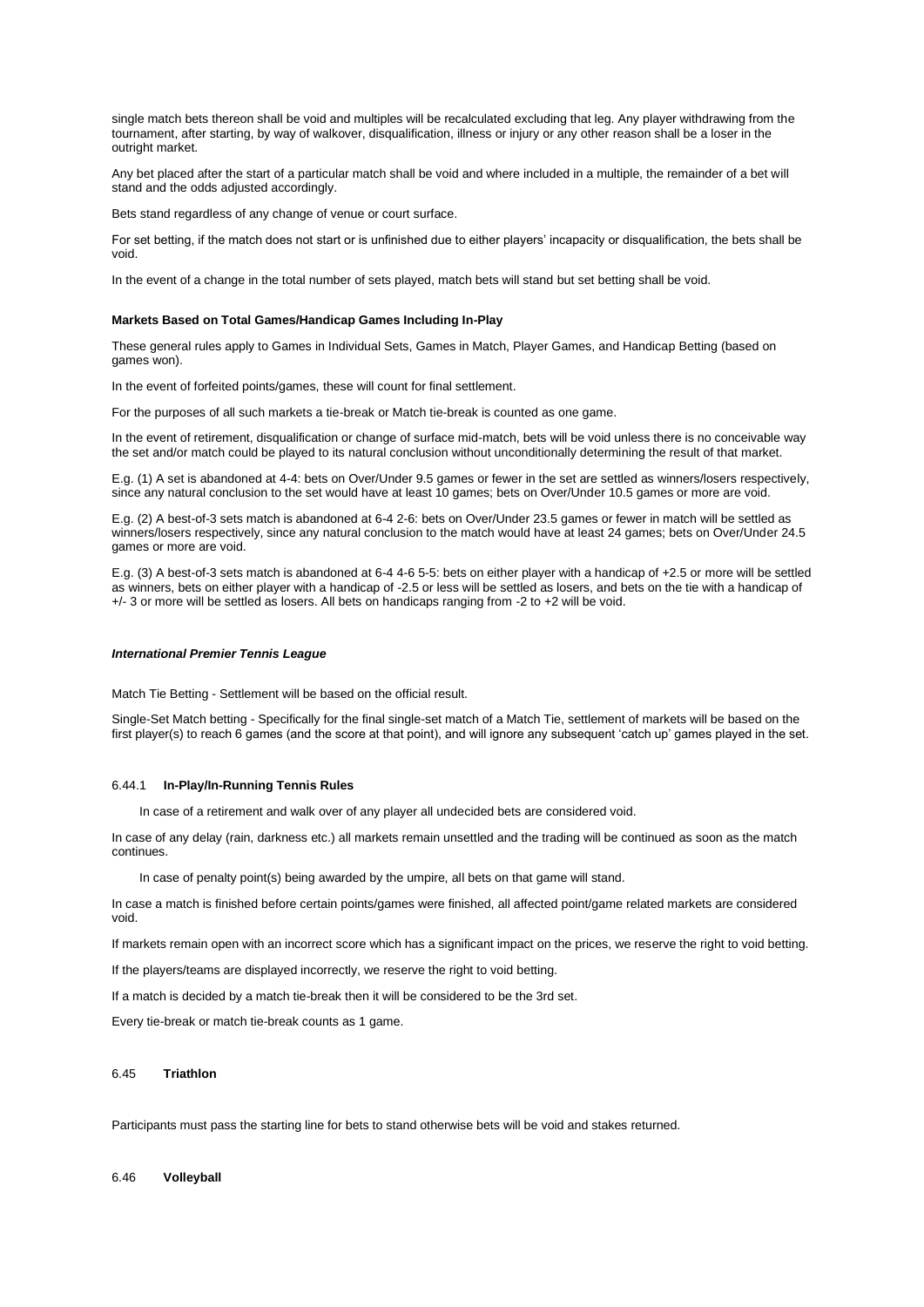A match must be played within 24 hours of the original scheduled start date and time for bets to stand.

In the event of a match starting but not being completed all bets thereon shall be void, unless the bet has already been determined.

In the event of referee enforced point deductions, the controlling authority's official results will be used for settlement purposes, on all markets.

For competitions where two legged ties have a 'golden set' to decide which team progresses (in the event of the tie being tied in sets), then for settlement purposes the 'golden set' will not count.

## 6.46.1 **In-Play/In-Running Volleyball Rules**

In the case of a match not being finished all undecided markets are considered void.

Golden set is not considered in any of the mentioned markets.

If a match is interrupted or postponed and is not continued within 48hrs after initial kick-off date, betting will be void.

If markets remain open with an incorrect score which has a significant impact on the prices, we reserve the right to void betting.

## 6.47 **Water polo**

All bets will be settled on the controlling authority's prescribed match time. In the event of a match starting but not being completed all bets thereon shall be void, unless the specific market outcome is already determined.

For odd/even markets, any score of zero is deemed to be even for settlement purposes.

## 6.48 **Weightlifting**

Competitors must attempt one lift for bets to stand.

## 6.49 **Winter Sports**

The sports include:

- Alpine Skiing Nordic Combined
- Biathlon Skating
- Bobsleigh Skeleton
- Cross Country Skiing Ski Jumping
- **Freestyle Skiing Snowboarding**
- **Luge**

If the conditions of a specific event are changed from those originally listed by the official governing body then bets will be void, unless settlement of the bet(s) is already determined. E.g. altered official distance

If a specific event (determined as: after a final competitor list is known) is suspended or postponed bets remain valid provided that the event is completed on the same run/same venue within 36 hours (with the exception of Winter Olympic events). If the event takes place on a different run/venue bets will be made void and stakes returned.

Participants must pass starting line/gate for bets to stand otherwise bets will be void and stakes returned. In the case of a competitor withdrawing/being disqualified prior to the specific event a Rule 4 (Deductions) may be applied to bets. Bets on any participant who takes part in qualifying for a specified event but then fails to qualify for the main Round(s) will be classed as losers.

### 6.50 **Wrestling**

Prices are offered for each fighter to win the fight and in the event of a draw all bets shall be void. If either fighter is replaced with another fighter, all bets on that fight shall be void.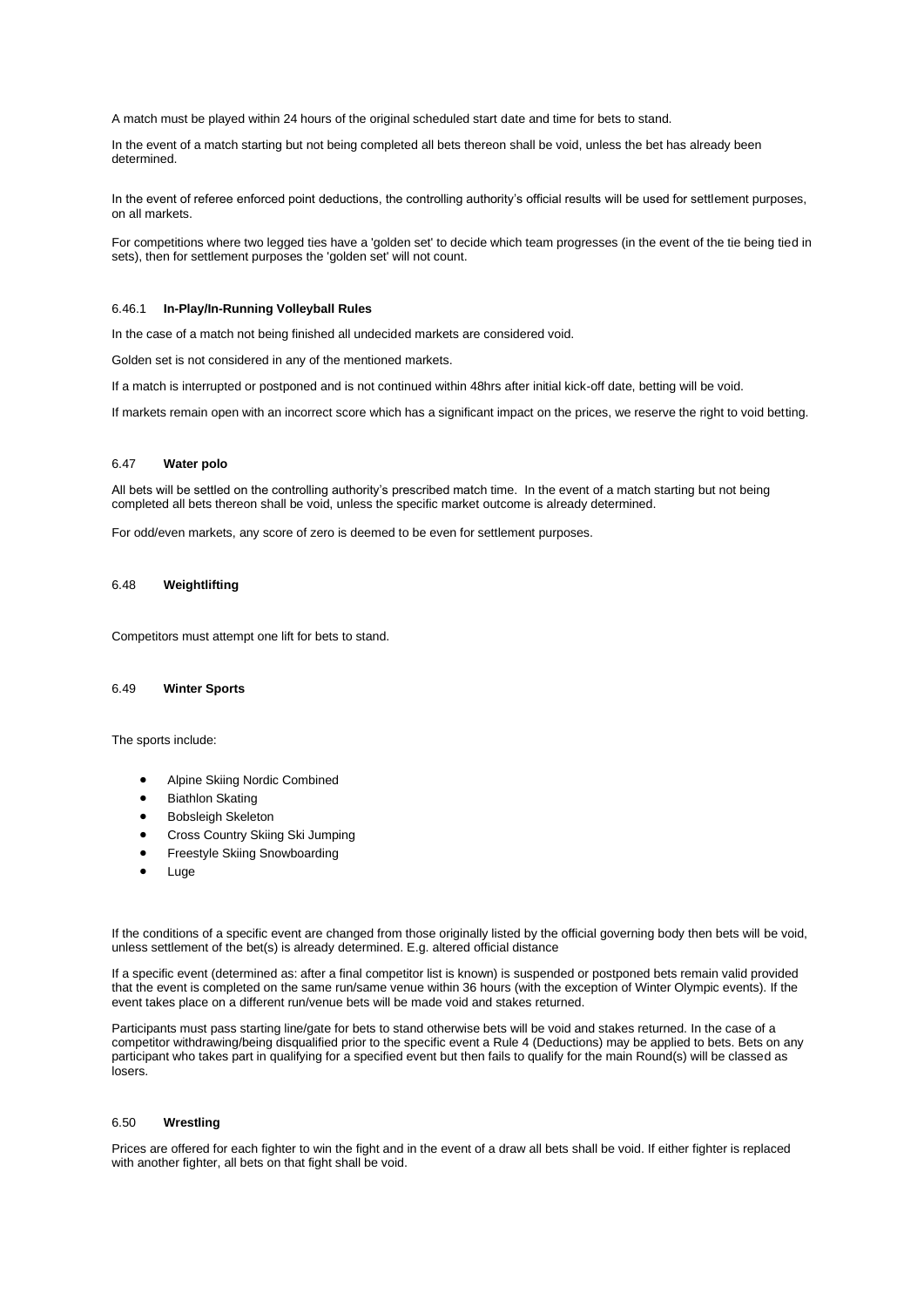## 6.51 **Yachting/Sailing/America's Cup**

Competitors must pass the starting line for bets on that competitor to stand, failing which all bets on that competitor shall be void.

# <span id="page-40-0"></span>**7. Betgames Terms and Conditions/Rules**

All games have a unique serial number which is used as a reference to settle bets.

# 7.1 **Lucky 5 Rules**

7.1.1 Five (5) winning balls out of 36 are randomly drawn to the cylinders of the game machine.

7.1.2 The draw is deemed to have taken place when Mixing and Selection process is over. In all other cases the draw is either void and all the stakes are returned, or Mixing and Selection process is continued until 5 winning balls are selected into the Cylinders and all the remaining balls lie at the bottom of the Drum of the game machine.

7.1.3 The order of the winning balls of the draw is determined by the machine cylinders from left to right. The cylinder to the left is considered to be first and the one on the right is the last. The order in which the cylinders are filled does not have any influence on the result of the draw.

- Game machine a mechanical device used to put, shuffle and randomly select the winning balls.
- Balls a set of thirty-six (36) balls which is used for the game. The balls are white, blue, green and red. There are 9 balls of each colour and the balls are numbered from 1 to 36. Total sum of the balls is 666. Total sum of the white balls is 45, total sum of the green balls is 126, total sum of the red balls is 207 and total sum of the blue balls is 288.
- Drum of the game machine a part of the game machine where all the balls are placed after the presentation. Later the balls are mixed and the winning balls are drawn.
- Cylinders 5 identical parts that are connected to the drum of the game machine where the winning balls are drawn. Each of the 5 winning balls are presented and shown in separate frames.
- Mixing and Selection process a process is considered as started when all balls fall into the Drum of the game machine after the presentation of the balls. The process is considered as finished when 5 winning balls are selected into the Cylinders and all the remaining balls lie at the bottom of the Drum of the game machine.
- Odds numerical expression determined by the game organizer, which is multiplied by the player's stake to calculate the winnings.

# **7.2**. **Lucky 6 Rules**

7.2.1Six (6) winning balls out of 60 are randomly drawn into the cylinders of the game machine.

7.2.2The order of the winning balls is determined by the machine cylinders from left to right. The cylinder to the left is considered to be the first. The order in which the cylinders are filled does not have any influence on the result of the draw.

7.2.3Game machine – a mechanical device used to put, shuffle and randomly select the winning balls.

7.2.4 Balls – a set of sixty (60) balls which is used for the game. There are 30 red and 30 blue balls. The balls are numbered from 0 to 9. Total sum of the numbers on the balls is 270. Total sum of the numbers on the red to 9. Total sum of the numbers on the balls is 270. Total sum of the numbers on the red balls is 138 and total sum of the numbers on the blue balls is 132.

- Drum of the game machine a part of the game machine where all the balls are placed after the presentation. Later the balls are mixed and the winning balls are drawn.
- Cylinders 6 identical parts that are connected to the drum of the game machine where the winning balls are drawn. All 6 winning balls are shown in the separate frame.
- Mixing and Selection process a process that is considered as started when all balls fall into the Drum of the game machine. The process is considered as finished when all 6 winning balls are selected into the Cylinders and all the remaining balls lie at the bottom of the Drum of the game machine.
- Odds numerical expression determined by the game organizer, which is multiplied by the amount of the player's stake to calculate the winnings.
- 0 (zero) is considered an even number.

# **7.3 Lucky 7 Rules**

- 7.3.1. Seven (7) winning balls out of 42 are randomly selected to the game tube.
- 7.3.2. The draw is deemed to have taken place when at least 7 winning balls are selected.
- 7.3.3. If more than 7 balls are placed in the tube only the first 7 balls are counted and the other balls in the tube are ignored.
- 7.3.4. Game machine a mechanical device used to put, shuffle and randomly select the winning balls of the draw.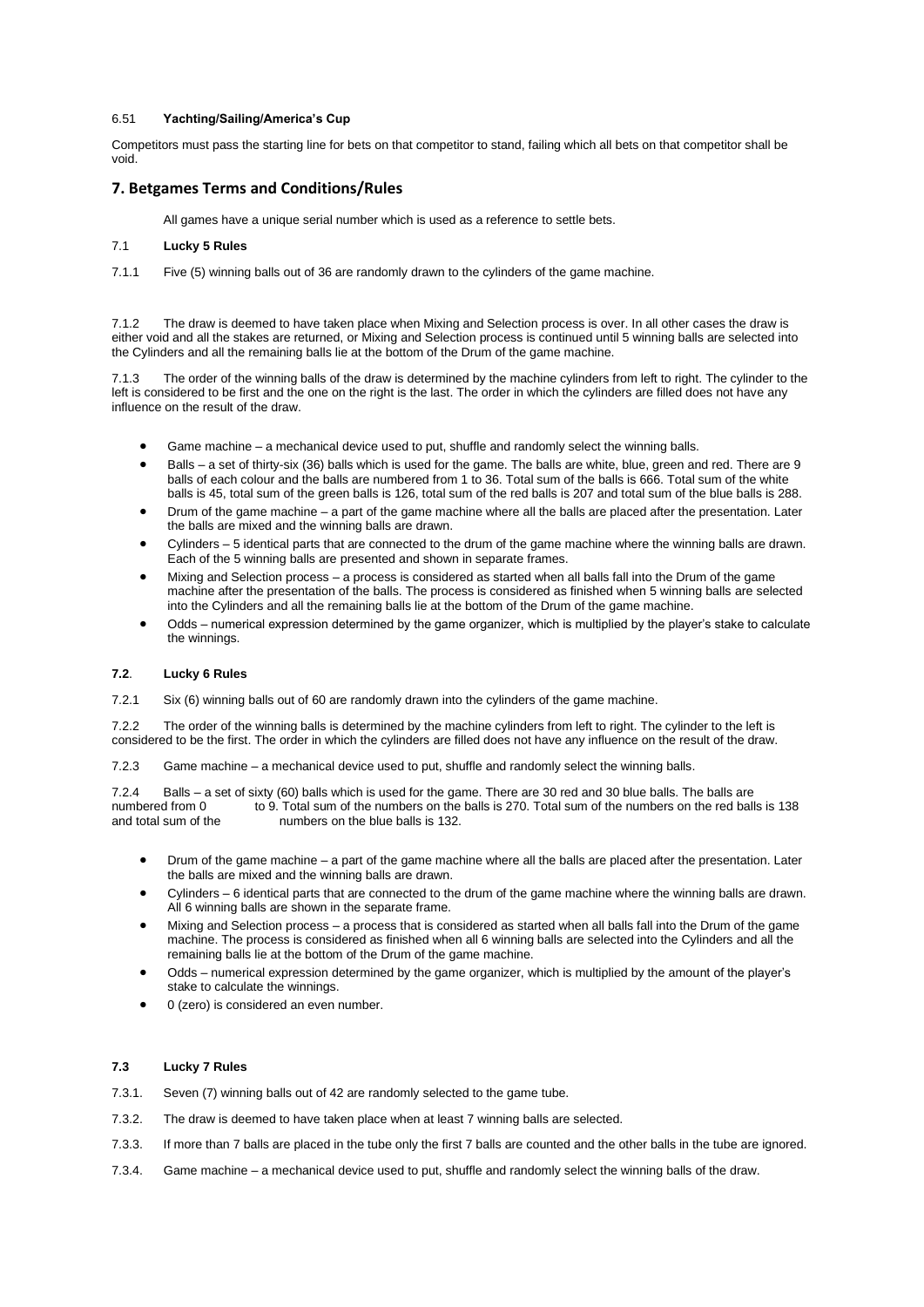7.3.5. Balls – a set of forty two (42) yellow and black balls which is used for the game. There are 21 balls of each colour and the balls are numbered from 1 to 42. Total sum of the balls is 903. Total sum of the yellow balls is 451 and total sum of the black balls is 452.

7.3.6. Drum of the game machine – a part of the game machine where all the balls are placed after the presentation. Later the balls are shuffled and the winning balls are randomly selected.

7.3.7. Tube – a part of the game machine that is connected with the drum where the randomly selected balls are placed. 7 winning balls are presented and shown in separate frame.

7.3.8. Odds – numerical expression determined by the game organizer, which is multiplied by the amount of the player's stake to calculate the winnings.

# 7.4. **Gameplay**

7.4.1. There is only one betting round and players can place their bets on all available outcomes for the upcoming draw.

7.4.2. A betting round takes place between the game draws and lasts about four minutes (when the first draw is finished, the betting round for the second draw immediately starts. The broadcast starts after the end of the betting round). Draws of the game run every 5 minutes daily.

### 7.5. **Betting limits – Applicable to all Betgames games**

Maximum winnings as per the table in paragraph 2.14, with single bets limited to R5 000, Doubles limited to R10 000, Trebles are limited to R20 000 while Quads and **greater** are limited to R50 000 only. A minimum betting stake of R1 is applicable online and R5 in the retail outlets.

## 7.6. **Special cases**

7.6.1. Cancelled draws.

All bets on cancelled draws are void and all stakes shall be refunded.

Draws can be cancelled due to technical failures: internet connection problems, technical problems in the studio or presenter's mistakes.

Presenter's mistakes that result in cancelled draws:

- The balls are not prepared before the start of the draw. The presenter must put the balls in the specified place, so it can be clearly seen that a full set of unmixed balls is used.
- A ball or balls cannot be seen on screen due to the dealer's actions.

## 7.6.2. Video and audio streaming does not match or do not exist.

If the sound during the broadcast is lost or the presenter announces the wrong winning ball numbers, the correct draw outcomes and winning numbers are determined by the video broadcast.

If a player cannot see the live broadcast due to technical reasons at his end (no internet connection, no electricity etc.) but the broadcast can be found in the archive, the draw is deemed to have taken place.

7.6.3. Mixing and selection process (Lucky 5) may be continued if:

- Less than 5 balls are selected into the cylinders of the game machine when the mixing and selection process is over.

- During the process a selected ball or balls fall back into the drum of the game machine.

## 7.7. **Game organization procedure**

7.7.1. Game draws run every 5 minutes, 24/7 with maintenance breaks on demand.

The organizer has the right to change the time and duration of the broadcasts.

7.7.2. Longer breaks may occur due to technical failures in the studio. All bets placed on scheduled draws during a break are void and stakes are returned to the players.

7.7.3. Results of each draw and an archive for the broadcasts can be found on the game organizer's website.

# 7.8 **Wheel of Fortune**

7.8.1 The wheel is initially spun counter-clockwise and then spun clockwise. One spin is made per draw except for cases when the spin must be repeated (where 3 clockwise rotations are not completed).

7.8.2 The draw is valid when the wheel makes at least 3 full spins clockwise. A green light is lit when 3 clockwise rotations are completed.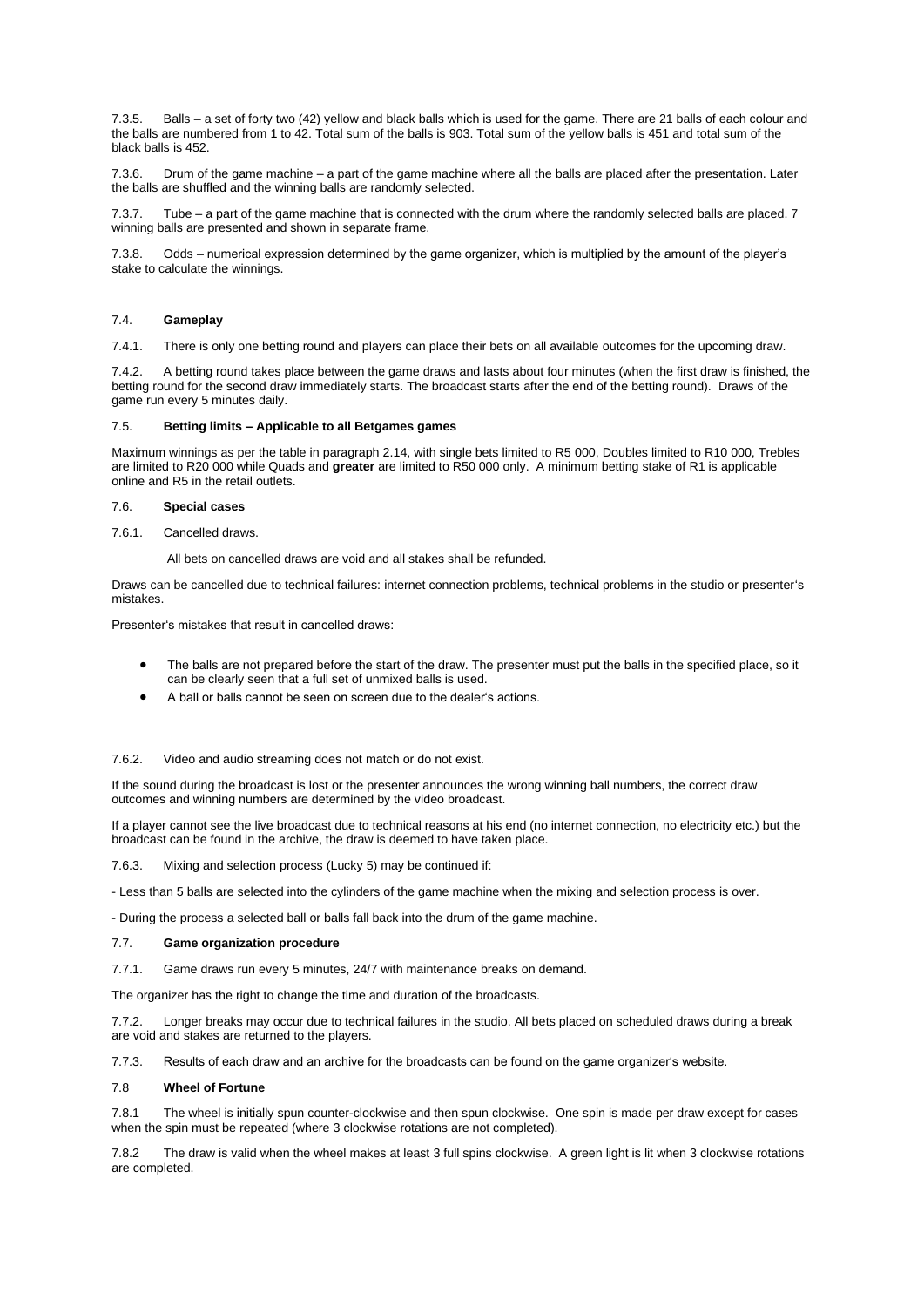7.8.3 The result of the draw is the sector's number or symbol where the pointer lands after the wheel has stopped turning.

7.8.4 If the pointer stops between sectors, on the metal handle which divides sectors, the sector on the right hand side of the metal handle on which the pointer stops, is considered to be the correct result of the draw.

7.8.5 There is one betting round which takes place between game spins. The game runs every 2 minutes daily.

7.8.6 Draws can be cancelled due to technical failures: internet connection problems, technical problems in the studio or presenter's mistakes;

Presenter's mistakes that can result in cancelled draws:

7.8.6.1 The Wheel of Fortune does not make at least three (3) full spins during repeated spin (see 7.8.7);

7.8.6.2 The presenter makes physical contact with the Wheel of Fortune when the wheel is already spinning or the presenter changes the speed of the wheel in any other way;

7.8.7 Repeated spin. A spin has to be repeated if the Wheel of Fortune does not make three (3) full spins from the beginning of the spin until the wheel comes to a complete stop.

7.8.8 If the sound during the broadcast is lost or the presenter announces the wrong winning sector, the correct draw results are determined by the video broadcast. If a player cannot see the live broadcast due to technical reasons (no internet connection, no electricity etc.) but the broadcast can be found in the archive, draw is deemed to have taken place. Results of each draw and archive for the broadcasts can be found on the game organizer's website.

## 7.9 **Dice**

7.9.1.Dice are rolled only once during a draw except for special cases when the roll has to be repeated (see 7.9.5). A roll is deemed to have taken place when all 5 dice stand in the place for lucky combination on one of their sides and clearly make a five dice combination. The result of the draw is the 5 dice combination determined by the pip numbers on the top side of the dice after they are rolled on the table.

7.9.2 Dice combinations (results determined from left to right).

- One pair + dice from the smallest to the highest pip number;
- Two pairs + the final dice. Pairs are determined by the higher pip numbers;
- Three of a kind + dice from the smallest to the highest pip number:
- All different pip numbers without creating a line from the smallest to the highest pip number;
- High line (2, 3, 4, 5, 6);
- Low line (1, 2, 3, 4, 5);
- Three of a kind  $+$  a pair;
- Four of a kind  $+$  the final dice;
- Five of a kind.

7.9.3. There is only one betting round and players can place their bets on all available outcomes for the upcoming draw. A betting round takes place between the game draws (when one draw is finished, the betting round for the next draw immediately starts. The broadcast starts after the end of the betting round).

## 7.9.4. **Special cases:**

7.9.4.1. Cancelled draws:

- Draws can be cancelled due to technical failures: internet connection problems, technical problems in the studio or presenters' mistakes;
- Presenters' mistakes that can end up with cancelled draws:
- Dice falls off the table before, during or after the roll;
- When placing the lucky combination in its special place on the game table the presenter flips a dice or dice and cannot return them to their previous combination;

7.9.4.2. Repeated roll must be performed if:

- Dice stops on its edge after the roll;
- Dice does not stand fully on one of its sides;
- A dice combination cannot be determined (see 7.9.2)
- After the roll one, or more than one dice fully, or partially covers line of marked zone for lucky combination;

7.9.4.3. Video and audio streaming do not match or do not exist.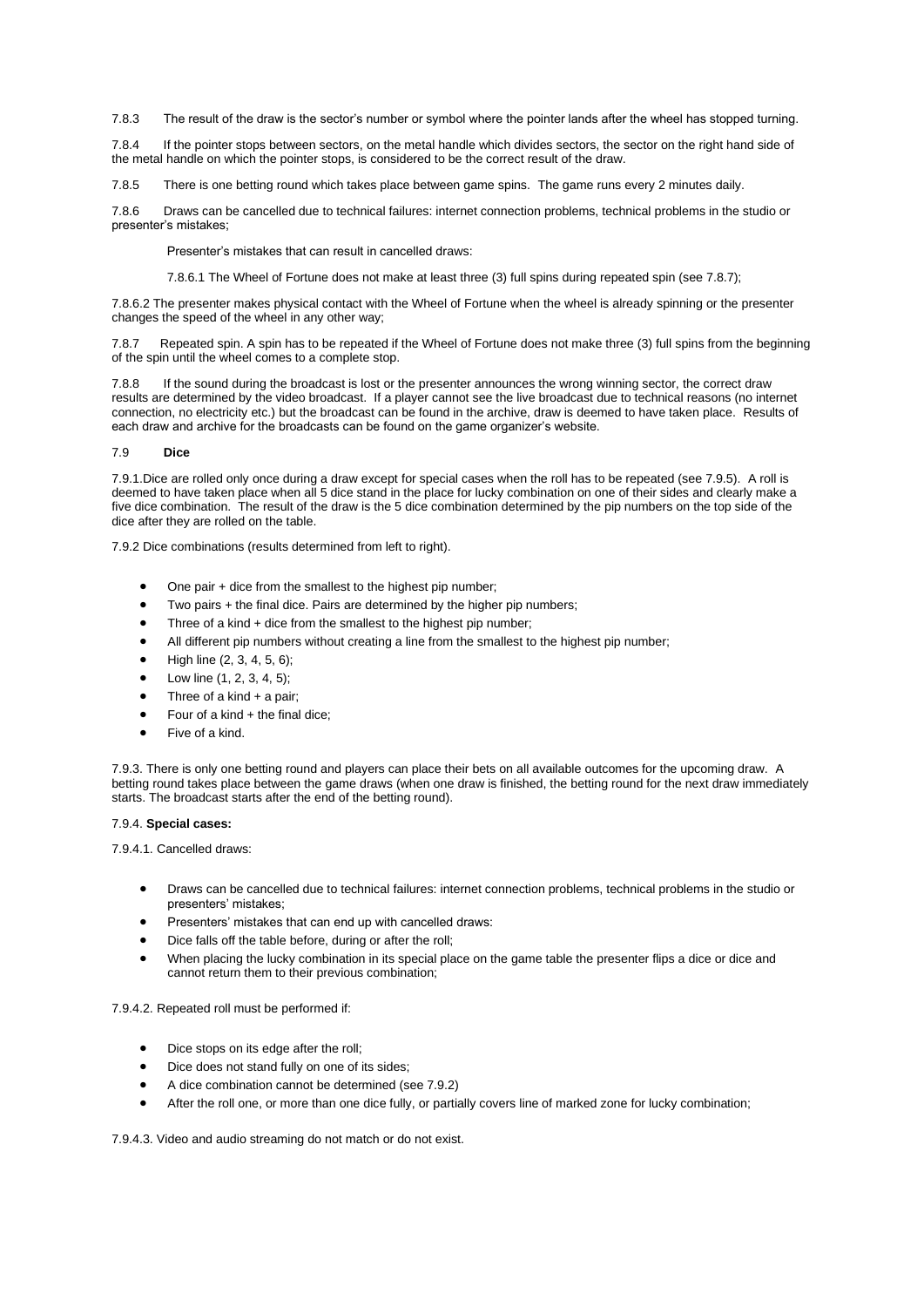- If the sound during the broadcast is lost or the presenter announces the wrong winning combination, the correct draw outcomes are determined by the video broadcast.
- If a player cannot see the live broadcast due to technical reasons at his end (no internet connection, no electricity and etc.) but the broadcast can be found in the archive, draw is deemed to have taken place.
- Results of each draw and archive for the broadcasts can be found on the game organizer's website.

## 7.9.5. **Game organisation procedure:**

- Game draws run 24/7 every 3 minutes with maintenance breaks on demand.
- Organizer has the right to change the time and duration of the broadcasts.

## 7.10 **Bet On Poker**

"Bet-on-Poker" is a live game with similar rules and gameplay to the most popular poker game – Texas Hold'em

Poker.

Each Position receives two (2) face-up cards. The Board is dealt face-up. Results are determined based on the video stream and scanner data which captures every face-up card placed on the table. The goal of the game is to form the best five card Combination using Position's pocket cards and the Board. The Position or Positions with the highest Hand ranking win.

A Draw or Tie is possible in the game if more than one Position has the same Combination. In this case, winnings are paid to all punters who placed bets on any of the winning Hands in any of the betting rounds, as a dead-heat or tie (refer 2.8). All Positions and Hands win and all punters who placed bets on any Hand are paid their winnings if the best hand is placed on the Board.

7.10.1 Possible poker combinations (from the lowest to the highest):

- High Card. Any hand that does not form any of the bellow mentioned combinations. The Hand with the highest card wins.
- Any two (2) cards of the same rank (two aces, two kings and etc.). If several Hands have a Pair, the Hand with the higher Pair wins. If several Hands have the same rank pair, the Hand with the higher kicker wins.
- Two pair. Any two (2) cards of the same rank together with another two (2) cards of the same rank. If several Positions have a Two pair Hand, the Hand with the higher pairs wins. If two players have the same rank pairs, the Hand with the higher kicker wins.
- Three of a kind. Any three (3) cards of the same rank. If several Hands have Three of a kind, the Hand with the higher Three of a kind wins. If two Hands have the same Three of a kind, the Hand with the higher fourth or/and fifth card wins.
- Any five (5) consecutive cards of different suits. Aces can count as either a low card (A-2-3-45) or a high (10-J-Q-K-A).
- Any non-consecutive five (5) cards of the same suit. If several Hands have a Flush, the Hand with the higher pocket card(s) used to form the best Hand wins.
- Full House. Any three (3) cards of the same rank together with any two (2) cards of the same rank. If several Hands have a Full House, the Hand with the highest Three of a kind wins. If several Hands have the same Three of a kind, the Hand with the higher Pair wins.
- Four of a kind. Any four (4) cards of the same rank. If several Hands have Four of a kind, the Hand with the higher Four of a kind wins. If several Hands have the same Four of a kind, the Hand with a higher kicker wins.
- Straight Flush. Any Straight with all five (5) cards of the same suit. If several Hands have a Straight Flush, the Hand with the higher Straight Flush wins.
- Royal Flush. A straight from Ten to Ace with all five (5) cards of the same suit. This is the strongest poker Hand.

7.10.2 The dealer deals twelve (12) cards face-up to six (6) Positions one at a time clockwise. Each Position receives two pocket cards and is numbered from 1 to 6 (Hand 1, Hand 2, Hand 3, Hand 4, Hand 5, Hand 6).

- The first betting round. The first betting round begins even before dealing of the pocket cards. Punters can place their bets one or more available outcomes.
- Bets can be places on unlimited number of outcomes. Punters can place bets on one, two, three, four, five or all six Hands in one or several betting rounds.
- The second betting round. Pocket cards are dealt after the first betting round and updated odds of each hand are shown on screen. The second betting round begins. Bets placed in the first betting round have no impact on bets in the second betting round.
- The third betting round. The dealer discards one card from top of the deck and deals the Flop (the first three (3) community cards) face-up after the second betting round and odds of each Hand are updated. The third betting round begins and punters can place their bets on chosen outcome or outcomes.
- The fourth betting round. One card from top of the deck is discarded and the Turn (the fourth community card) is dealt face-up, odds are updated and the fourth betting round begins.
- There will be cases when some betting outcomes will have no chance of winning after the Flop or/and the Turn. These outcomes will be marked as Lost on screen and shown instead of odds;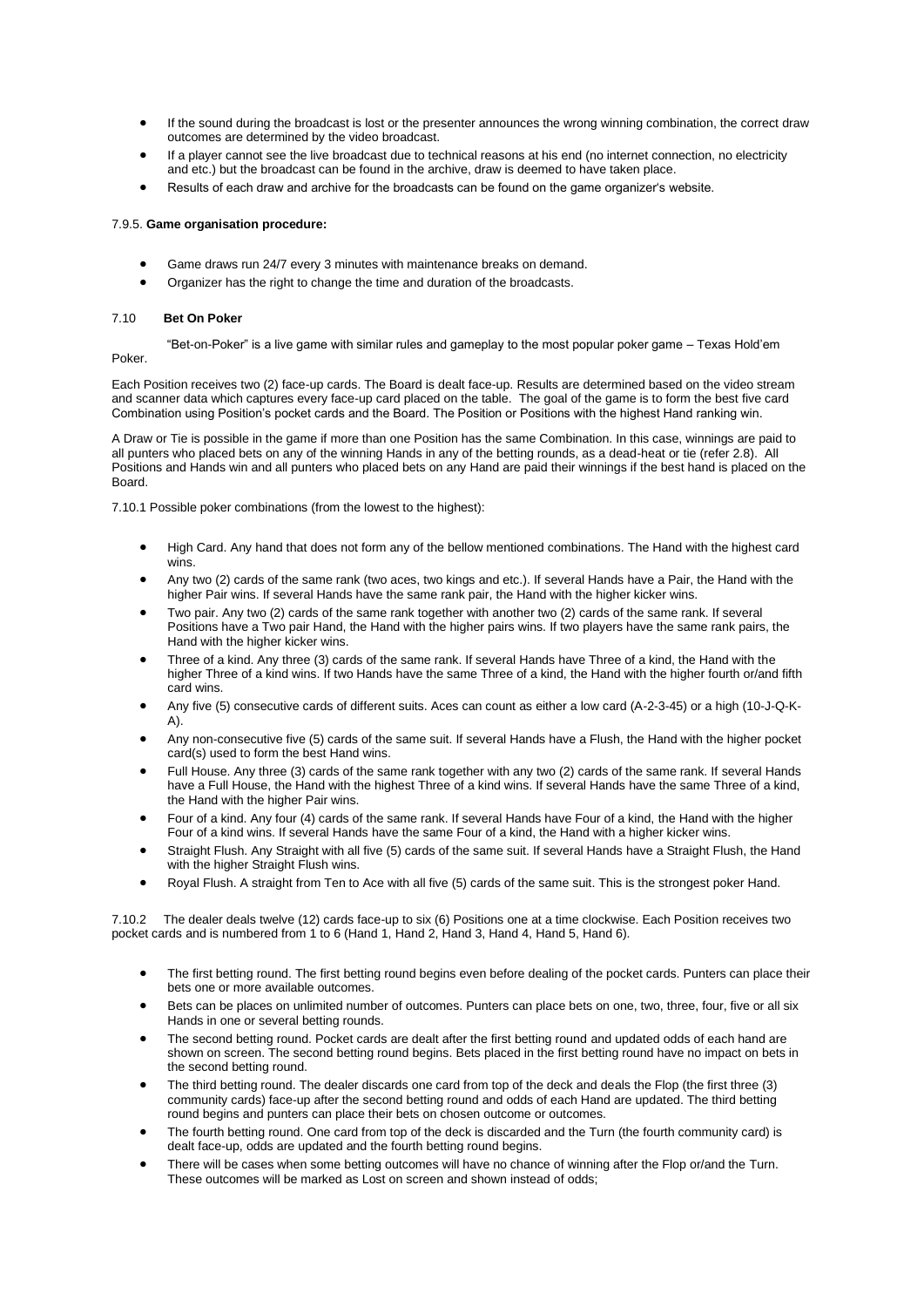- Some Positions might form the highest possible Hands after the Flop or the Turn. These Hands or outcomes will be marked as Won and shown instead of odds on screen;
- No more bets will be accepted for Won and Lost betting outcomes. Bets on other betting outcomes can be placed freely.
- The dealer deals the River (the fifth community card) after the fourth betting round and the program determines the draw results. Winning Hand or Hands are marked as Won and losing Hand or Hands are marked as Lost. Winning punters are paid their winnings, the dealer announces the winner or winners, shuffles the cards and starts a new draw.

# 7.10.3 Special cases:

- 7.10.3.1. Cancelled draws. Poker draws may be cancelled if:
	- The scanner cannot read the card or it's readings do not match the card on the table;
	- A card or cards are misplaced or get mixed;
	- Technical problems occur: internet connection problems, technical failures in the studio or dealer's mistakes.
	- Dealer's mistakes that can cause the draw to be cancelled:
	- The dealing sequence is altered
	- A card or cards are marked or damaged;
	- A card or cards fall off the table or cannot be seen on screen due to the dealer's mistake;
	- A card or cards in the deck are turned face-up and picture/number is visible due to incorrect shuffling;
	- The dealer forgets to use the cut card;
	- The dealer incorrectly scans a card or cards and readings of the scanner do not match the cards on the table.
	- If the draw is cancelled, all bets are void and stakes are returned to punters (odds are equalized to one (1.00)).

7.10.3.2. Card Burning. Cards can be burned during the game if:

- The dealer takes and shows a card face-up from the shoe when the betting round is not finished;
- A card cannot be scanned or read by the program due to technical reasons.
- Card burning procedure:
- The dealer shows the card face-up to all punters;
- The dealer announces that the specified card will be burned;
- The dealer places the burned card to her right side near the edge of the table (left side on screen);
- The dealer takes a new card from the shoe in the place of the burned card.

7.10.3.3 It is considered to be a technical error if there are mismatches in graphical representation (different betting odds, wrong winning or losing hand) and video stream during a draw in a specific betting shop. Bets placed in a shop will be void if a punter can give sufficient evidence to confirm the mistake with visual information (photo or video clip).

- Game organisation procedure:
- Draws of the game run 24/7 with maintenance breaks on demand, however, everything else including dealer and card changes are shown live for everyone to see.

## 7.11 **War Of Bets**

War of Bets is a card game involving two sides - Player and Dealer. It uses a standard playing card deck. The higher card wins. If the two cards played are of equal value, then there is a "War

The game is played between two sides – the Player and the Dealer. The dealer deals one card face-up to each side in every draw of the game. Cards are dealt one at a time and the Player always receives the first card. The goal of the game is to get a higher card according to the ranking (Aces counts as highest cards only and deuces counts as lowest). A War (Tie) occurs if the Player and the Dealer have the same value cards. In this situation War (Tie) outcome wins, both Dealer and Player loses.

First round bets can be placed even before the cards are dealt. Punters can bet on one or more available outcomes. Second round bets can be placed after the Player receives the first card and odds are updated. Bets made in the previous betting round have no influence on further bets therefore punters can place bets on the same or different outcomes more than once.

In the event of a War (Tie) punters who placed bets on this outcome are paid their winnings. Bets placed on the Player and (or) the Dealer are lost.

The game involves two sides – the Player and the Dealer. The dealer of the game deals one card face-up to each side in every draw. Cards are dealt to sides by one card in turn until both sides have one card face-up. The Player always receives the first card. When both sides each have one card face-up, the situation is assessed and it is determined who has won – the Player or the Dealer, or if it ended in War.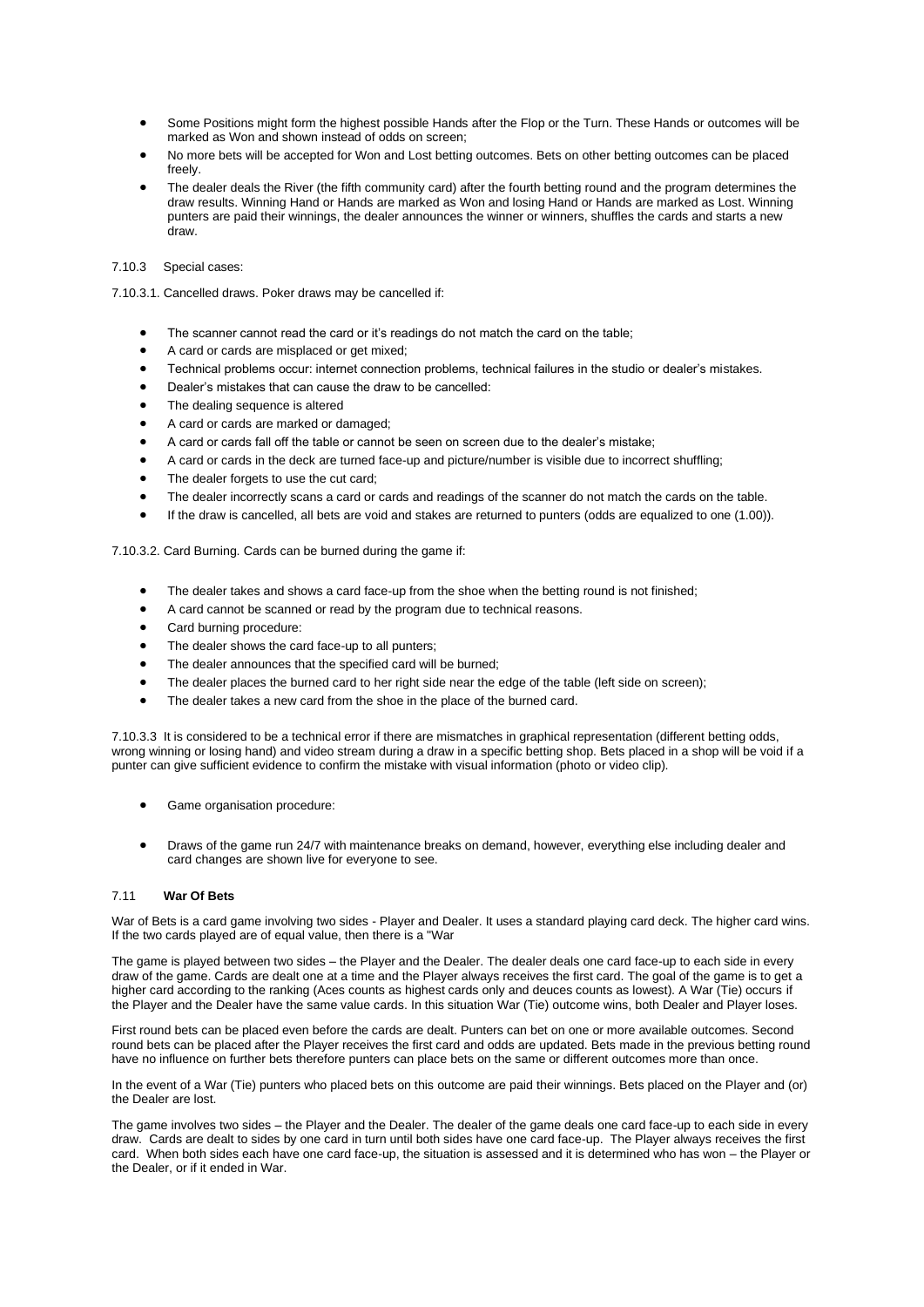The winning side is the one that has a card of a higher value after each side have one card face-up. If after a deal of cards for the Player and the Dealer, both have cards that have the same value, then draw finishes in War outcome.

7.11.1 Gameplay:

- The first betting round. Bets can be placed even before the cards are dealt, during the first betting round. Punters can bet on one or more available outcomes.
- The second betting round. After the first betting round the Player receives the card and new odds for the betting outcomes are displayed on the screen and the second betting round begins. Bets made in the first betting round have no influence on bets of the second betting round, therefore punters can place bets on the same or different outcomes more than once.
- End of the game, result announcement. After the second betting round Dealer gets card face-up, outcome of the draw is determined and new draw begins.

7.11.2. The change of cards:

- When less than 40 cards remain in the shoe the dealer announces that the shoe will be changed after a draw.
- The dealer places all used and unused cards to the box of used cards. Empty shoe is replaced with a full and ready to use shoe with shuffled cards. The full box of used cards is emptied and placed back on the table. This change is made real-time when punters and audience can see it.
- After change of cards is completed, the dealer announces that between  $3 6$  cards from the top of the newly presented shoe will be discarded. Number of cards (3/4/5/6) discarded is generated randomly during each change of cards.
- When the shoes are changed, the second dealer comes and shuffles the cards while everyone sees it and prepares the cards for dealing.

## 7.12 **Bet On Baccarat**

The game is played between two sides – the Player and the Banker. The dealer deals two cards face-up to each side in every draw of the game. Cards are dealt one at a time and the Player always receives the first card. In special situations the third card is dealt to the Player and (or) the Banker. The goal of the game is to collect a total sum of points as close as possible or equal to 9 (nine). A Tie occurs if the Player and the Banker have the same number of points.

The value of numerical cards from Deuce (2) to Nine (9) is equal to the number of points of the given card. The value of Face cards and Ten (10) is zero (0). Ace has a value of 1 (one) point. All card points are summed up to calculate the total sum of player's points. If the total sum is expressed in a double-digit figure, the score of the Player is the right digit of the total of the cards.

For example, the sum of Nine (9) and Four (4) is 13, so the score will be 3. The sum of Seven (7) and Eight (8) is 15, and the score will be 5.

First round bets can be placed even before the dealing of the first card. Punters can bet on one or more available outcomes. Second round bets can be placed when the Player has received the first card and odds are updated. Bets made in the previous betting round have no influence on later bets, therefore punters can place bets on the same or different outcomes more than once. Third round bets can be placed when the Banker receives the first card and odds update. After this betting round the Player and the Banker receive the second and, if necessary, the third card(cards). The results are calculated and the winner of the draw is displayed on screen.

In case of a Tie, punters who placed bets on this outcome are paid their winnings. Bets placed on the Player and (or) the Banker are void and punters get their stakes back.

In addition to the main bets like Player, Banker or Tie there are extra betting options such as bets on pairs and bets on the total of dealt cards. Odds for these outcomes change with each betting round.

Bets on pairs (Player Pair, Banker Pair and Any Pair) apply only for the first two cards of the Player and Banker. The third card does not count and is not used to form pairs.

Bets on the total of dealt cards can be placed as well. Bet on Small wins when the total of dealt cards is 4. Bet on Big wins when 5 or 6 cards are dealt.

Additional bets are not linked with the main bets. It is possible to place the main bet on Player and additional bet on Banker Pair and vice versa. Additional bets can be placed without betting on the main bets.

7.12.1 Tables for the rules of dealing the third card:

7.12.2 Exceptions to the Rules:

- If Player or Banker is dealt 8 or 9 points in the first two cards, such hand is called a Natural hand, and no more cards are dealt. The total sums of the Player and the Banker points are calculated and the winner is announced. This rule supersedes all other rules.
- If Player is dealt 6 or 7 points in the first two cards, and Banker is dealt 5 points, or less (0, 1, 2, 3, 4) in the first two cards as well, then the Banker gets the third card.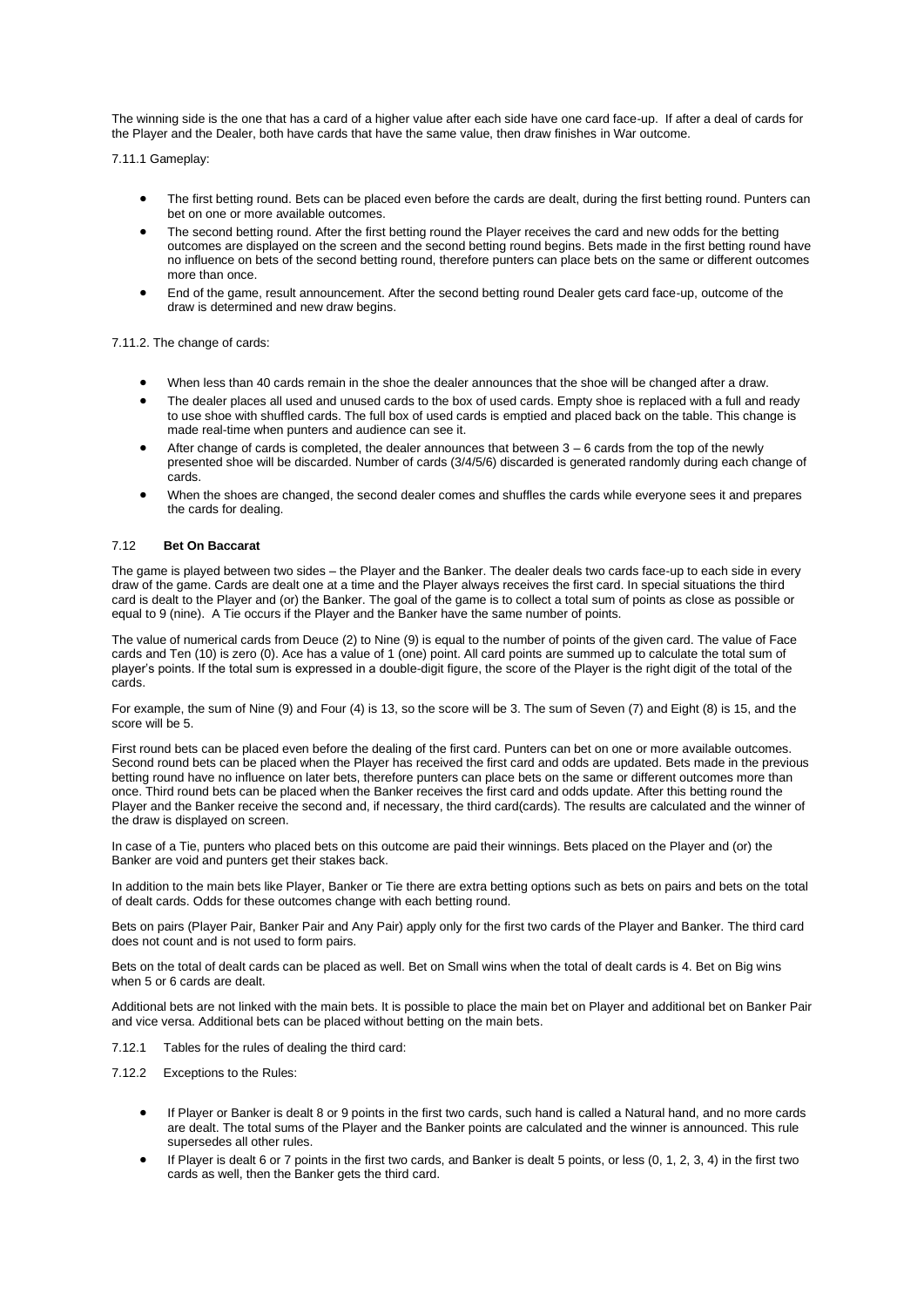# 7.12.3 Gameplay:

- The first betting round. Bets can be placed even before the dealing of the first card. Punters can bet on one or more available outcomes.
- The second betting round. After the first betting round the Player receives the first card and new odds for the betting outcomes are displayed on screen and the second betting round begins. Bets made in the first betting round have no influence for bets of the second betting round therefore punters can place bets on the same or different outcomes more than once.

The third betting round. After the second betting round the Banker receives the first card and new odds for the betting outcomes are displayed on screen and the third betting round begins. After this betting round the Player and the Banker receives the second and, if necessary, the third card each (see 2.6). The results are calculated and the winner of the draw is displayed on screen.

## 7.12.4 Change of cards:

- When less than 40 cards remain in the shoe, the dealer announces that the shoe will be changed after the ongoing draw.
- The dealer places all used and unused cards to the used card box. Empty shoe is replaced with a full and ready to use shoe with shuffled cards. The full used card box is replaced with an empty box as well. This change is made realtime when punters and audience can see it.
- After change of cards is completed, the dealer announces that  $3 6$  cards from the top of the newly presented shoe will be discarded. Number of cards(3/4/5/6) discarded is generated randomly during each change of cards.

The second dealer comes and shuffles the cards while everyone sees it and prepares the cards for dealing. Both shoes are visible on screen all the time so punters can see the shuffling and change of cards.

### 7.12.5 Special cases:

Cancelled draws. Bet-on-Baccarat game draws may be cancelled if:

- The scanner cannot scan the card or its readings do not match the card on the table;
- A card or cards appear in a wrong place or gets mixed;
- Technical problems occur (internet connection problems, technical failures in the studio or dealer's mistakes).
- Dealer's mistakes that can cause the draw to be cancelled:
- The dealing sequence is altered(see 2.2);
- A card or cards are marked or damaged;
- A card or cards fall off the table or cannot be seen on screen due to the dealer's mistake;
- A card or cards in the deck are turned face-up and picture/number is visible due to incorrect shuffling;
- The dealer incorrectly scans a card or cards and readings of the scanner do not match the cards on the table.
- If the draw is cancelled, all bets are void and stakes returned to players (odds are equalized to one).

Card burning. Cards can be burned during the game if:

- The dealer takes and shows a card face-up from the shoe when the betting round is not finished;
- A card cannot be scanned or read by the program due to technical reasons.
- Card burning procedure:
- The dealer shows the card face-up to all players;
- The dealer announces that the specified card will be burned;
- The dealer places the card into the used card box;
- The dealer takes a new card from the shoe in the place of the burned card.

## 7.13 **Speedy 7**

There are only two outcomes, with the player needing to predict whether the card will be red or black. There are seven cards dealt per two-minute draw and a player can join at any time. There are bonuses for four and seven correct predictions in a row. The odds on black and red being predicted are similar and continues to grow as four or seven successive correct picks come up. The live dealer uses six 52-card decks with a standard shuffler.

Players predict what the next face-up card will be, and correct successive predictions will start the streak. Only one streak per player at a time. A Player can start playing in any betting round of a draw and may cash out during any betting round of a draw. If a player cashes out, a player can still start a new streak - even during the same draw. The lucky streak ends after the seventh card in the draw is dealt, either when the player does not make any choice during betting round or cashes out.